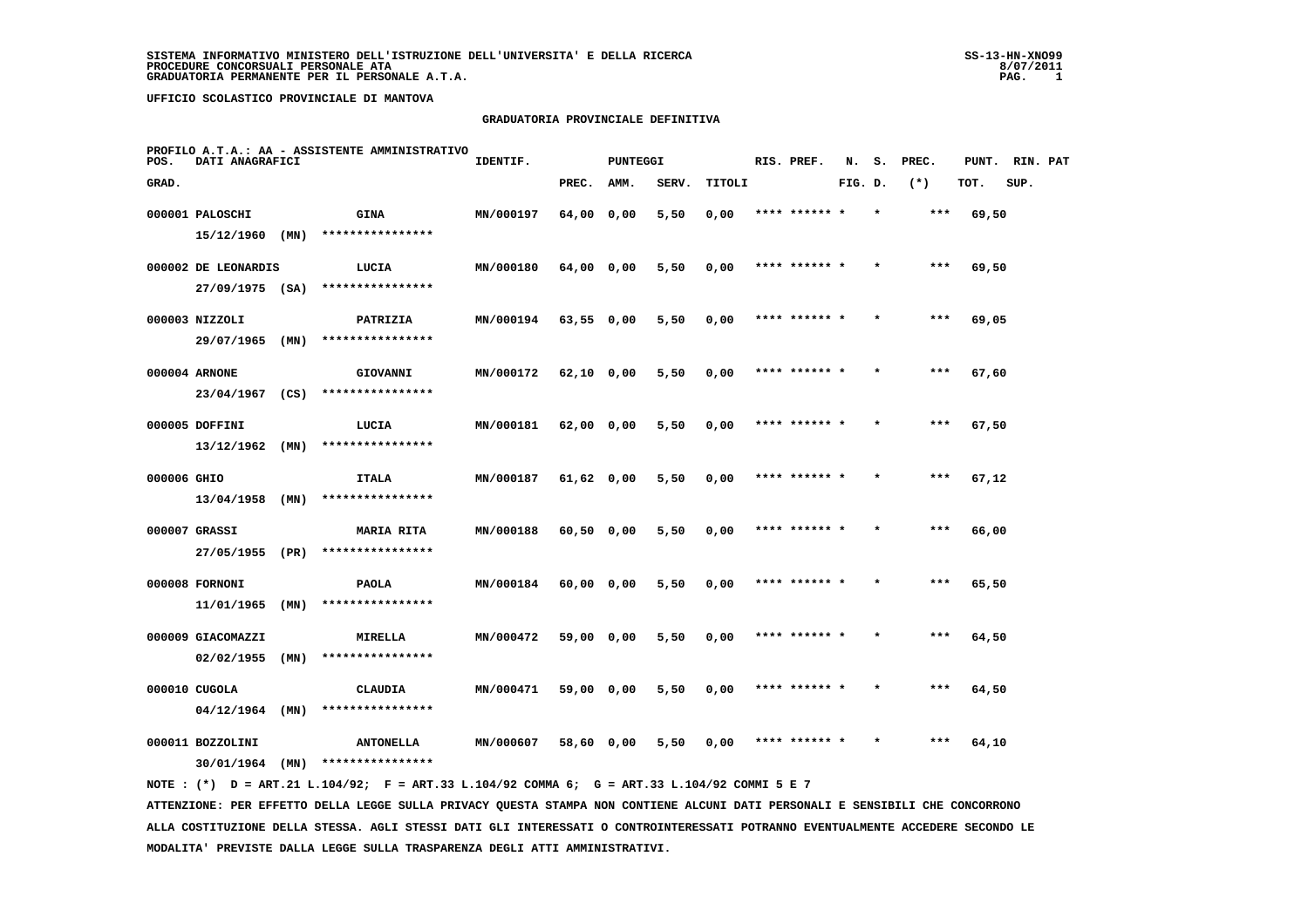#### **GRADUATORIA PROVINCIALE DEFINITIVA**

| POS.         | DATI ANAGRAFICI   |      | PROFILO A.T.A.: AA - ASSISTENTE AMMINISTRATIVO | IDENTIF.         |              | <b>PUNTEGGI</b> |       |        | RIS. PREF.    | N.      | s.      | PREC. | PUNT. | RIN. PAT |  |
|--------------|-------------------|------|------------------------------------------------|------------------|--------------|-----------------|-------|--------|---------------|---------|---------|-------|-------|----------|--|
| GRAD.        |                   |      |                                                |                  | PREC.        | AMM.            | SERV. | TITOLI |               | FIG. D. |         | $(*)$ | TOT.  | SUP.     |  |
|              | 000012 VERBENI    |      | LUCA                                           | MN/000611        | 58,40 0,00   |                 | 5,50  | 0,00   | **** ****** * |         | $\star$ | $***$ | 63,90 |          |  |
|              | 29/11/1962        | (MN) | ****************                               |                  |              |                 |       |        |               |         |         |       |       |          |  |
|              | 000013 NOVELLINI  |      | PATRIZIA                                       | MN/000481        | 58,38 0,00   |                 | 5,50  | 0,00   | **** ****** * |         |         | ***   | 63,88 |          |  |
|              | 27/08/1972        | (MN) | ****************                               |                  |              |                 |       |        |               |         |         |       |       |          |  |
|              | 000014 OCZOLI     |      | <b>TATIANA</b>                                 | MN/000528        | $57,65$ 0,00 |                 | 5,50  | 0,00   | **** ****** * |         |         | $***$ | 63,15 |          |  |
|              | 07/11/1964        | (MN) | ****************                               |                  |              |                 |       |        |               |         |         |       |       |          |  |
|              | 000015 SEVERGNINI |      | <b>GIUSEPPINA</b>                              | MN/000533        | 54,80 0,00   |                 | 5,50  | 2,00   | **** ****** * |         |         | $***$ | 62,30 |          |  |
|              | 11/06/1964        | (CR) | ****************                               |                  |              |                 |       |        |               |         |         |       |       |          |  |
|              | 000016 PAGANINI   |      | <b>STEFANIA</b>                                | MN/000474        | 56,38 0,00   |                 | 5,50  | 0,00   | **** ****** * |         |         | $***$ | 61,88 |          |  |
|              | 14/05/1966        | (MN) | ****************                               |                  |              |                 |       |        |               |         |         |       |       |          |  |
|              | 000017 FALAVIGNA  |      | <b>STEFANIA</b>                                | MN/000182        | 56,15 0,00   |                 | 5,50  | 0,00   | **** ****** * |         |         | $***$ | 61,65 |          |  |
|              | 15/02/1971        | (VB) | ****************                               |                  |              |                 |       |        |               |         |         |       |       |          |  |
| 000018 BONI  |                   |      | <b>GIUSEPPINA</b>                              | MN/000469        | 55,50 0,00   |                 | 5,50  | 0,00   | **** ******   |         |         | $***$ | 61,00 |          |  |
|              | $01/01/1960$ (MN) |      | ****************                               |                  |              |                 |       |        |               |         |         |       |       |          |  |
| 000019 COLPO |                   |      | <b>DONATA</b>                                  | MN/000482        | 54,00 0,00   |                 | 5,00  | 0,00   | **** ****** * |         |         | $***$ | 59,00 |          |  |
|              | 24/02/1958        | (AL) | ****************                               |                  |              |                 |       |        |               |         |         |       |       |          |  |
|              | 000020 RAVANI     |      | <b>ELENA</b>                                   | MN/000504        | 52,85 0,00   |                 | 5,50  | 0,00   | **** ****** * |         | $\star$ | $***$ | 58,35 |          |  |
|              | 25/02/1964 (MI)   |      | ****************                               |                  |              |                 |       |        |               |         |         |       |       |          |  |
|              | 000021 FURLAN     |      | <b>ROSSANA</b><br>****************             | MN/000185        | 53,00 0,00   |                 | 5,00  | 0,00   | **** ****** * |         |         | $***$ | 58,00 |          |  |
|              | 28/11/1960 (MN)   |      |                                                |                  |              |                 |       |        |               |         |         |       |       |          |  |
| 000022 PAVAN | 29/12/1963        | (MN) | MARIA CRISTINA<br>****************             | <b>MN/000530</b> | 52,55 0,00   |                 | 5,00  | 0.00   | **** ****** * |         |         | $***$ | 57,55 |          |  |
|              |                   |      |                                                |                  |              |                 |       |        |               |         |         |       |       |          |  |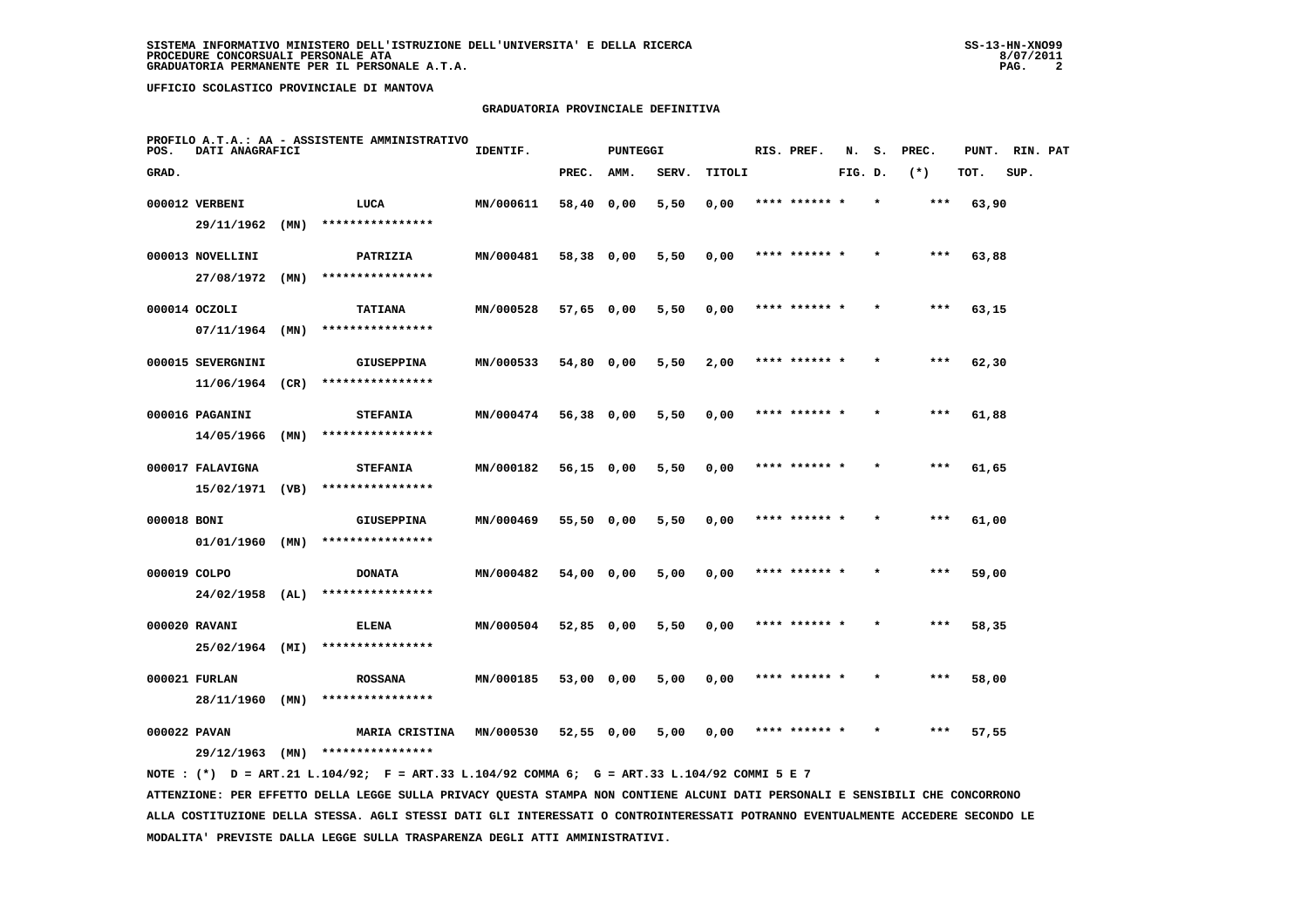#### **GRADUATORIA PROVINCIALE DEFINITIVA**

| POS.         | DATI ANAGRAFICI                |      | PROFILO A.T.A.: AA - ASSISTENTE AMMINISTRATIVO | IDENTIF.  |              | <b>PUNTEGGI</b>       |       |        | RIS. PREF.    | N.      | s.      | PREC. | PUNT. | RIN. PAT |  |
|--------------|--------------------------------|------|------------------------------------------------|-----------|--------------|-----------------------|-------|--------|---------------|---------|---------|-------|-------|----------|--|
| GRAD.        |                                |      |                                                |           | PREC.        | AMM.                  | SERV. | TITOLI |               | FIG. D. |         | $(*)$ | TOT.  | SUP.     |  |
| 000023 PEGNA |                                |      | <b>SEBASTIANA</b>                              | MN/000648 | 49,73 0,00   |                       | 5,50  | 1,00   | **** ****** * |         | $\star$ | ***   | 56,23 |          |  |
|              | $11/04/1958$ (RC)              |      | ****************                               |           |              |                       |       |        |               |         |         |       |       |          |  |
|              | 000024 ZENARI                  |      | <b>MARIA LUISA</b>                             | MN/000821 | 50,75 0,00   |                       | 5,10  | 0,00   | **** ****** * |         |         | ***   | 55,85 |          |  |
|              | $14/12/1960$ (VR)              |      | ****************                               |           |              |                       |       |        |               |         |         |       |       |          |  |
|              | 000025 MARAZIA                 |      | <b>ALFONSO</b>                                 | MN/000497 | $50,17$ 0,00 |                       | 5,50  | 0,00   | **** ****** * |         |         | $***$ | 55,67 |          |  |
|              | 30/06/1948                     | (SA) | ****************                               |           |              |                       |       |        |               |         |         |       |       |          |  |
|              | 000026 FERRARI                 |      | <b>ALESSANDRA</b>                              | MN/000604 | 49,50 0,00   |                       | 5,50  | 0,00   | **** ****** * |         |         | $***$ | 55,00 |          |  |
|              | 03/04/1967                     | (RC) | ****************                               |           |              |                       |       |        |               |         |         |       |       |          |  |
|              | 000027 BERTAZZONI              |      | SILVIA                                         | MN/000571 | 50,00 0,00   |                       | 4,50  | 0,00   | **** ****** * |         |         | $***$ | 54,50 |          |  |
|              | 20/03/1969                     | (MN) | ****************                               |           |              |                       |       |        |               |         |         |       |       |          |  |
| 000028 DONDI |                                |      | <b>ENRICA</b>                                  | MN/000860 |              | $0,00$ $0,00$ $46,40$ |       | 8,00   | **** ****** * |         |         | ***   | 54,40 |          |  |
|              | 29/10/1958                     | (MN) | ****************                               |           |              |                       |       |        |               |         |         |       |       |          |  |
|              | 000029 FERRARI                 |      | <b>CHIARA</b>                                  | MN/000524 | 48,80 0,00   |                       | 5,50  | 0,00   | **** ****** * |         |         | $***$ | 54,30 |          |  |
|              | 05/02/1958                     | (MN) | ****************                               |           |              |                       |       |        |               |         |         |       |       |          |  |
|              | 000030 LAGUARDIA               |      | <b>MARIA</b>                                   | MN/000525 | 48,58 0,00   |                       | 5,50  | 0,00   | **** ****** * |         |         | ***   | 54,08 |          |  |
|              | 01/04/1965                     | (MT) | ****************                               |           |              |                       |       |        |               |         |         |       |       |          |  |
|              | 000031 MOLINARI                |      | <b>ELISA</b><br>****************               | MN/000527 | $47,20$ 0,00 |                       | 5,50  | 0,00   | **** ****** * |         |         | $***$ | 52,70 |          |  |
|              | 18/06/1965                     | (MN) |                                                |           |              |                       |       |        |               |         |         |       |       |          |  |
|              | 000032 SIMONELLI<br>25/02/1967 | (MN) | MANUELA<br>****************                    | MN/000646 | $47,10$ 0,00 |                       | 5,50  | 0,00   | **** ****** * |         |         | ***   | 52,60 |          |  |
|              |                                |      |                                                |           |              |                       |       |        |               |         |         |       |       |          |  |
|              | 000033 ACHILLE                 |      | IRMA                                           | MN/000520 | 46,80 0,00   |                       | 5,50  | 0,00   | **** ****** * |         |         | ***   | 52,30 |          |  |
|              | 29/04/1969                     | (BA) | ****************                               |           |              |                       |       |        |               |         |         |       |       |          |  |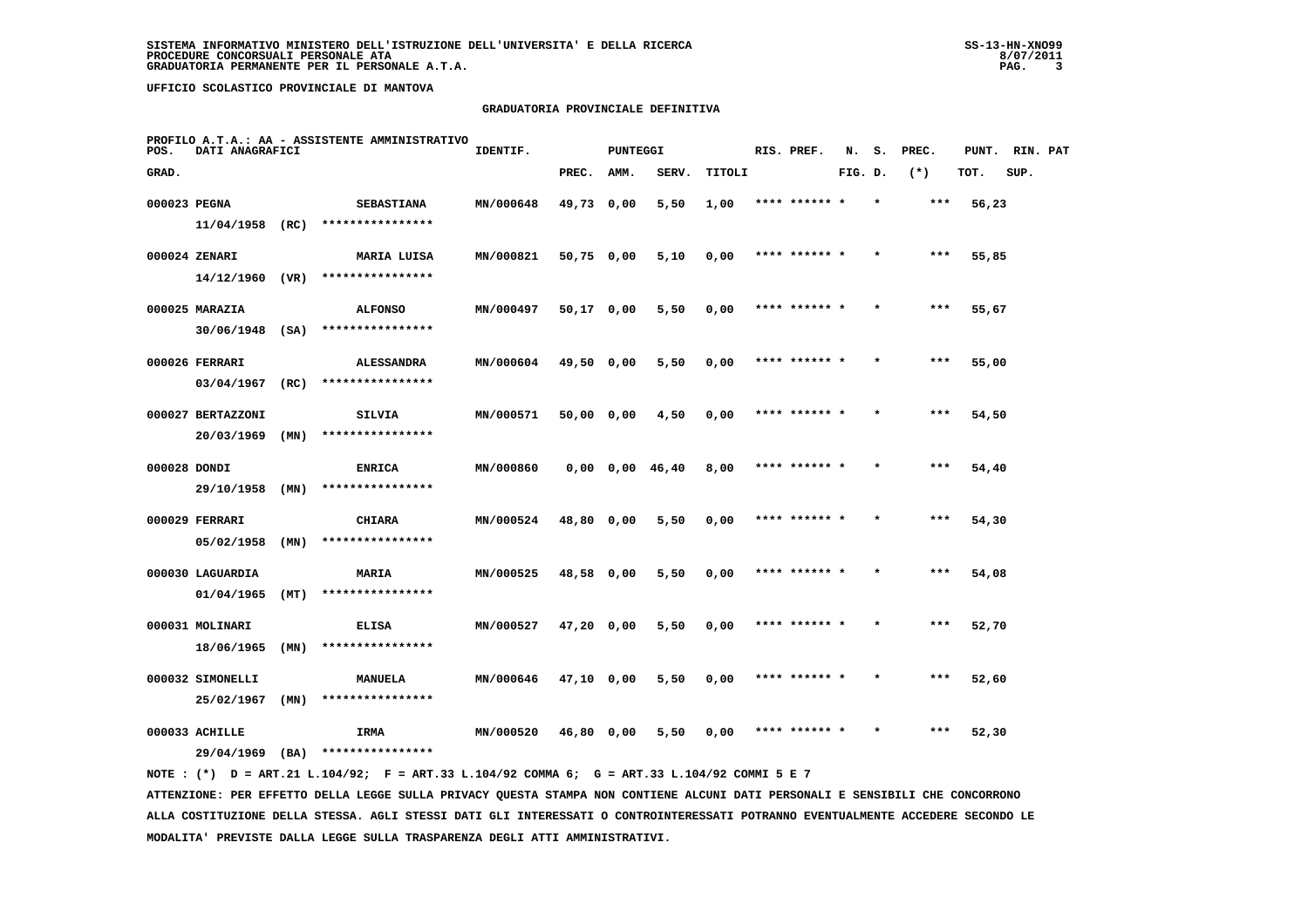### **GRADUATORIA PROVINCIALE DEFINITIVA**

| POS.       | DATI ANAGRAFICI                    |      | PROFILO A.T.A.: AA - ASSISTENTE AMMINISTRATIVO | IDENTIF.  |              | PUNTEGGI |       |        | RIS. PREF.    | N.      | s.      | PREC. | PUNT. | RIN. PAT |  |
|------------|------------------------------------|------|------------------------------------------------|-----------|--------------|----------|-------|--------|---------------|---------|---------|-------|-------|----------|--|
| GRAD.      |                                    |      |                                                |           | PREC.        | AMM.     | SERV. | TITOLI |               | FIG. D. |         | $(*)$ | TOT.  | SUP.     |  |
|            | 000034 LUCERINO<br>18/02/1965 (AV) |      | <b>GIOVINA</b><br>****************             | MN/000653 | $45,03$ 0,00 |          | 5,50  | 1,00   | **** ******   |         |         | $***$ | 51,53 |          |  |
|            | 000035 PRATICO'                    |      | <b>DANIELA</b><br>****************             | MN/000531 | 46,00 0,00   |          | 5,50  | 0,00   | **** ****** * |         |         | ***   | 51,50 |          |  |
|            | 22/03/1977<br>000036 SCARMAGNAN    | (RC) | <b>MARIA</b>                                   | MN/000532 | 45,90 0,00   |          | 5,50  | 0,00   | **** ****** * |         | $\star$ | $***$ | 51,40 |          |  |
|            | 05/08/1949<br>000037 MARGONARI     | (MN) | ****************<br><b>SIMONA</b>              | MN/000616 | 44,85 0,00   |          | 5,50  | 0,00   | **** ****** * |         |         | $***$ | 50,35 |          |  |
|            | 24/02/1972<br>000038 MARINI        | (MN) | ****************<br><b>ALEARDO</b>             | MN/000583 | $44,25$ 0,00 |          | 5,50  | 0,00   | **** ****** * |         |         | $***$ | 49,75 |          |  |
|            | 29/11/1966                         | (MN) | ****************                               |           |              |          |       |        |               |         |         |       |       |          |  |
|            | 000039 TOMASI<br>30/11/1960        | (MN) | <b>ROSALIA</b><br>****************             | MN/000645 | 43,05 0,00   |          | 5,50  | 1,00   | **** ****** * |         | $\star$ | ***   | 49,55 |          |  |
| 000040 FEO | 16/02/1965 (LE)                    |      | <b>ANNUNZIATA</b><br>****************          | MN/000652 | $43,45$ 0,00 |          | 5,50  | 0,00   | **** ******   |         |         | ***   | 48,95 |          |  |
|            | 000041 TRONCONE<br>22/10/1959      | (MI) | <b>CINZIA</b><br>****************              | MN/000508 | 44,14 0,00   |          | 4,50  | 0,00   | **** ****** * |         |         | $***$ | 48,64 |          |  |
|            | 000042 CALDORA<br>19/08/1966       | (NA) | MICHELE<br>****************                    | MN/000656 | 42,90 0,00   |          | 5,50  | 0,00   | **** ****** * |         | $\star$ | $***$ | 48,40 |          |  |
|            | 000043 D'ANSELMO                   |      | <b>INES</b>                                    | MN/000654 | 42,17 0,00   |          | 5,50  | 0,00   | **** ****** * |         |         | ***   | 47,67 |          |  |
|            | 23/11/1956<br>000044 MISSORA       | (TE) | ****************<br><b>DANIELA</b>             | MN/000502 | 43,00 0,00   |          | 4,50  | 0,00   | **** ****** * |         |         | ***   | 47,50 |          |  |
|            | 20/11/1963                         | (MN) | ****************                               |           |              |          |       |        |               |         |         |       |       |          |  |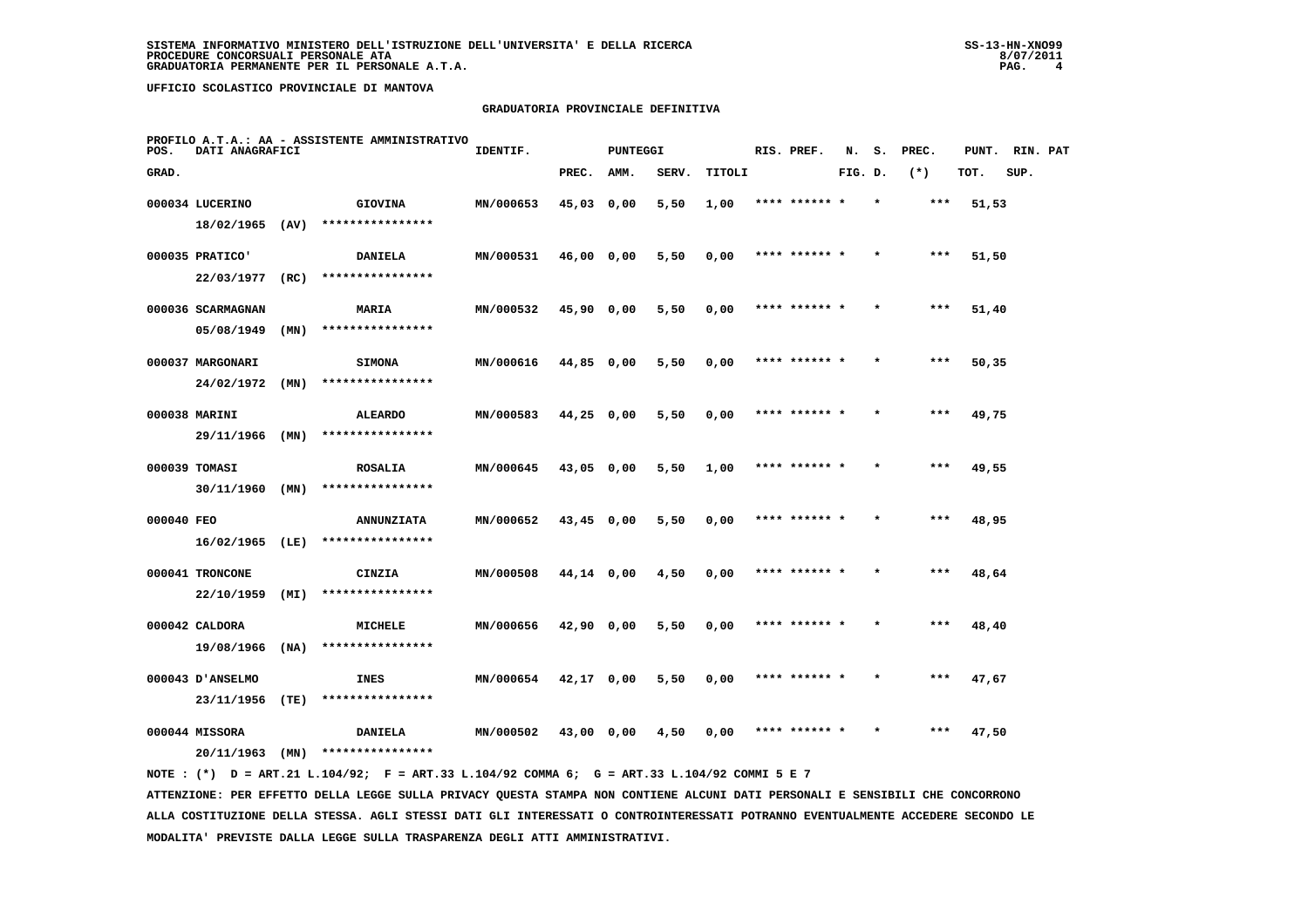#### **GRADUATORIA PROVINCIALE DEFINITIVA**

| POS.         | DATI ANAGRAFICI   |      | PROFILO A.T.A.: AA - ASSISTENTE AMMINISTRATIVO | IDENTIF.  |              | <b>PUNTEGGI</b>       |       |        | RIS. PREF.    | N.      | s.      | PREC. | PUNT. | RIN. PAT |  |
|--------------|-------------------|------|------------------------------------------------|-----------|--------------|-----------------------|-------|--------|---------------|---------|---------|-------|-------|----------|--|
| GRAD.        |                   |      |                                                |           | PREC.        | AMM.                  | SERV. | TITOLI |               | FIG. D. |         | $(*)$ | TOT.  | SUP.     |  |
|              | 000045 BORSARI    |      | <b>ROBERTA</b>                                 | MN/000657 | 41,94 0,00   |                       | 5,50  | 0,00   | **** ****** * |         | $\star$ | ***   | 47,44 |          |  |
|              | 24/09/1966        | (MN) | ****************                               |           |              |                       |       |        |               |         |         |       |       |          |  |
|              | 000046 CASTELLI   |      | LUCILLA                                        | MN/000606 | $42,15$ 0,00 |                       | 4,50  | 0,00   | **** ****** * |         |         | $***$ | 46,65 |          |  |
|              | $04/06/1965$ (PZ) |      | ****************                               |           |              |                       |       |        |               |         |         |       |       |          |  |
|              | 000047 BARONI     |      | <b>MARISA</b>                                  | MN/000660 | 40,65 0,00   |                       | 5,50  | 0,00   | **** ****** * |         |         | $***$ | 46,15 |          |  |
|              | 30/04/1958        | (MN) | ****************                               |           |              |                       |       |        |               |         |         |       |       |          |  |
|              | 000048 INVERSI    |      | CRISTIANO                                      | MN/000670 | $40,45$ 0,00 |                       | 5,50  | 0,00   | **** ****** * |         |         | ***   | 45,95 |          |  |
|              | 06/07/1962        | (MN) | ****************                               |           |              |                       |       |        |               |         |         |       |       |          |  |
|              | 000049 ALTOMANI   |      | <b>MILVA</b>                                   | MN/000661 | $40,40$ 0,00 |                       | 5,50  | 0,00   | **** ****** * |         |         | $***$ | 45,90 |          |  |
|              | $01/06/1961$ (MN) |      | ****************                               |           |              |                       |       |        |               |         |         |       |       |          |  |
| 000050 CHIVA |                   |      | <b>SIMONA</b>                                  | MN/000815 | 38,54 0,00   |                       | 5,50  | 1,00   | **** ****** * |         |         | $***$ | 45,04 |          |  |
|              | $13/04/1971$ (MN) |      | ****************                               |           |              |                       |       |        |               |         |         |       |       |          |  |
| 000051 ROSSI |                   |      | ORNELLA                                        | MN/000635 | 38,90 0,00   |                       | 5,50  | 0,00   | **** ****** * |         |         | ***   | 44,40 |          |  |
|              | 10/09/1957        | (MN) | ****************                               |           |              |                       |       |        |               |         |         |       |       |          |  |
|              | 000052 VIVALDINI  |      | LUCIA                                          | MN/000644 | $38,50$ 0,00 |                       | 5,50  | 0,00   | **** ****** * |         |         | ***   | 44,00 |          |  |
|              | 25/05/1967        | (MN) | ****************                               |           |              |                       |       |        |               |         |         |       |       |          |  |
|              | 000053 PASOTTI    |      | <b>ARTURA</b>                                  | MN/000650 | $37,40$ 0,00 |                       | 5,50  | 1,00   | **** ****** * |         |         | $***$ | 43,90 |          |  |
|              | 24/01/1956        | (MN) | ****************                               |           |              |                       |       |        |               |         |         |       |       |          |  |
|              | 000054 BASSOLI    |      | <b>RINA</b>                                    | MN/000858 |              | $0,00$ $0,00$ $36,30$ |       | 7,20   | **** ****** * |         |         | ***   | 43,50 |          |  |
|              | 05/07/1965        | (MN) | ****************                               |           |              |                       |       |        |               |         |         |       |       |          |  |
|              | 000055 BENEVELLI  |      | <b>SIMONA</b>                                  | MN/000662 | $37,33$ 0,00 |                       | 5,00  | 1,00   | **** ****** * |         |         | ***   | 43,33 |          |  |
|              | 13/01/1971        | (MN) | ****************                               |           |              |                       |       |        |               |         |         |       |       |          |  |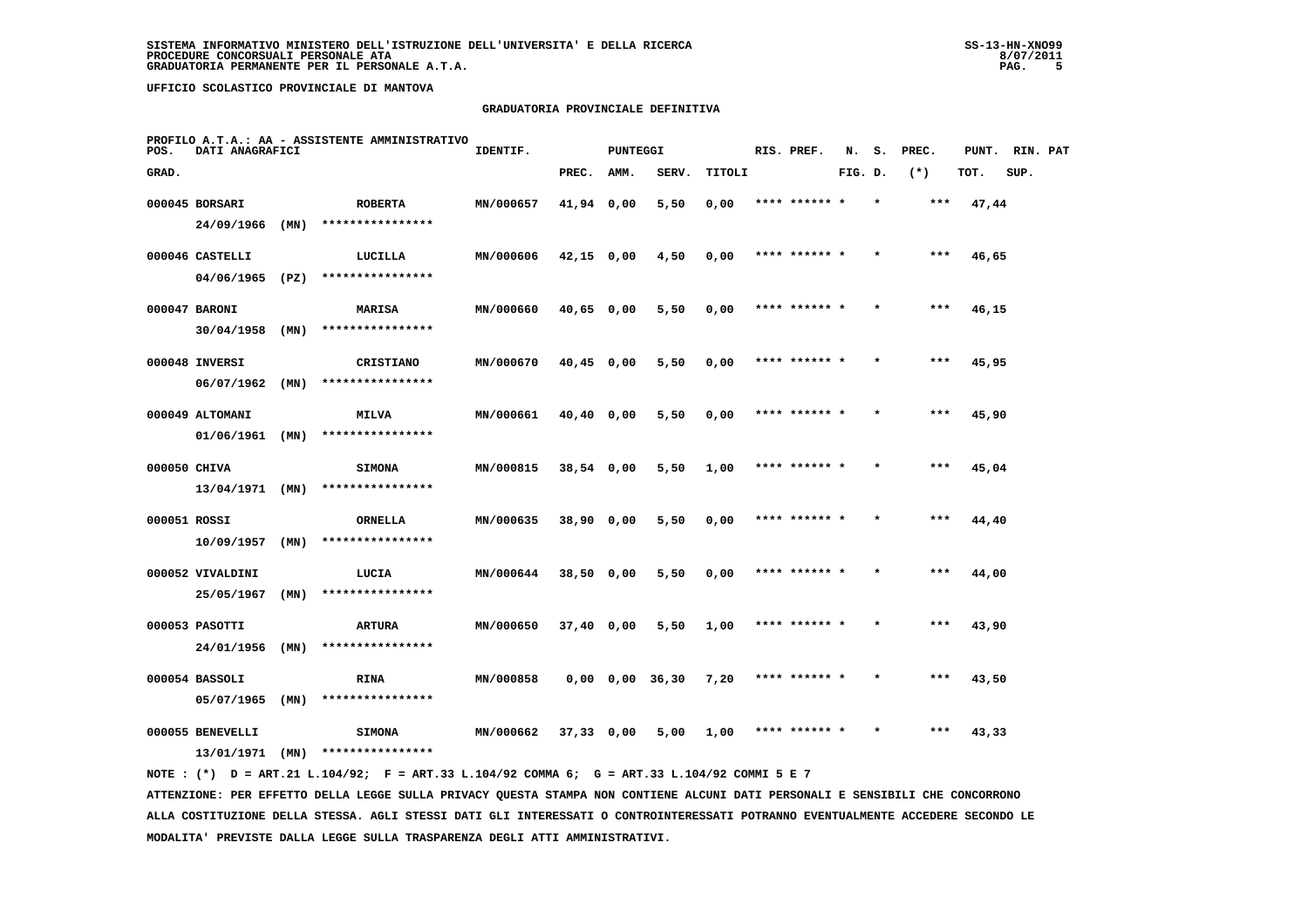#### **GRADUATORIA PROVINCIALE DEFINITIVA**

| POS.        | DATI ANAGRAFICI   |      | PROFILO A.T.A.: AA - ASSISTENTE AMMINISTRATIVO | IDENTIF.  |              | <b>PUNTEGGI</b> |                         |        | RIS. PREF.    | N.      | s.      | PREC. | PUNT. | RIN. PAT |  |
|-------------|-------------------|------|------------------------------------------------|-----------|--------------|-----------------|-------------------------|--------|---------------|---------|---------|-------|-------|----------|--|
| GRAD.       |                   |      |                                                |           | PREC.        | AMM.            | SERV.                   | TITOLI |               | FIG. D. |         | $(*)$ | TOT.  | SUP.     |  |
|             | 000056 BOMBANA    |      | <b>BARBARA</b>                                 | MN/000659 | 37,64 0,00   |                 | 5,50                    | 0,00   | **** ****** * |         | $\star$ | ***   | 43,14 |          |  |
|             | 21/10/1959        | (MN) | ****************                               |           |              |                 |                         |        |               |         |         |       |       |          |  |
|             | 000057 BELLINI    |      | SONIA                                          | MN/000521 | 36,18 0,00   |                 | 5,50                    | 1,00   | **** ****** * |         |         | $***$ | 42,68 |          |  |
|             | 10/08/1964        | (MN) | ****************                               |           |              |                 |                         |        |               |         |         |       |       |          |  |
|             | 000058 GUARNIERI  |      | <b>GELMINA</b>                                 | MN/000861 |              |                 | $0,00$ $0,00$ $35,10$   | 6,34   | **** ****** * |         |         | ***   | 41,44 |          |  |
|             | 11/10/1958        | (MN) | ****************                               |           |              |                 |                         |        |               |         |         |       |       |          |  |
|             | 000059 SAVALLI    |      | LUCIA MARIA                                    | MN/000865 |              |                 | $0,00$ $0,00$ $32,70$   | 8,70   | **** ****** * |         | $\star$ | ***   | 41,40 |          |  |
|             | 12/08/1960        | (TP) | ****************                               |           |              |                 |                         |        |               |         |         |       |       |          |  |
| 000060 PIVA |                   |      | <b>ROSETTA</b>                                 | MN/000864 |              |                 | $0,00$ $0,00$ $33,85$   | 6,00   | **** ****** * |         |         | $***$ | 39,85 |          |  |
|             | $02/03/1964$ (MN) |      | ****************                               |           |              |                 |                         |        |               |         |         |       |       |          |  |
|             | 000061 COMPARONE  |      | <b>FILOMENA</b>                                | MN/000655 | $33,40$ 0,00 |                 | 4,70                    | 1,00   | **** ******   |         |         | $***$ | 39,10 |          |  |
|             | 05/01/1970        | (CE) | ****************                               |           |              |                 |                         |        |               |         |         |       |       |          |  |
|             | 000062 URCIUOLI   |      | <b>MARILENA</b>                                | MN/000620 | 31,50 0,00   |                 | 5,50                    | 2,00   | **** ******   |         |         | ***   | 39,00 |          |  |
|             | 03/11/1981 (AV)   |      | ****************                               |           |              |                 |                         |        |               |         |         |       |       |          |  |
|             | 000063 ONGARO     |      | <b>IVANA</b>                                   | MN/000862 |              |                 | $0,00 \t 0,00 \t 32,30$ | 6,67   | **** ****** * |         |         | $***$ | 38,97 |          |  |
|             | 05/10/1965        | (MN) | ****************                               |           |              |                 |                         |        |               |         |         |       |       |          |  |
|             | 000064 RACCANELLI |      | <b>MARIO</b>                                   | MN/000877 |              |                 | $0,00$ $0,00$ $31,00$   | 7,50   | **** ****** * |         | $\star$ | ***   | 38,50 |          |  |
|             | 26/11/1958        | (MN) | ****************                               |           |              |                 |                         |        |               |         |         |       |       |          |  |
|             | 000065 CHERSUL    |      | MARIA CONCETTA                                 | MN/000808 | $32,94$ 0,00 |                 | 5,50                    | 0,00   | **** ****** * |         |         | ***   | 38,44 |          |  |
|             | 06/02/1976        | (AG) | ****************                               |           |              |                 |                         |        |               |         |         |       |       |          |  |
|             | 000066 AMADINI    |      | <b>GIANNA</b>                                  | MN/000483 | 34,00 0,00   |                 | 4,00                    | 0,00   | **** ****** * |         |         | ***   | 38,00 |          |  |
|             | 30/10/1964        | (MN) | ****************                               |           |              |                 |                         |        |               |         |         |       |       |          |  |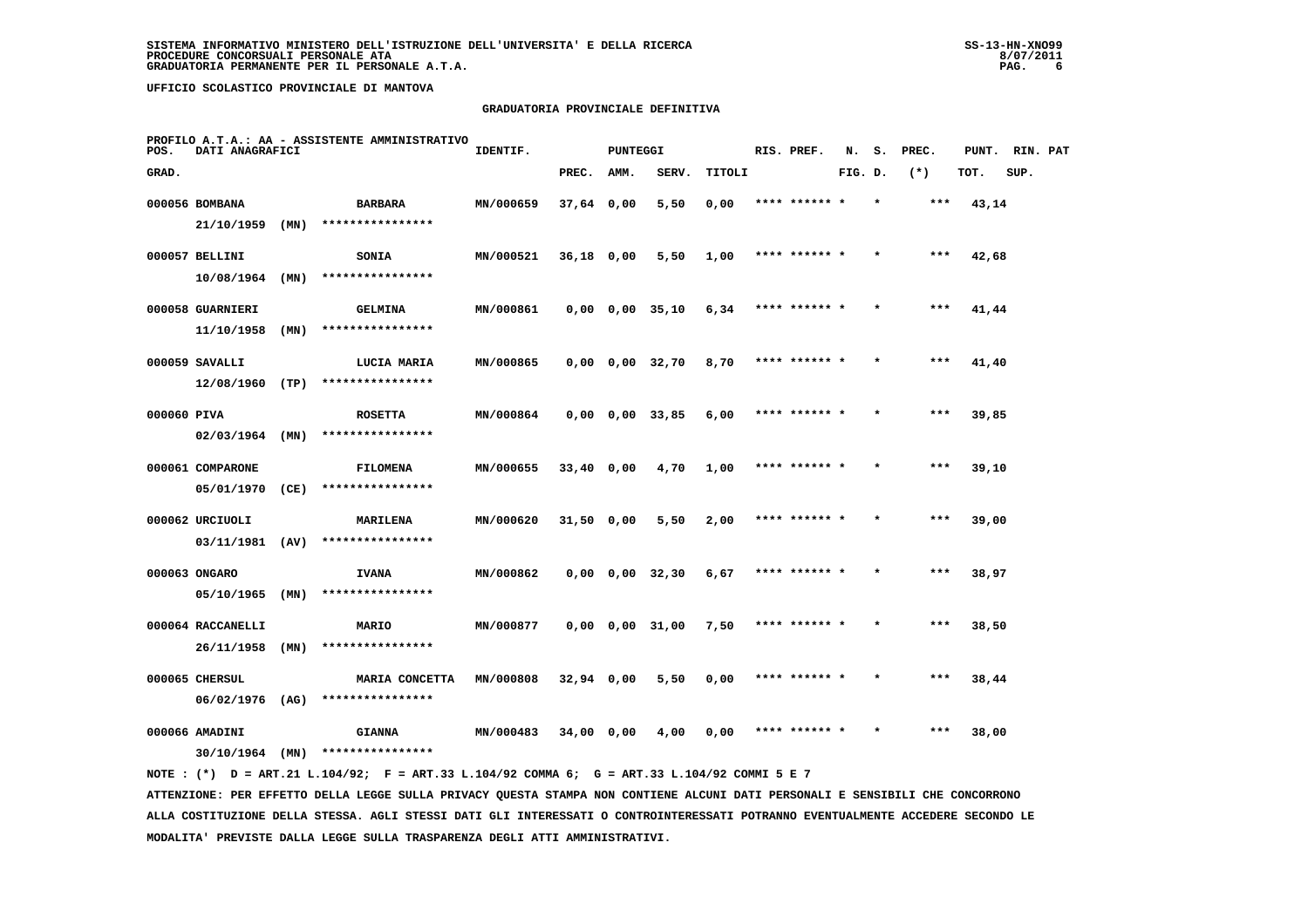#### **GRADUATORIA PROVINCIALE DEFINITIVA**

| POS.         | DATI ANAGRAFICI     |      | PROFILO A.T.A.: AA - ASSISTENTE AMMINISTRATIVO | IDENTIF.  |              | PUNTEGGI |                                  |        | RIS. PREF.    | N.      | s.      | PREC. | PUNT. | RIN. PAT |  |
|--------------|---------------------|------|------------------------------------------------|-----------|--------------|----------|----------------------------------|--------|---------------|---------|---------|-------|-------|----------|--|
| GRAD.        |                     |      |                                                |           | PREC.        | AMM.     | SERV.                            | TITOLI |               | FIG. D. |         | $(*)$ | TOT.  | SUP.     |  |
|              | 000067 RACANATI     |      | GIOVANNI                                       | MN/000647 | $32,63$ 0,00 |          | 5,00                             | 0,00   | **** ******   |         |         | $***$ | 37,63 |          |  |
|              | 18/06/1972 (BA)     |      | ****************                               |           |              |          |                                  |        |               |         |         |       |       |          |  |
|              | 000068 LODI RIZZINI |      | <b>FABIO</b>                                   | MN/000658 | $31,08$ 0,00 |          | 5,50                             | 0,00   | **** ******   |         |         | $***$ | 36,58 |          |  |
|              | $22/12/1967$ (MN)   |      | ****************                               |           |              |          |                                  |        |               |         |         |       |       |          |  |
|              | 000069 PASQUARIELLO |      | <b>NICOLA</b>                                  | MN/000649 | $36,40$ 0,00 |          | 0,00                             | 0,00   | **** ****** * |         | $\star$ | ***   | 36,40 |          |  |
|              | $17/07/1967$ (MT)   |      | ****************                               |           |              |          |                                  |        |               |         |         |       |       |          |  |
|              | 000070 BENATTI      |      | <b>COSETTA</b>                                 | MN/000818 | 29,84 0,00   |          | 4,50                             | 0,00   | **** ****** * |         |         | $***$ | 34,34 |          |  |
|              | 10/03/1957          | (MN) | ****************                               |           |              |          |                                  |        |               |         |         |       |       |          |  |
|              | 000071 RUBERTI      |      | <b>SANDRA</b>                                  | MN/000817 | 29,09 0,00   |          | 4,50                             | 0,00   | **** ****** * |         |         | $***$ | 33,59 |          |  |
|              | 18/11/1977          | (NA) | ****************                               |           |              |          |                                  |        |               |         |         |       |       |          |  |
|              | 000072 BRIGANTE     |      | <b>ANNUNZIATA</b>                              | MN/000819 | 23,67 0,00   |          | 5,50                             | 0,00   | **** ****** * |         | $\star$ | ***   | 29,17 |          |  |
|              | $15/01/1974$ (TA)   |      | ****************                               |           |              |          |                                  |        |               |         |         |       |       |          |  |
|              | 000073 PROVENZANO   |      | LEIDA                                          | MN/000884 |              |          | $0,00$ $0,00$ $13,80$ $14,10$    |        | **** ******   |         |         | $***$ | 27,90 |          |  |
|              | 12/08/1983          | (CS) | ****************                               |           |              |          |                                  |        |               |         |         |       |       |          |  |
|              | 000074 PUGLIESE     |      | <b>GEROLAMA</b>                                | MN/000820 | $23,15$ 0,00 |          | 4,50                             | 0,00   | **** ****** * |         |         | $***$ | 27,65 |          |  |
|              | 15/09/1968          | (VV) | ****************                               |           |              |          |                                  |        |               |         |         |       |       |          |  |
|              | 000075 ASTUTI       |      | <b>ENZA</b>                                    | MN/000857 |              |          | $0,00$ $0,00$ $14,50$ $12,84$    |        | **** ****** * |         | $\star$ | ***   | 27,34 |          |  |
|              | 17/08/1968 (CT)     |      | ****************                               |           |              |          |                                  |        |               |         |         |       |       |          |  |
|              | 000076 CARDAROPOLI  |      | LOREDANA                                       | MN/000859 |              |          | $0,00$ $0,00$ $14,00$ $12,67$    |        | **** ****** * |         |         | $***$ | 26,67 |          |  |
|              | 27/07/1972 (SA)     |      | ****************                               |           |              |          |                                  |        |               |         |         |       |       |          |  |
| 000077 ARENA |                     |      | <b>SILVERIA</b>                                | MN/000863 |              |          | $0.00 \t 0.00 \t 13.00 \t 12.67$ |        | **** ****** * |         |         | $***$ | 25,67 |          |  |
|              | 18/03/1977          | (CE) | ****************                               |           |              |          |                                  |        |               |         |         |       |       |          |  |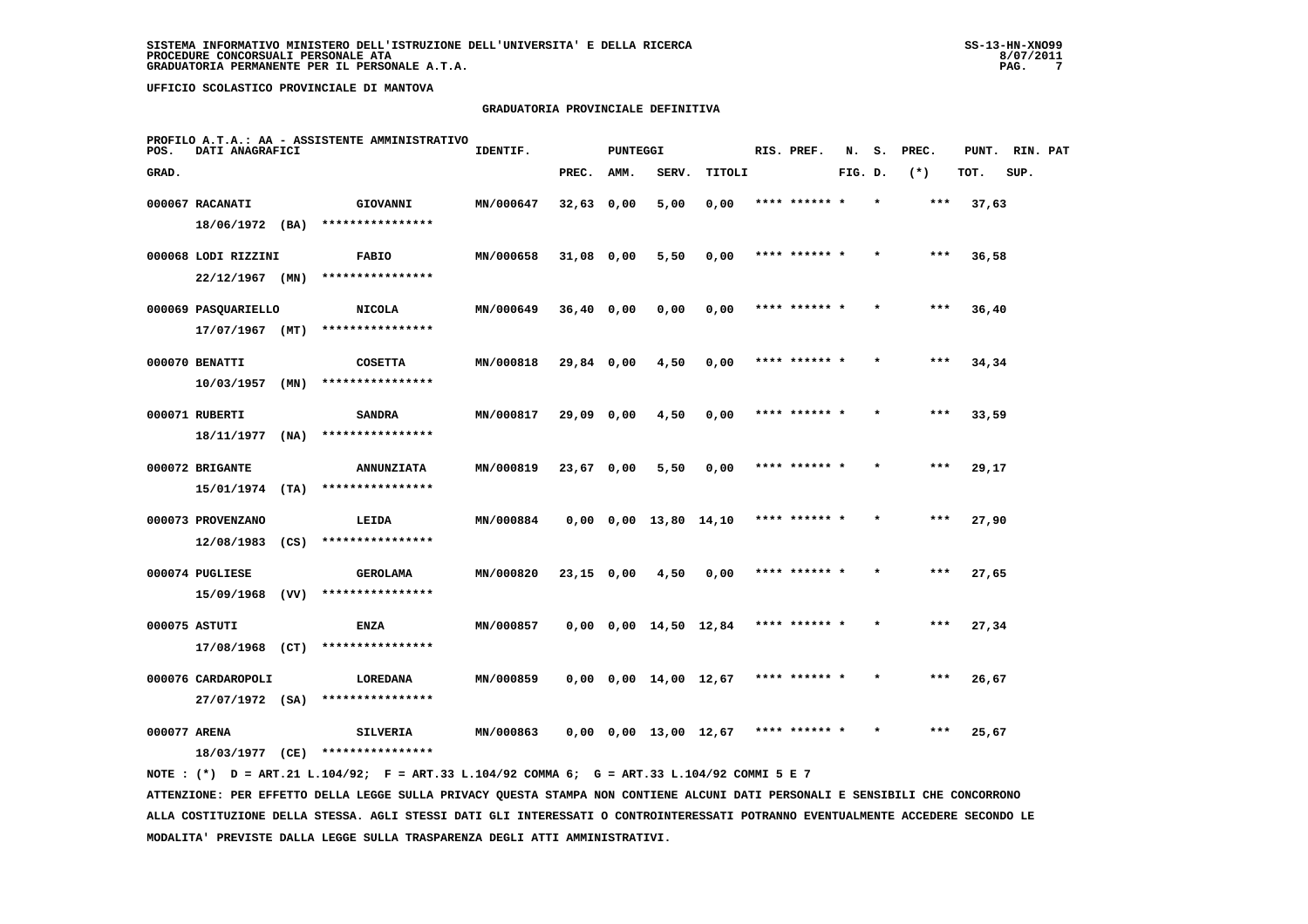# **GRADUATORIA PROVINCIALE DEFINITIVA**

| POS.        | DATI ANAGRAFICI  |      | PROFILO A.T.A.: AA - ASSISTENTE AMMINISTRATIVO                                              | IDENTIF.  |              | PUNTEGGI |       |        | RIS. PREF.    | N.      | s.      | PREC. | PUNT. | RIN. PAT |  |
|-------------|------------------|------|---------------------------------------------------------------------------------------------|-----------|--------------|----------|-------|--------|---------------|---------|---------|-------|-------|----------|--|
| GRAD.       |                  |      |                                                                                             |           | PREC.        | AMM.     | SERV. | TITOLI |               | FIG. D. |         | $(*)$ | TOT.  | SUP.     |  |
|             | 000078 GIOVENALI |      | <b>ALESSANDRA</b>                                                                           | MN/000760 | $22,27$ 0,00 |          | 0,00  | 0,00   | **** ****** * |         | $\star$ | ***   | 22,27 |          |  |
|             | 03/09/1973       | (MN) | ****************                                                                            |           |              |          |       |        |               |         |         |       |       |          |  |
| 000079 PACE |                  |      | <b>GIOVANNA</b>                                                                             | MN/000503 | 21,12 0,00   |          | 0,00  | 0,00   | **** ****** * |         | $\star$ | ***   | 21,12 |          |  |
|             | 31/03/1968       | (TO) | ****************                                                                            |           |              |          |       |        |               |         |         |       |       |          |  |
|             |                  |      | NOTE: (*) D = ART.21 L.104/92; F = ART.33 L.104/92 COMMA 6; G = ART.33 L.104/92 COMMI 5 E 7 |           |              |          |       |        |               |         |         |       |       |          |  |

 **ATTENZIONE: PER EFFETTO DELLA LEGGE SULLA PRIVACY QUESTA STAMPA NON CONTIENE ALCUNI DATI PERSONALI E SENSIBILI CHE CONCORRONO ALLA COSTITUZIONE DELLA STESSA. AGLI STESSI DATI GLI INTERESSATI O CONTROINTERESSATI POTRANNO EVENTUALMENTE ACCEDERE SECONDO LE MODALITA' PREVISTE DALLA LEGGE SULLA TRASPARENZA DEGLI ATTI AMMINISTRATIVI.**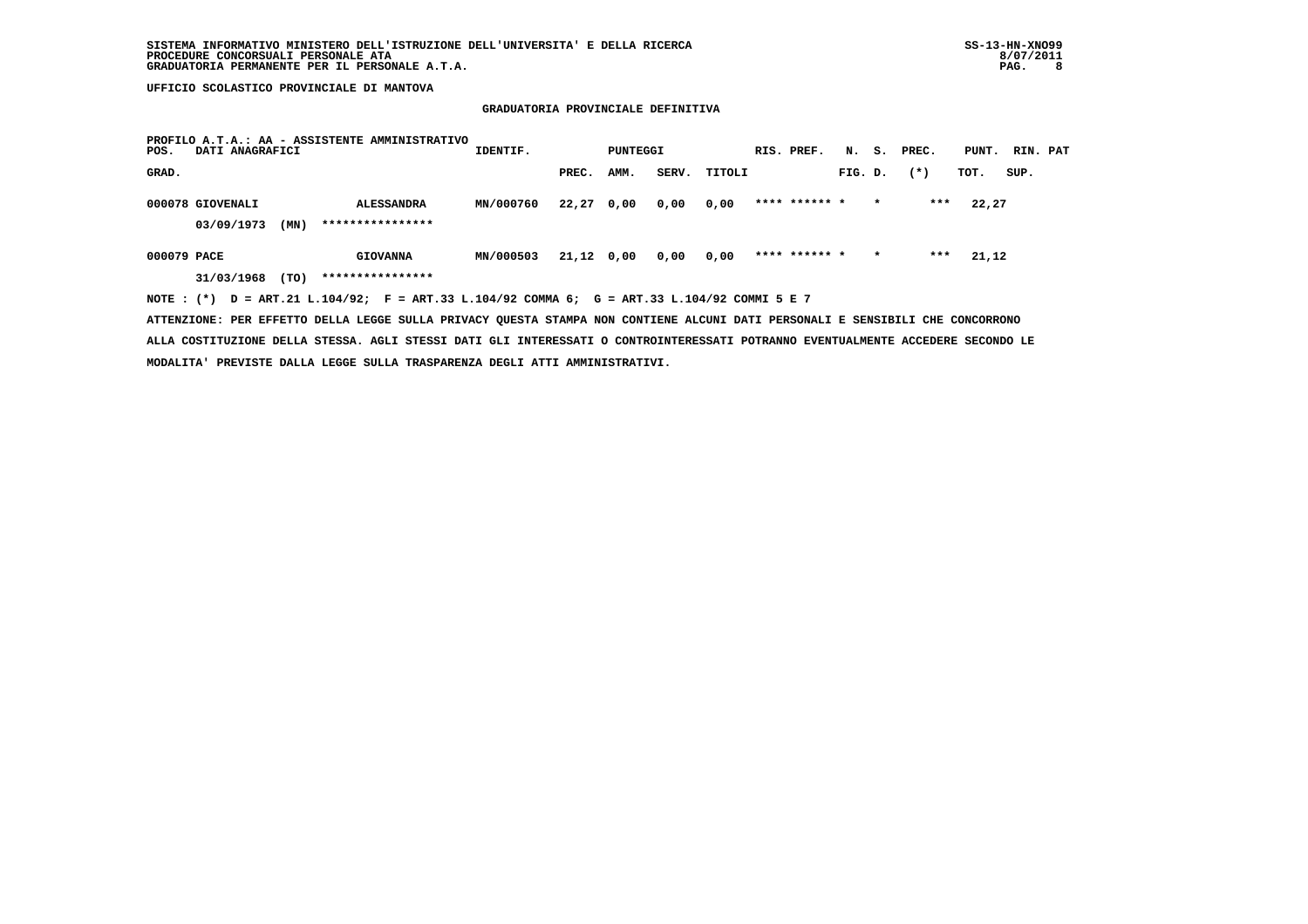### **GRADUATORIA PROVINCIALE DEFINITIVA**

| POS.         | DATI ANAGRAFICI                  | PROFILO A.T.A.: AT - ASSISTENTE TECNICO                                                     | IDENTIF.                                                             |            | PUNTEGGI   |       |        | RIS. PREF.    | N.      | s. | PREC. | PUNT. | RIN. PAT |   |
|--------------|----------------------------------|---------------------------------------------------------------------------------------------|----------------------------------------------------------------------|------------|------------|-------|--------|---------------|---------|----|-------|-------|----------|---|
| GRAD.        |                                  |                                                                                             |                                                                      | PREC. AMM. |            | SERV. | TITOLI |               | FIG. D. |    | $(*)$ | TOT.  | SUP.     |   |
|              | 000001 LA MACCHIA                | FELICE                                                                                      | MN/000214                                                            | 62,62 0,00 |            | 5,50  | 0,00   | **** ****** * |         |    | ***   | 68,12 |          | D |
|              | $03/11/1969$ (CS)                | ****************                                                                            | AREE DI LABORATORIO POSSEDUTE: AR01 AR02 AR05 AR08                   |            |            |       |        |               |         |    |       |       |          |   |
|              | 000002 GUARINO                   | <b>GIUSEPPE</b>                                                                             | MN/000478                                                            | 57,94 0,00 |            | 5,50  | 0.00   | **** ****** * |         |    | ***   | 63,44 |          |   |
|              | 05/01/1976 (KR)                  | ****************                                                                            | AREE DI LABORATORIO POSSEDUTE: AR02 AR08                             |            |            |       |        |               |         |    |       |       |          |   |
|              | 000003 GAGLIANO                  | MAURIZIO                                                                                    | MN/000464 57,55 0,00                                                 |            |            | 5,50  | 0,00   | **** ****** * |         |    | ***   | 63,05 |          |   |
|              | 20/10/1972 (EE)                  | ****************                                                                            | AREE DI LABORATORIO POSSEDUTE: AR02 AR08                             |            |            |       |        |               |         |    |       |       |          |   |
|              |                                  |                                                                                             |                                                                      |            |            |       |        |               |         |    |       |       |          |   |
| 000004 RUNCO |                                  | <b>SETTIMIO</b>                                                                             | MN/000479                                                            | 57,00 0,00 |            | 5,50  | 0,00   | **** ****** * |         |    |       | 62,50 |          | D |
|              |                                  | $13/07/1974$ (CS) ****************                                                          | AREE DI LABORATORIO POSSEDUTE: AR01 AR02 AR05 AR08                   |            |            |       |        |               |         |    |       |       |          |   |
|              | 000005 MENOSSI                   | <b>ALVIERO</b>                                                                              | MN/000598                                                            | 56,94 0,00 |            | 5,50  | 0,00   | **** ****** * |         |    |       | 62,44 |          |   |
|              | $15/04/1955$ (MN)                | ****************                                                                            | AREE DI LABORATORIO POSSEDUTE: AR08 AR11 AR23 AR29                   |            |            |       |        |               |         |    |       |       |          |   |
|              | 000006 SALVETTI                  | MICHELE                                                                                     | MN/000480                                                            | 52,65 0,00 |            | 5,50  | 0,00   |               |         |    |       | 58,15 |          | v |
|              | $11/08/1967$ (VR)                | ****************                                                                            | AREE DI LABORATORIO POSSEDUTE: AR02 AR08                             |            |            |       |        |               |         |    |       |       |          |   |
|              |                                  |                                                                                             |                                                                      |            |            |       |        |               |         |    |       |       |          |   |
| 000007 GOZZI |                                  | <b>SANDRA</b>                                                                               | MN/000477                                                            |            | 51,50 0,00 | 5,00  | 0,00   | **** ****** * |         |    |       | 56,50 |          |   |
|              | 20/08/1968 (MN)                  | ****************                                                                            | AREE DI LABORATORIO POSSEDUTE: AR02 AR08 AR23 AR38                   |            |            |       |        |               |         |    |       |       |          |   |
| 000008 ROSSI |                                  | <b>ANGELA</b>                                                                               | MN/000499                                                            |            | 50,00 0,00 | 5,50  | 0,00   | **** ****** * |         |    |       | 55,50 |          |   |
|              | 26/03/1976 (CE)                  | ****************                                                                            | AREE DI LABORATORIO POSSEDUTE: AR02 AR08 AR21                        |            |            |       |        |               |         |    |       |       |          |   |
|              |                                  |                                                                                             |                                                                      |            |            |       |        | **** ****** * |         |    |       |       |          |   |
|              | 000009 OZZIMO<br>01/01/1977 (RC) | <b>FRANCESCO</b><br>****************                                                        | MN/000519<br>AREE DI LABORATORIO POSSEDUTE: AR02 AR08 AR23 AR28 AR38 | 43,55 0,00 |            | 5,50  | 0,00   |               |         |    |       | 49,05 |          |   |
|              |                                  |                                                                                             |                                                                      |            |            |       |        |               |         |    |       |       |          |   |
| 000010 DENTI |                                  | MARILENA                                                                                    | MN/000516                                                            |            | 41,59 0,00 | 5,50  | 0,00   | **** ****** * |         |    | ***   | 47,09 |          |   |
|              | 27/12/1972 (CR)                  | ****************                                                                            | AREE DI LABORATORIO POSSEDUTE: AR02 AR08 AR21                        |            |            |       |        |               |         |    |       |       |          |   |
|              | 000011 MAZZOLA                   | <b>ELENA</b>                                                                                | MN/000518                                                            | 41,10 0,00 |            | 5,00  | 0,00   | **** ****** * |         |    |       | 46,10 |          |   |
|              |                                  | 14/03/1965 (MN) ****************                                                            | AREE DI LABORATORIO POSSEDUTE: AR21                                  |            |            |       |        |               |         |    |       |       |          |   |
|              |                                  | NOTE: (*) D = ART.21 L.104/92; F = ART.33 L.104/92 COMMA 6; G = ART.33 L.104/92 COMMI 5 E 7 |                                                                      |            |            |       |        |               |         |    |       |       |          |   |

 **ATTENZIONE: PER EFFETTO DELLA LEGGE SULLA PRIVACY QUESTA STAMPA NON CONTIENE ALCUNI DATI PERSONALI E SENSIBILI CHE CONCORRONO ALLA COSTITUZIONE DELLA STESSA. AGLI STESSI DATI GLI INTERESSATI O CONTROINTERESSATI POTRANNO EVENTUALMENTE ACCEDERE SECONDO LE MODALITA' PREVISTE DALLA LEGGE SULLA TRASPARENZA DEGLI ATTI AMMINISTRATIVI.**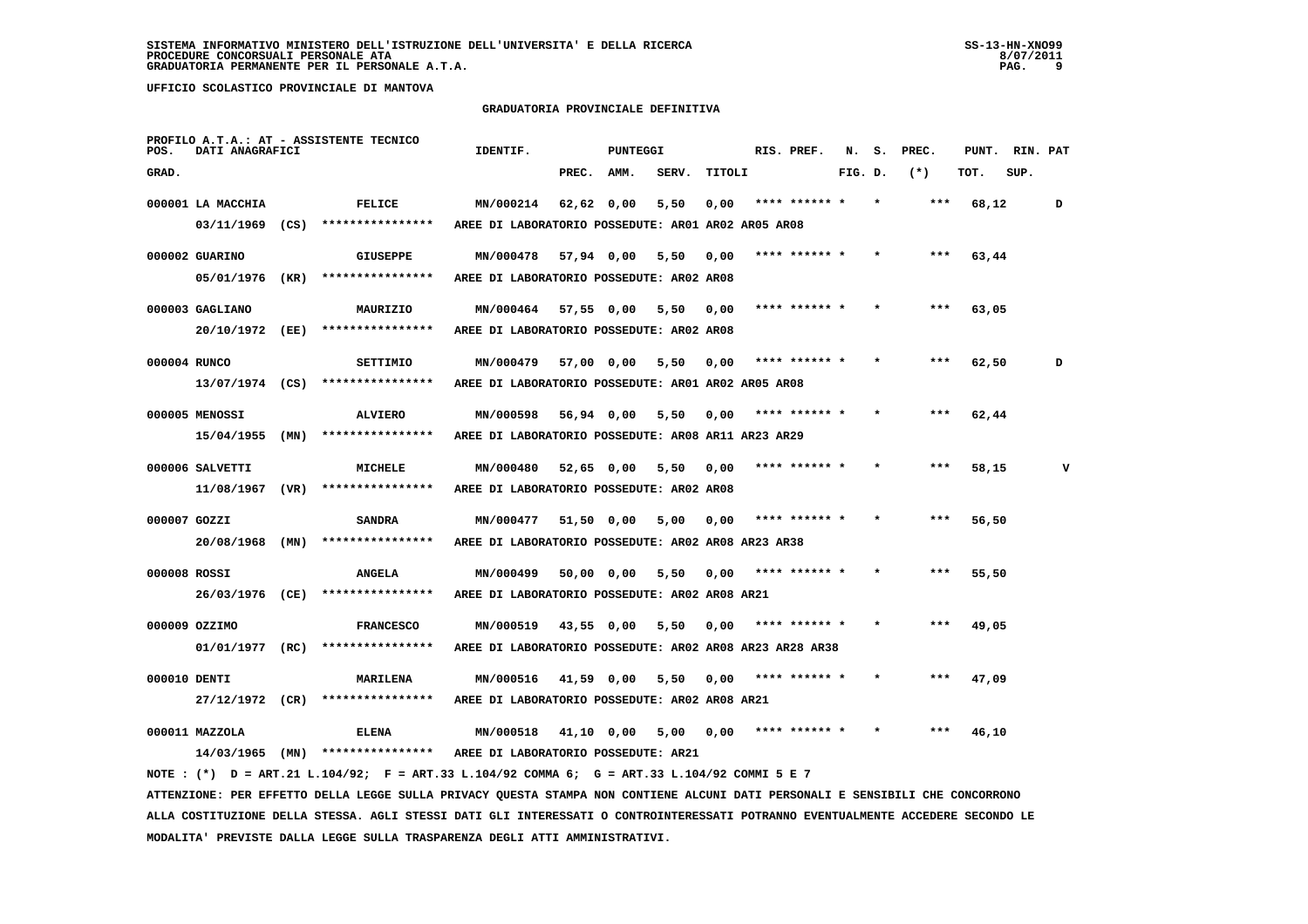### **GRADUATORIA PROVINCIALE DEFINITIVA**

| POS.         | DATI ANAGRAFICI   |      | PROFILO A.T.A.: AT - ASSISTENTE TECNICO                                                                                         | IDENTIF.                                                |              | <b>PUNTEGGI</b> |       |        | RIS. PREF.    | N.      | s. | PREC. | PUNT. | RIN. PAT |   |
|--------------|-------------------|------|---------------------------------------------------------------------------------------------------------------------------------|---------------------------------------------------------|--------------|-----------------|-------|--------|---------------|---------|----|-------|-------|----------|---|
| GRAD.        |                   |      |                                                                                                                                 |                                                         | PREC.        | AMM.            | SERV. | TITOLI |               | FIG. D. |    | $(*)$ | TOT.  | SUP.     |   |
|              | 000012 LAVELLI    |      | LUCA                                                                                                                            | MN/000517                                               | 40,10 0,00   |                 | 5,50  | 0,00   | **** ****** * |         |    |       | 45,60 |          |   |
|              | 22/10/1965        | (MN) | ****************                                                                                                                | AREE DI LABORATORIO POSSEDUTE: AR02 AR05 AR08           |              |                 |       |        |               |         |    |       |       |          |   |
| 000013 SPINA |                   |      | <b>ANGELO</b>                                                                                                                   | MN/000642                                               | 33,37 0,00   |                 | 5,50  | 0,00   | **** ****** * |         |    | ***   | 38,87 |          |   |
|              | $19/10/1972$ (AG) |      | ****************                                                                                                                | AREE DI LABORATORIO POSSEDUTE: AR18 AR20 AR21           |              |                 |       |        |               |         |    |       |       |          |   |
|              | 000014 ACCORSI    |      | CIRO                                                                                                                            | MN/000475                                               | 38,20 0,00   |                 | 0,00  | 0,00   | **** ****** * |         |    | ***   | 38,20 |          |   |
|              | $31/03/1968$ (MN) |      | ****************                                                                                                                | AREE DI LABORATORIO POSSEDUTE: AR23 AR28 AR38           |              |                 |       |        |               |         |    |       |       |          |   |
|              |                   |      |                                                                                                                                 |                                                         |              |                 |       |        |               |         |    |       |       |          |   |
|              | 000015 MARTINA    |      | <b>GIOVANNA MARIA</b>                                                                                                           | MN/000643                                               | $31,23$ 0,00 |                 | 4,50  | 0.00   | **** ****** * |         |    | ***   | 35,73 |          |   |
|              | 05/08/1972 (BR)   |      | ****************                                                                                                                | AREE DI LABORATORIO POSSEDUTE: AR02 AR08                |              |                 |       |        |               |         |    |       |       |          |   |
|              | 000016 PIRANI     |      | <b>SABRINA</b>                                                                                                                  | MN/000640                                               | 30,10 0,00   |                 | 5,50  | 0,00   |               |         |    | ***   | 35,60 |          |   |
|              | 01/02/1975 (FE)   |      | ****************                                                                                                                | AREE DI LABORATORIO POSSEDUTE: AR20                     |              |                 |       |        |               |         |    |       |       |          |   |
|              | 000017 SFERRAZZA  |      | <b>CALOGERA</b>                                                                                                                 | MN/000638                                               | 29,10 0,00   |                 | 5,50  | 0,00   | **** ****** * |         |    |       | 34,60 |          |   |
|              | 17/01/1964        | (AG) | ****************                                                                                                                | AREE DI LABORATORIO POSSEDUTE: AR02 AR08                |              |                 |       |        |               |         |    |       |       |          |   |
|              | 000018 MAZZUCCO   |      | <b>ROBERTO</b>                                                                                                                  | MN/000641                                               | 28,07 0,00   |                 | 5,50  | 0,00   |               |         |    |       | 33,57 |          |   |
|              | 13/02/1977        | (MN) | ****************                                                                                                                | AREE DI LABORATORIO POSSEDUTE: AR28 AR38                |              |                 |       |        |               |         |    |       |       |          |   |
|              | 000019 BAGGETTA   |      | <b>GIUSEPPE</b>                                                                                                                 | MN/000639                                               | 28,38 0,00   |                 | 0.00  | 0,00   |               |         |    |       | 28,38 |          |   |
|              | 05/06/1977        | (MN) | ****************                                                                                                                | AREE DI LABORATORIO POSSEDUTE: AR08                     |              |                 |       |        |               |         |    |       |       |          |   |
|              |                   |      |                                                                                                                                 |                                                         |              |                 |       |        |               |         |    |       |       |          |   |
|              | 000020 SPINOSA    |      | <b>DOMENICO</b>                                                                                                                 | MN/000853                                               | $21,75$ 0,00 |                 | 4,50  | 0,00   | **** ****** * |         |    | ***   | 26,25 |          | D |
|              | $12/06/1983$ (CE) |      | ****************                                                                                                                | AREE DI LABORATORIO POSSEDUTE: AR01 AR02 AR03 AR05 AR08 |              |                 |       |        |               |         |    |       |       |          |   |
|              | 000021 GIACOMELLI |      | <b>ANNAMARIA</b>                                                                                                                | MN/000006                                               | 25,90 0,00   |                 | 0,00  | 0,00   |               |         |    |       | 25,90 |          |   |
|              | $01/01/1961$ (MN) |      | ****************                                                                                                                | AREE DI LABORATORIO POSSEDUTE: AR12                     |              |                 |       |        |               |         |    |       |       |          |   |
|              | 000022 SACCHI     |      | <b>ENRICA</b>                                                                                                                   | MN/000852                                               | 24,33 0,00   |                 | 0,90  | 0,00   | **** ****** * |         |    |       | 25,23 |          |   |
|              |                   |      | 19/08/1976 (MN) ****************                                                                                                | AREE DI LABORATORIO POSSEDUTE: AR08                     |              |                 |       |        |               |         |    |       |       |          |   |
|              |                   |      | NOTE : $(*)$ D = ART.21 L.104/92; F = ART.33 L.104/92 COMMA 6; G = ART.33 L.104/92 COMMI 5 E 7                                  |                                                         |              |                 |       |        |               |         |    |       |       |          |   |
|              |                   |      | ATTENZIONE: PER EFFETTO DELLA LEGGE SULLA PRIVACY QUESTA STAMPA NON CONTIENE ALCUNI DATI PERSONALI E SENSIBILI CHE CONCORRONO   |                                                         |              |                 |       |        |               |         |    |       |       |          |   |
|              |                   |      | ALLA COSTITUZIONE DELLA STESSA. AGLI STESSI DATI GLI INTERESSATI O CONTROINTERESSATI POTRANNO EVENTUALMENTE ACCEDERE SECONDO LE |                                                         |              |                 |       |        |               |         |    |       |       |          |   |

 **MODALITA' PREVISTE DALLA LEGGE SULLA TRASPARENZA DEGLI ATTI AMMINISTRATIVI.**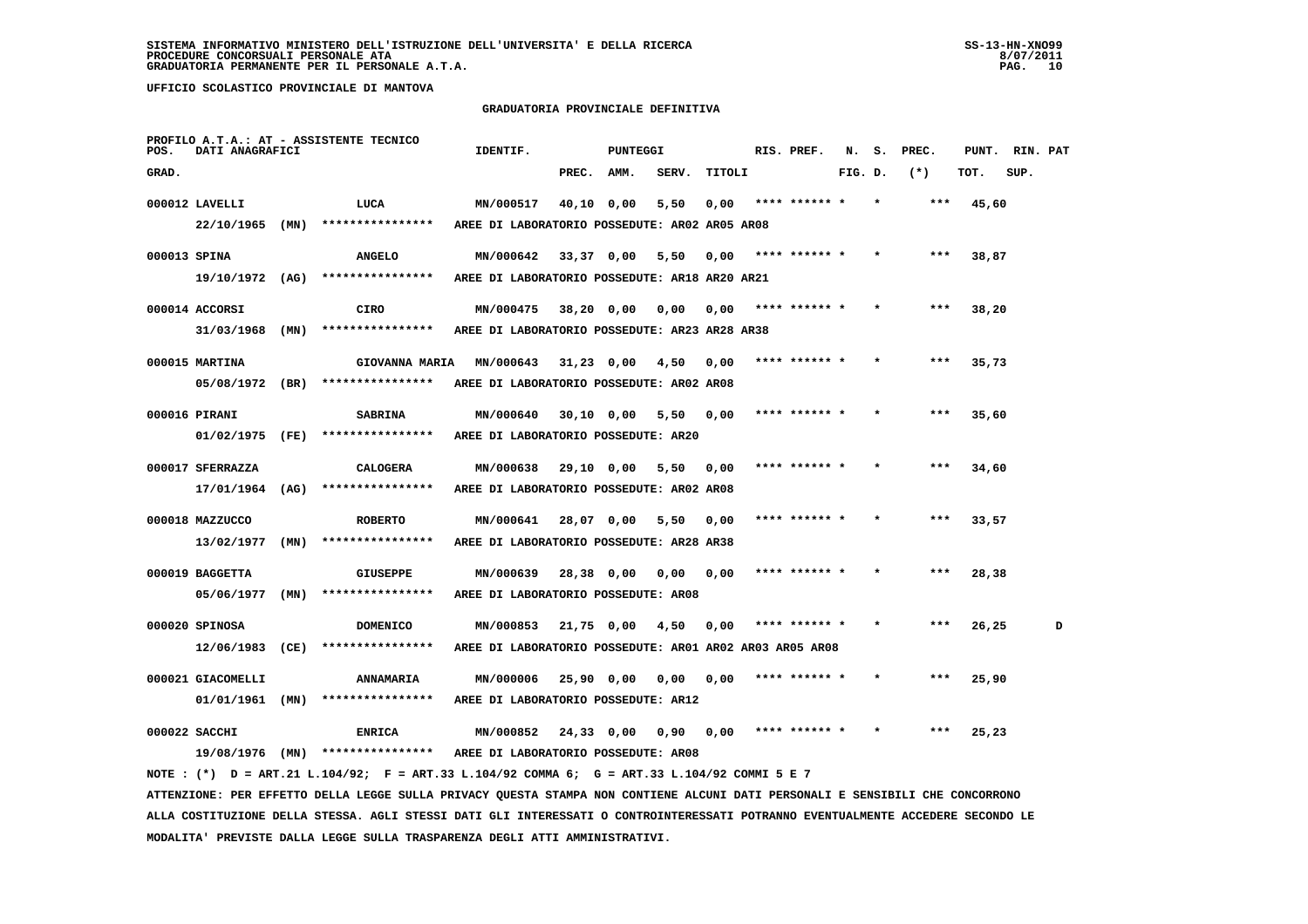## **GRADUATORIA PROVINCIALE DEFINITIVA**

| POS.  | DATI ANAGRAFICI  |      | PROFILO A.T.A.: AT - ASSISTENTE TECNICO                                                     | IDENTIF.                                      |            | PUNTEGGI |                               |        | RIS. PREF.    |         |         | N. S. PREC. | PUNT. RIN. PAT |      |  |
|-------|------------------|------|---------------------------------------------------------------------------------------------|-----------------------------------------------|------------|----------|-------------------------------|--------|---------------|---------|---------|-------------|----------------|------|--|
| GRAD. |                  |      |                                                                                             |                                               | PREC.      | AMM.     | SERV.                         | TITOLI |               | FIG. D. |         | $(*)$       | TOT.           | SUP. |  |
|       | 000023 NUNZIATA  |      | <b>FRANCESCO</b>                                                                            | <b>MN/000876</b>                              |            |          | $0,00$ $0,00$ $14,30$ $10,00$ |        | **** ****** * |         | $\star$ | ***         | 24,30          |      |  |
|       | 27/01/1972       | (NA) | ****************                                                                            | AREE DI LABORATORIO POSSEDUTE: AR20 AR28 AR38 |            |          |                               |        |               |         |         |             |                |      |  |
|       | 000024 LASTRUCCI |      | <b>STEFANO</b>                                                                              | MN/000875                                     |            |          | 0,00 0,00 16,70               | 7,00   | **** ****** * |         | $\star$ | ***         | 23,70          |      |  |
|       | 18/11/1986       | (FI) | ****************                                                                            | AREE DI LABORATORIO POSSEDUTE: AR02 AR08 AR20 |            |          |                               |        |               |         |         |             |                |      |  |
|       | 000025 SARTOR    |      | FABRIZIO                                                                                    | MN/000637                                     | 22,57 0,00 |          | 0,00                          | 0.00   | **** ****** * |         | $\star$ | ***         | 22,57          |      |  |
|       | 21/07/1962       | (TO) | ****************                                                                            | AREE DI LABORATORIO POSSEDUTE: AR23 AR28 AR38 |            |          |                               |        |               |         |         |             |                |      |  |
|       |                  |      | NOTE: (*) D = ART.21 L.104/92; F = ART.33 L.104/92 COMMA 6; G = ART.33 L.104/92 COMMI 5 E 7 |                                               |            |          |                               |        |               |         |         |             |                |      |  |

 **ATTENZIONE: PER EFFETTO DELLA LEGGE SULLA PRIVACY QUESTA STAMPA NON CONTIENE ALCUNI DATI PERSONALI E SENSIBILI CHE CONCORRONO ALLA COSTITUZIONE DELLA STESSA. AGLI STESSI DATI GLI INTERESSATI O CONTROINTERESSATI POTRANNO EVENTUALMENTE ACCEDERE SECONDO LE MODALITA' PREVISTE DALLA LEGGE SULLA TRASPARENZA DEGLI ATTI AMMINISTRATIVI.**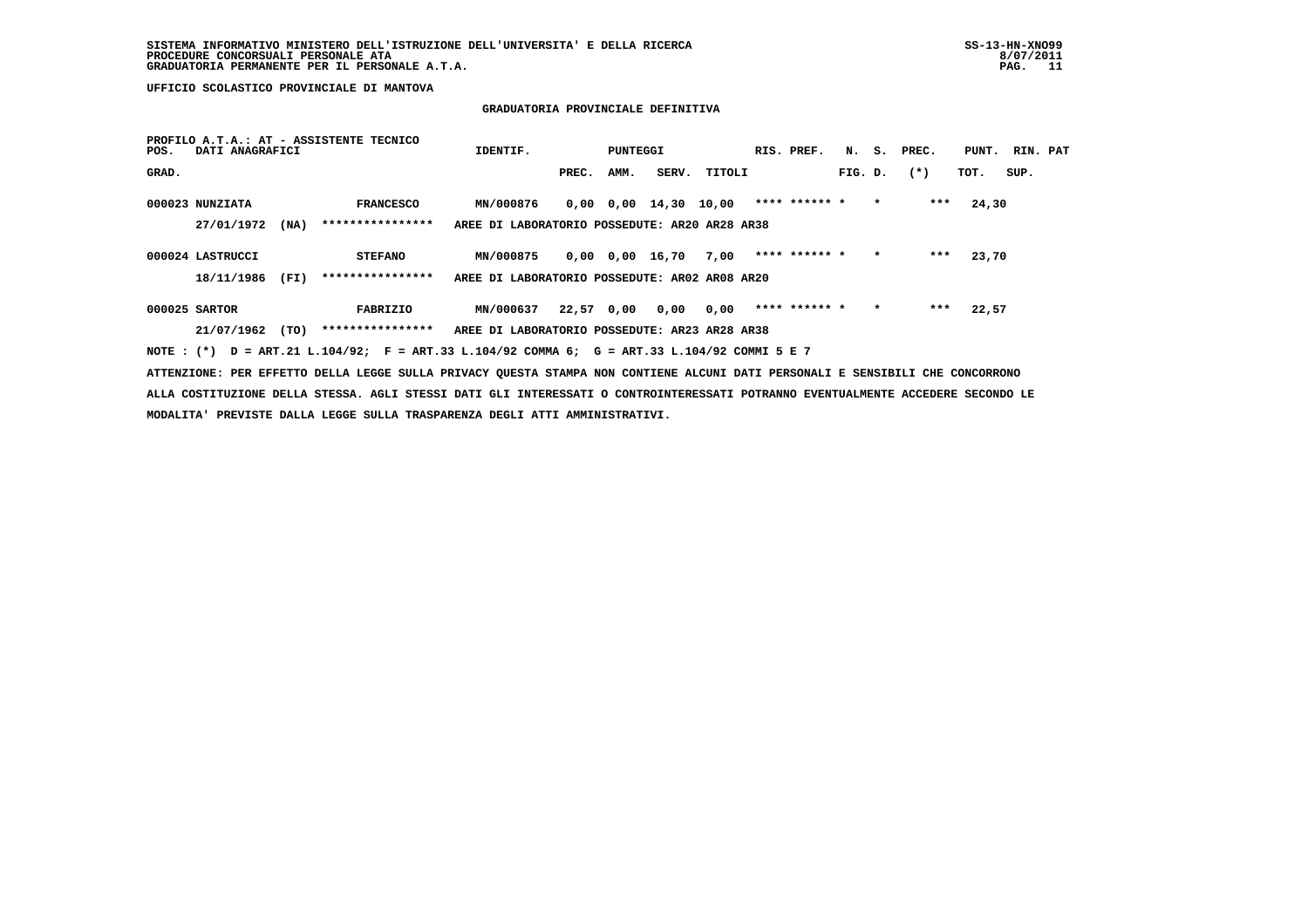#### **GRADUATORIA PROVINCIALE DEFINITIVA**

| POS.         | DATI ANAGRAFICI   |      | PROFILO A.T.A.: CS - COLLABORATORE SCOLASTICO | IDENTIF.  |            | <b>PUNTEGGI</b> |       |        | RIS. PREF.    | N.      | s.      | PREC. | PUNT. | RIN. PAT |  |
|--------------|-------------------|------|-----------------------------------------------|-----------|------------|-----------------|-------|--------|---------------|---------|---------|-------|-------|----------|--|
| GRAD.        |                   |      |                                               |           | PREC.      | AMM.            | SERV. | TITOLI |               | FIG. D. |         | $(*)$ | TOT.  | SUP.     |  |
|              | 000001 MAIELLO    |      | <b>FRANCESCA</b>                              | MN/000224 | 58,50 0,00 |                 | 5,50  | 0,00   | **** ****** * |         | $\star$ | ***   | 64,00 |          |  |
|              | $24/08/1960$ (NA) |      | ****************                              |           |            |                 |       |        |               |         |         |       |       |          |  |
| 000002 CANTA |                   |      | <b>ELENA</b>                                  | MN/000424 | 58,50 0,00 |                 | 5,50  | 0,00   | **** ****** * |         |         | $***$ | 64,00 |          |  |
|              | $19/09/1980$ (MN) |      | ****************                              |           |            |                 |       |        |               |         |         |       |       |          |  |
|              | 000003 GUERRA     |      | <b>EMANUELA</b>                               | MN/000362 | 58,50 0,00 |                 | 5,50  | 0,00   | **** ****** * |         |         | $***$ | 64,00 |          |  |
|              | 24/08/1971 (FG)   |      | ****************                              |           |            |                 |       |        |               |         |         |       |       |          |  |
| 000004 LOCCI |                   |      | GIULIANA                                      | MN/000265 | 58,50 0,00 |                 | 5,50  | 0,00   | **** ****** * |         |         | ***   | 64,00 |          |  |
|              | 08/02/1965 (CA)   |      | ****************                              |           |            |                 |       |        |               |         |         |       |       |          |  |
| 000005 GRECO |                   |      | MARGHERITA                                    | MN/000324 | 58,50 0,00 |                 | 5,50  | 0,00   | **** ****** * |         |         | $***$ | 64,00 |          |  |
|              | $10/12/1959$ (KR) |      | ****************                              |           |            |                 |       |        |               |         |         |       |       |          |  |
|              | 000006 CAPUTO     |      | GIGLIOLA                                      | MN/000379 | 58,50 0,00 |                 | 5,50  | 0,00   | **** ****** * |         |         | ***   | 64,00 |          |  |
|              | 18/09/1959 (CS)   |      | ****************                              |           |            |                 |       |        |               |         |         |       |       |          |  |
| 000007 CITO  |                   |      | <b>ARGENIA</b>                                | MN/000374 | 58,50 0,00 |                 | 5,50  | 0,00   | **** ****** * |         |         | ***   | 64,00 |          |  |
|              | $07/02/1959$ (NA) |      | ****************                              |           |            |                 |       |        |               |         |         |       |       |          |  |
|              | 000008 TOLLIO     |      | <b>GIORGIO</b>                                | MN/000291 | 58,50 0,00 |                 | 5,50  | 0,00   | **** ****** * |         |         | ***   | 64,00 |          |  |
|              | $06/04/1965$ (MN) |      | ****************                              |           |            |                 |       |        |               |         |         |       |       |          |  |
| 000009 BASSI |                   |      | <b>MARIA GRAZIA</b>                           | MN/000411 | 58,39 0,00 |                 | 5,50  | 0,00   | **** ****** * |         | $\star$ | $***$ | 63,89 |          |  |
|              | 09/05/1957        | (RO) | ****************                              |           |            |                 |       |        |               |         |         |       |       |          |  |
|              | 000010 OLIVIERI   |      | FABIOLA                                       | MN/000236 | 58,35 0,00 |                 | 5,50  | 0,00   | **** ****** * |         |         | ***   | 63,85 |          |  |
|              | 15/10/1960        | (MN) | ****************                              |           |            |                 |       |        |               |         |         |       |       |          |  |
|              | 000011 ANCESCHI   |      | LISA<br>****************                      | MN/000422 | 58,30 0,00 |                 | 5,50  | 0.00   | **** ****** * |         |         | ***   | 63,80 |          |  |
|              | 05/01/1972        | (MN) |                                               |           |            |                 |       |        |               |         |         |       |       |          |  |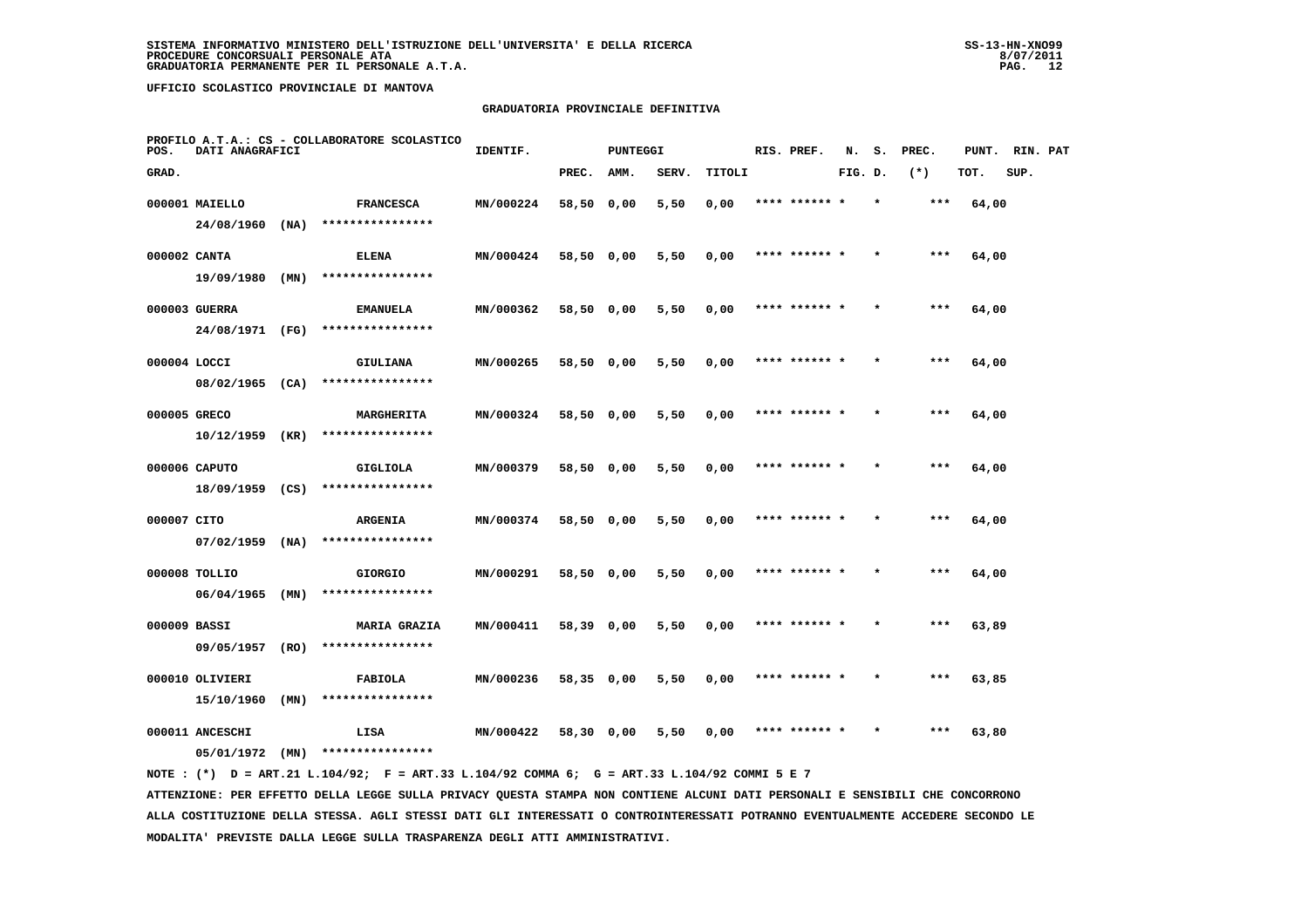#### **GRADUATORIA PROVINCIALE DEFINITIVA**

| POS.         | DATI ANAGRAFICI   |      | PROFILO A.T.A.: CS - COLLABORATORE SCOLASTICO | IDENTIF.  |            | <b>PUNTEGGI</b> |       |        | RIS. PREF.    | N.      | s.      | PREC. | PUNT. | RIN. PAT |  |
|--------------|-------------------|------|-----------------------------------------------|-----------|------------|-----------------|-------|--------|---------------|---------|---------|-------|-------|----------|--|
| GRAD.        |                   |      |                                               |           | PREC.      | AMM.            | SERV. | TITOLI |               | FIG. D. |         | $(*)$ | TOT.  | SUP.     |  |
|              | 000012 D'ORIA     |      | CARMELA                                       | MN/000327 | 58,25 0,00 |                 | 5,50  | 0,00   | **** ****** * |         | $\star$ | ***   | 63,75 |          |  |
|              | 03/12/1975 (FG)   |      | ****************                              |           |            |                 |       |        |               |         |         |       |       |          |  |
|              | 000013 MAZZUCA    |      | <b>GIORGIO</b>                                | MN/000252 | 58,20 0,00 |                 | 5,50  | 0,00   | **** ******   |         |         | ***   | 63,70 |          |  |
|              |                   |      | 21/04/1968 (CS) ****************              |           |            |                 |       |        |               |         |         |       |       |          |  |
| 000014 PICCA |                   |      | ISABELLA                                      | MN/000233 | 58,07 0,00 |                 | 5,50  | 0,00   | **** ****** * |         |         | $***$ | 63,57 |          |  |
|              | $02/02/1955$ (CE) |      | ****************                              |           |            |                 |       |        |               |         |         |       |       |          |  |
|              | 000015 RISTAURO   |      | MARIA ANTONIETTA MN/000392                    |           | 58,00 0,00 |                 | 5,50  | 0,00   | **** ****** * |         |         | ***   | 63,50 |          |  |
|              | 10/06/1966        | (PZ) | ****************                              |           |            |                 |       |        |               |         |         |       |       |          |  |
|              | 000016 CAPOSENO   |      | <b>MARIANNA</b>                               | MN/000380 | 58,00 0,00 |                 | 5,50  | 0,00   | **** ****** * |         |         | $***$ | 63,50 |          |  |
|              | 10/08/1977        | (FG) | ****************                              |           |            |                 |       |        |               |         |         |       |       |          |  |
|              | 000017 ANDREOLI   |      | <b>PAOLA</b>                                  | MN/000421 | 58,00 0,00 |                 | 5,50  | 0,00   | **** ****** * |         |         | $***$ | 63,50 |          |  |
|              | $04/03/1971$ (MN) |      | ****************                              |           |            |                 |       |        |               |         |         |       |       |          |  |
|              | 000018 FERRARI    |      | <b>GIOVANNA</b>                               | MN/000468 | 58,00 0,00 |                 | 5,50  | 0,00   | **** ****** * |         |         | $***$ | 63,50 |          |  |
|              | $08/11/1973$ (MN) |      | ****************                              |           |            |                 |       |        |               |         |         |       |       |          |  |
|              | 000019 SCALARI    |      | MASSIMO                                       | MN/000304 | 58,00 0,00 |                 | 5,50  | 0,00   | **** ******   |         |         | ***   | 63,50 |          |  |
|              | 31/01/1948        | (MN) | ****************                              |           |            |                 |       |        |               |         |         |       |       |          |  |
|              | 000020 ERCOLANO   |      | ANNA                                          | MN/000326 | 58,00 0,00 |                 | 5,50  | 0,00   | **** ****** * |         |         | ***   | 63,50 |          |  |
|              | 30/04/1962        | (NA) | ****************                              |           |            |                 |       |        |               |         |         |       |       |          |  |
|              | 000021 MANICO     |      | <b>ROSA MARIA</b>                             | MN/000258 | 58,00 0,00 |                 | 5,50  | 0,00   | **** ****** * |         |         | $***$ | 63,50 |          |  |
|              | 18/10/1955        | (KR) | ****************                              |           |            |                 |       |        |               |         |         |       |       |          |  |
|              | 000022 SANASI     |      | PATRIZIA                                      | MN/000307 | 57,70 0,00 |                 | 5,50  | 0,00   | **** ****** * |         |         | ***   | 63,20 |          |  |
|              | 20/05/1963 (LE)   |      | ****************                              |           |            |                 |       |        |               |         |         |       |       |          |  |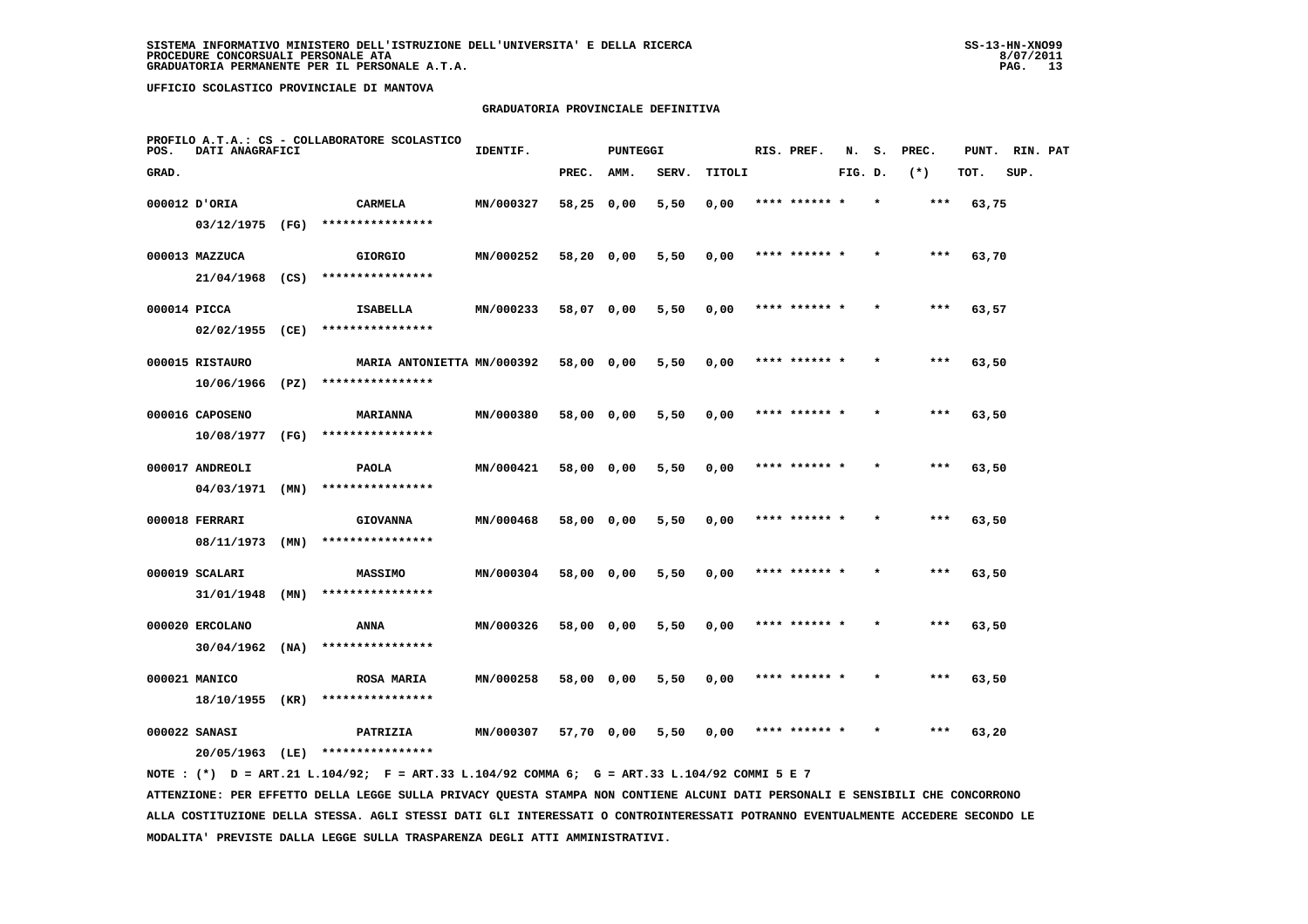#### **GRADUATORIA PROVINCIALE DEFINITIVA**

| POS.  | DATI ANAGRAFICI   |      | PROFILO A.T.A.: CS - COLLABORATORE SCOLASTICO | IDENTIF.  |            | <b>PUNTEGGI</b> |       |        | RIS. PREF.    | N.      | s.      | PREC.  | PUNT. | RIN. PAT |  |
|-------|-------------------|------|-----------------------------------------------|-----------|------------|-----------------|-------|--------|---------------|---------|---------|--------|-------|----------|--|
| GRAD. |                   |      |                                               |           | PREC.      | AMM.            | SERV. | TITOLI |               | FIG. D. |         | $(* )$ | TOT.  | SUP.     |  |
|       | 000023 LA TOSA    |      | MICHELA GRAZIA                                | MN/000444 | 57,60 0,00 |                 | 5,50  | 0,00   | **** ******   |         |         | $***$  | 63,10 |          |  |
|       | 25/02/1971 (FG)   |      | ****************                              |           |            |                 |       |        |               |         |         |        |       |          |  |
|       | 000024 VICENZI    |      | <b>ROSANNA</b>                                | MN/000285 | 57,50 0,00 |                 | 5,50  | 0,00   | **** ****** * |         |         | ***    | 63,00 |          |  |
|       | 13/07/1952        | (MN) | ****************                              |           |            |                 |       |        |               |         |         |        |       |          |  |
|       | 000025 GUARNACCIA |      | <b>PAOLA</b>                                  | MN/000442 | 57,50 0,00 |                 | 5,50  | 0,00   | **** ****** * |         |         | $***$  | 63,00 |          |  |
|       | 18/05/1975        | (RC) | ****************                              |           |            |                 |       |        |               |         |         |        |       |          |  |
|       | 000026 COLAMARINO |      | <b>MARIA ANNA</b>                             | MN/000373 | 57,50 0,00 |                 | 5,50  | 0,00   | **** ****** * |         | $\star$ | $***$  | 63,00 |          |  |
|       | 07/02/1969        | (NA) | ****************                              |           |            |                 |       |        |               |         |         |        |       |          |  |
|       | 000027 CHIOZZI    |      | <b>STEFANIA</b>                               | MN/000376 | 57,50 0,00 |                 | 5,50  | 0,00   | **** ****** * |         |         | $***$  | 63,00 |          |  |
|       | 07/09/1966        | (MN) | ****************                              |           |            |                 |       |        |               |         |         |        |       |          |  |
|       | 000028 ZILIOLI    |      | <b>ROSANNA</b>                                | MN/000275 | 57,50 0,00 |                 | 5,50  | 0,00   |               |         |         | ***    | 63,00 |          |  |
|       | 27/11/1961        | (MN) | ****************                              |           |            |                 |       |        |               |         |         |        |       |          |  |
|       | 000029 BRUZZI     |      | <b>MARIA TERESA</b>                           | MN/000389 | 57,50 0,00 |                 | 5,50  | 0,00   | **** ******   |         |         | ***    | 63,00 |          |  |
|       | $20/11/1955$ (MN) |      | ****************                              |           |            |                 |       |        |               |         |         |        |       |          |  |
|       | 000030 BRAGHIROLI |      | <b>EMMA</b>                                   | MN/000434 | 57,50 0,00 |                 | 5,50  | 0,00   | **** ******   |         |         | $***$  | 63,00 |          |  |
|       | 12/04/1977        | (MN) | ****************                              |           |            |                 |       |        |               |         |         |        |       |          |  |
|       | 000031 OLIVIERO   |      | <b>GIROLAMO</b>                               | MN/000235 | 57,50 0,00 |                 | 5,50  | 0,00   | **** ****** * |         | $\star$ | $***$  | 63,00 |          |  |
|       | 29/09/1971        | (NA) | ****************                              |           |            |                 |       |        |               |         |         |        |       |          |  |
|       | 000032 VISANI     |      | <b>MARTINA</b>                                | MN/000281 | 57,50 0,00 |                 | 5,50  | 0,00   | **** ****** * |         |         | $***$  | 63,00 |          |  |
|       | $20/12/1959$ (BS) |      | ****************                              |           |            |                 |       |        |               |         |         |        |       |          |  |
|       | 000033 ROMANO     |      | <b>ANTONIETTA</b>                             | MN/000386 | 57,40 0,00 |                 | 5,50  | 0,00   | **** ****** * |         |         | ***    | 62,90 |          |  |
|       | 26/03/1960        | (AV) | ****************                              |           |            |                 |       |        |               |         |         |        |       |          |  |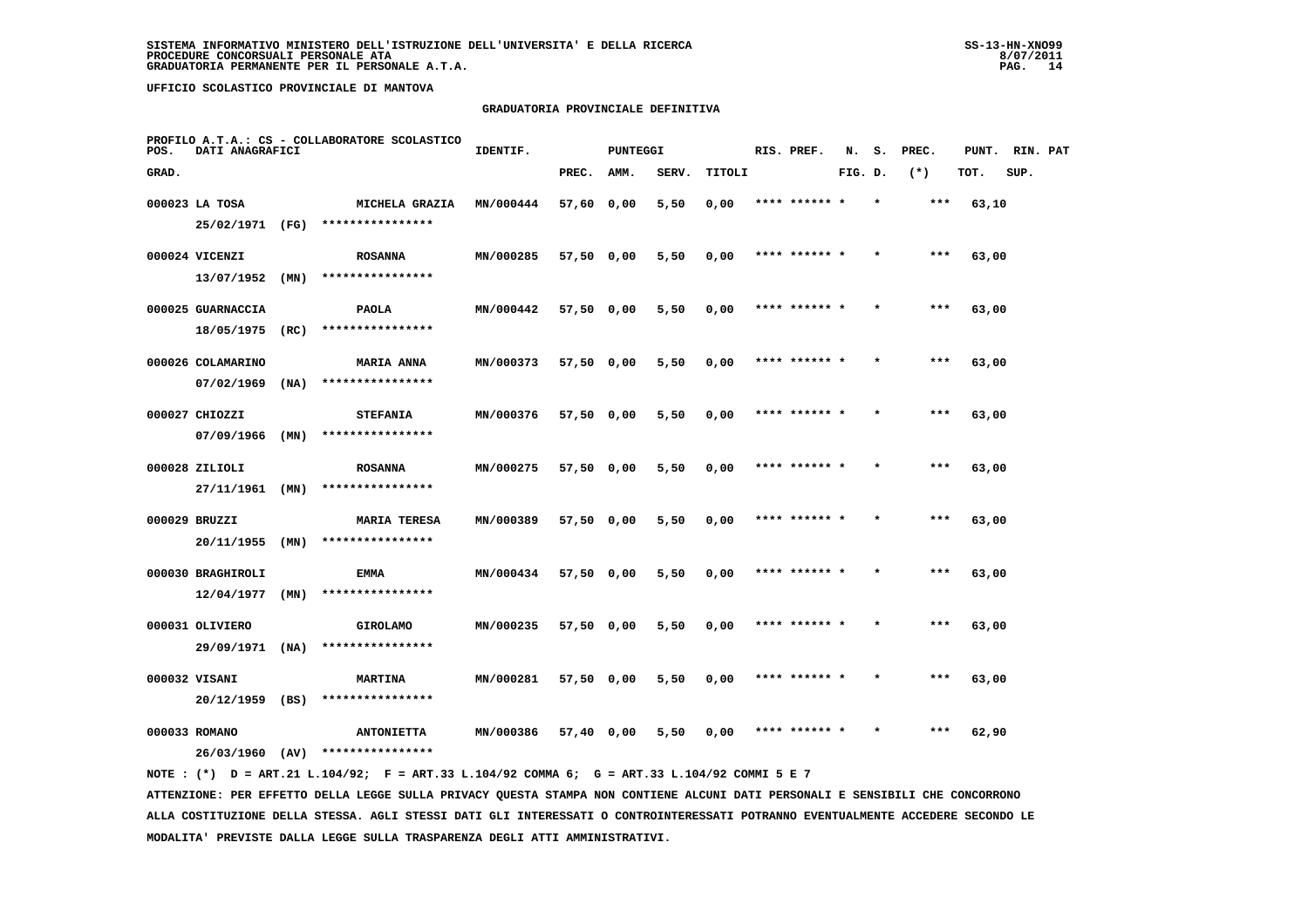#### **GRADUATORIA PROVINCIALE DEFINITIVA**

| POS.         | DATI ANAGRAFICI    |      | PROFILO A.T.A.: CS - COLLABORATORE SCOLASTICO | IDENTIF.  |            | <b>PUNTEGGI</b> |       |        | RIS. PREF.    | N.      | s.      | PREC.  | PUNT. | RIN. PAT |  |
|--------------|--------------------|------|-----------------------------------------------|-----------|------------|-----------------|-------|--------|---------------|---------|---------|--------|-------|----------|--|
| GRAD.        |                    |      |                                               |           | PREC.      | AMM.            | SERV. | TITOLI |               | FIG. D. |         | $(* )$ | TOT.  | SUP.     |  |
| 000034 BERNI |                    |      | <b>DONATELLA</b>                              | MN/000412 | 57,30 0,00 |                 | 5,50  | 0,00   | **** ******   |         |         | ***    | 62,80 |          |  |
|              | 23/07/1964         | (MN) | ****************                              |           |            |                 |       |        |               |         |         |        |       |          |  |
|              | 000035 GIACOMAZZI  |      | ANNA MARIA                                    | MN/000370 | 57,22 0,00 |                 | 5,50  | 0,00   | **** ****** * |         |         | $***$  | 62,72 |          |  |
|              | 27/08/1957         | (MN) | ****************                              |           |            |                 |       |        |               |         |         |        |       |          |  |
|              | 000036 LEARDINI    |      | <b>ANNA MARIA</b>                             | MN/000332 | 57,02 0,00 |                 | 5,50  | 0,00   | **** ******   |         |         | $***$  | 62,52 |          |  |
|              | 20/05/1960         | (VR) | ****************                              |           |            |                 |       |        |               |         |         |        |       |          |  |
|              | 000037 VACCAMOZZI  |      | <b>NICOLETTA</b>                              | MN/000289 | 57,00 0,00 |                 | 5,50  | 0,00   | **** ****** * |         |         | $***$  | 62,50 |          |  |
|              | 11/02/1973         | (MN) | ****************                              |           |            |                 |       |        |               |         |         |        |       |          |  |
|              | 000038 CONVERIO    |      | <b>SANDRA</b>                                 | MN/000667 | 57,00 0,00 |                 | 5,50  | 0,00   | **** ****** * |         |         | $***$  | 62,50 |          |  |
|              | 28/02/1965         | (PD) | ****************                              |           |            |                 |       |        |               |         |         |        |       |          |  |
|              | 000039 CASTELLETTI |      | MARISA                                        | MN/000349 | 57,00 0,00 |                 | 5,50  | 0,00   | **** ****** * |         | $\star$ | ***    | 62,50 |          |  |
|              | 12/03/1962         | (MN) | ****************                              |           |            |                 |       |        |               |         |         |        |       |          |  |
|              | 000040 CRISTIANO   |      | <b>GIOVANNA</b>                               | MN/000355 | 57,00 0,00 |                 | 5,50  | 0,00   |               |         |         | $***$  | 62,50 |          |  |
|              | 22/09/1948         | (CZ) | ****************                              |           |            |                 |       |        |               |         |         |        |       |          |  |
|              | 000041 ZAPPAROLI   |      | <b>PAOLA</b>                                  | MN/000277 | 57,00 0,00 |                 | 5,50  | 0,00   | **** ****** * |         |         | $***$  | 62,50 |          |  |
|              | 13/08/1965         | (MN) | ****************                              |           |            |                 |       |        |               |         |         |        |       |          |  |
|              | 000042 SIMONI      |      | <b>ROSSELLA</b>                               | MN/000300 | 57,00 0,00 |                 | 5,50  | 0,00   | **** ****** * |         | $\star$ | $***$  | 62,50 |          |  |
|              | 16/09/1961         | (VR) | ****************                              |           |            |                 |       |        |               |         |         |        |       |          |  |
|              | 000043 CASTELLI    |      | LUIGINA                                       | MN/000348 | 56,70 0,00 |                 | 5,50  | 0,00   | **** ****** * |         |         | $***$  | 62,20 |          |  |
|              | 07/07/1956         | (MN) | ****************                              |           |            |                 |       |        |               |         |         |        |       |          |  |
|              | 000044 SURACE      |      | GABRIELLA                                     | MN/000423 | 56,60 0,00 |                 | 5,50  | 0,00   |               |         |         | ***    | 62,10 |          |  |
|              | 12/01/1974         | (RC) | ****************                              |           |            |                 |       |        |               |         |         |        |       |          |  |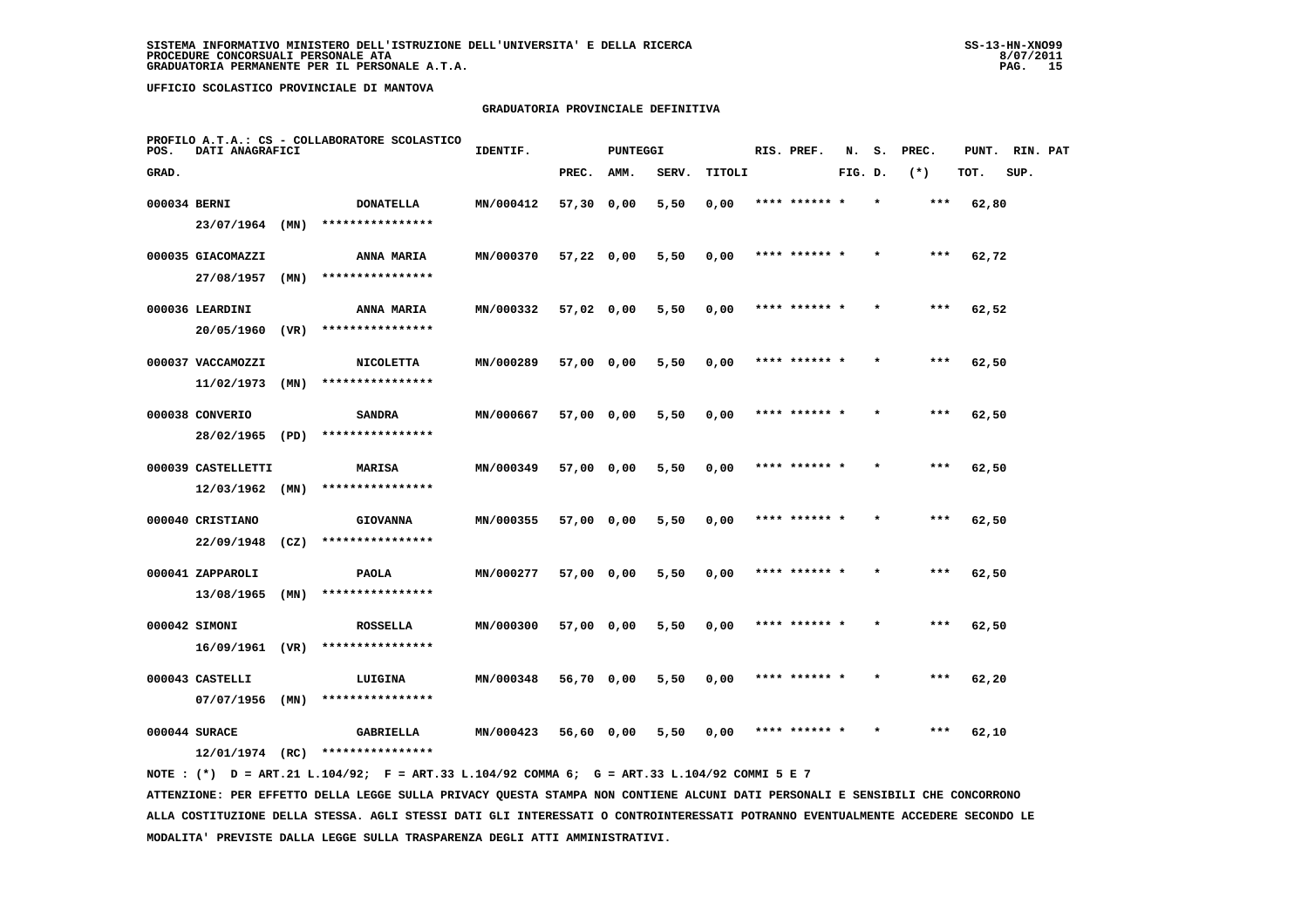#### **GRADUATORIA PROVINCIALE DEFINITIVA**

| POS.         | DATI ANAGRAFICI                 |      | PROFILO A.T.A.: CS - COLLABORATORE SCOLASTICO | IDENTIF.  |            | <b>PUNTEGGI</b> |       |        | RIS. PREF.    | N.      | s. | PREC. | PUNT. | RIN. PAT |  |
|--------------|---------------------------------|------|-----------------------------------------------|-----------|------------|-----------------|-------|--------|---------------|---------|----|-------|-------|----------|--|
| GRAD.        |                                 |      |                                               |           | PREC.      | AMM.            | SERV. | TITOLI |               | FIG. D. |    | $(*)$ | TOT.  | SUP.     |  |
|              | 000045 MAROTTI                  |      | <b>BARBARA</b>                                | MN/000255 | 56,55 0,00 |                 | 5,50  | 0,00   | **** ****** * |         |    | $***$ | 62,05 |          |  |
|              | 20/01/1972 (MN)                 |      | ****************                              |           |            |                 |       |        |               |         |    |       |       |          |  |
|              | 000046 FEDELE                   |      | ANNA                                          | MN/000322 | 56,50 0,00 |                 | 5,50  | 0,00   | **** ****** * |         |    | $***$ | 62,00 |          |  |
|              | 06/01/1972 (CE)                 |      | ****************                              |           |            |                 |       |        |               |         |    |       |       |          |  |
|              | 000047 ROSSI                    |      | CLAUDIA                                       | MN/000309 | 56,50 0,00 |                 | 5,50  | 0,00   | **** ****** * |         |    | $***$ | 62,00 |          |  |
|              | 25/03/1966                      | (MN) | ****************                              |           |            |                 |       |        |               |         |    |       |       |          |  |
|              | 000048 BENEDUSI                 |      | <b>MARIA ASSUNTA</b>                          | MN/000413 | 56,50 0,00 |                 | 5,50  | 0,00   | **** ****** * |         |    | ***   | 62,00 |          |  |
|              | 11/01/1951                      | (MN) | ****************                              |           |            |                 |       |        |               |         |    |       |       |          |  |
|              | 000049 CAVANZANI                |      | MARIAGRAZIA                                   | MN/000353 | 56,35 0,00 |                 | 5,50  | 0,00   | **** ****** * |         |    | $***$ | 61,85 |          |  |
|              | 16/06/1966                      | (MN) | ****************                              |           |            |                 |       |        |               |         |    |       |       |          |  |
|              | 000050 PICCININI                |      | <b>ANGELA</b>                                 | MN/000452 | 56,15 0,00 |                 | 5,50  | 0,00   | **** ****** * |         |    | $***$ | 61,65 |          |  |
|              | 24/07/1966                      | (MN) | ****************                              |           |            |                 |       |        |               |         |    |       |       |          |  |
|              | 000051 FACCIOLI                 |      | <b>MARIA</b>                                  | MN/000274 | 56,00 0,00 |                 | 5,50  | 0,00   | **** ******   |         |    | ***   | 61,50 |          |  |
|              | 20/10/1958                      | (VR) | ****************                              |           |            |                 |       |        |               |         |    |       |       |          |  |
| 000052 CARIA |                                 |      | <b>ROSANNA</b><br>****************            | MN/000344 | 56,00 0,00 |                 | 5,50  | 0,00   | **** ****** * |         |    | ***   | 61,50 |          |  |
|              | $14/12/1971$ (CA)               |      |                                               |           |            |                 |       |        |               |         |    |       |       |          |  |
|              | 000053 CASTELLINI<br>15/08/1965 | (MN) | <b>MARIA GRAZIA</b><br>****************       | MN/000347 | 56,00 0,00 |                 | 5,50  | 0,00   | **** ****** * |         |    | $***$ | 61,50 |          |  |
|              |                                 |      |                                               |           |            |                 |       |        |               |         |    |       |       |          |  |
|              | 000054 VIGNALI<br>28/11/1950    | (MN) | <b>VINCENZA</b><br>****************           | MN/000282 | 56,00 0,00 |                 | 5,50  | 0,00   | **** ****** * |         |    | $***$ | 61,50 |          |  |
|              |                                 |      |                                               |           |            |                 |       |        |               |         |    |       |       |          |  |
|              | 000055 RESTANI<br>03/01/1947    | (MN) | <b>RAFFAELLA</b><br>****************          | MN/000283 | 56,00 0,00 |                 | 5,50  | 0,00   | **** ****** * |         |    | ***   | 61,50 |          |  |
|              |                                 |      |                                               |           |            |                 |       |        |               |         |    |       |       |          |  |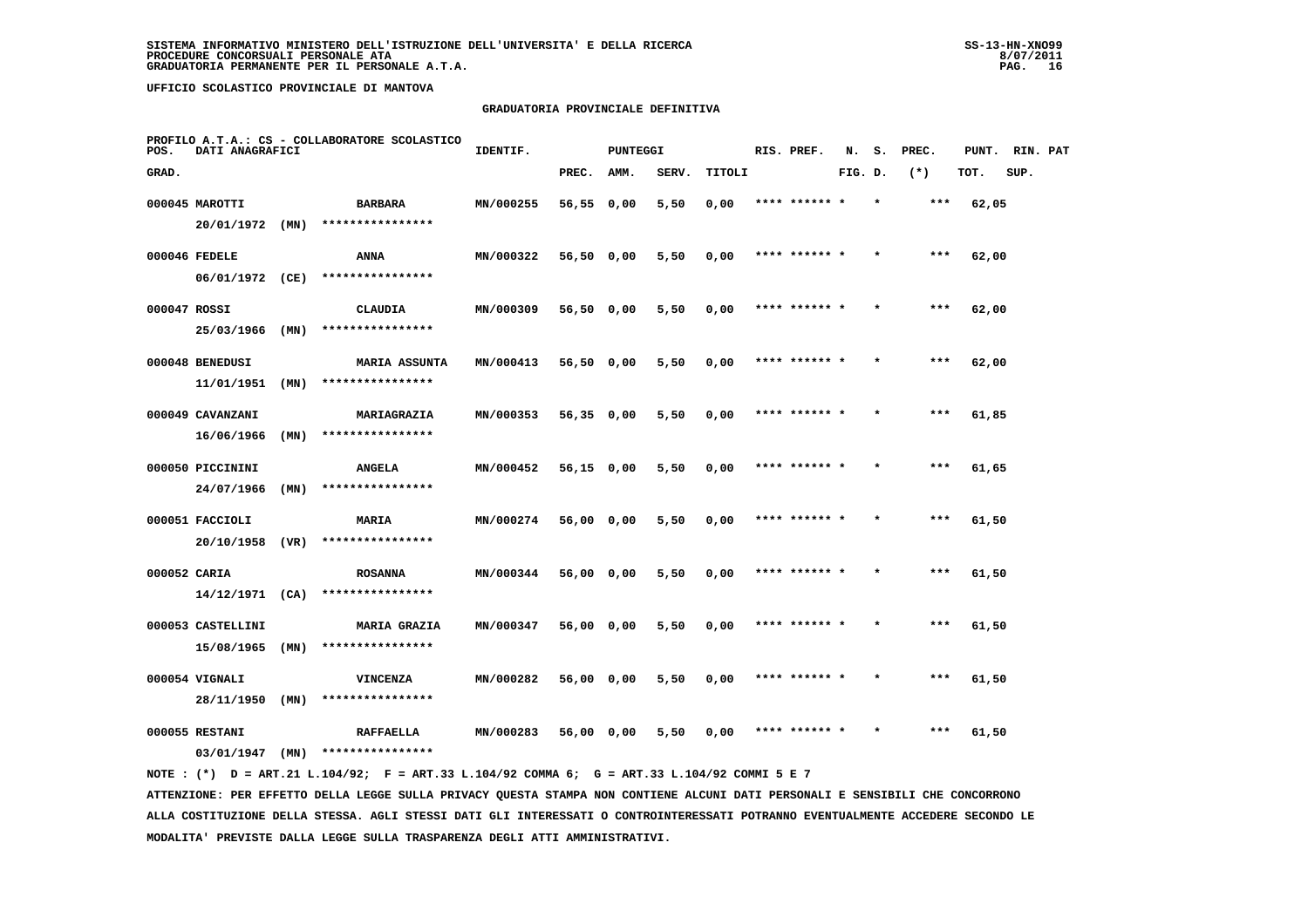#### **GRADUATORIA PROVINCIALE DEFINITIVA**

| POS.         | DATI ANAGRAFICI    |      | PROFILO A.T.A.: CS - COLLABORATORE SCOLASTICO | IDENTIF.  |              | <b>PUNTEGGI</b> |       |        | RIS. PREF.    | N.      | s. | PREC. | PUNT. | RIN. PAT |  |
|--------------|--------------------|------|-----------------------------------------------|-----------|--------------|-----------------|-------|--------|---------------|---------|----|-------|-------|----------|--|
| GRAD.        |                    |      |                                               |           | PREC.        | AMM.            | SERV. | TITOLI |               | FIG. D. |    | $(*)$ | TOT.  | SUP.     |  |
|              | 000056 SCARPELLI   |      | <b>FRANCESCO</b>                              | MN/000303 | 55,60 0,00   |                 | 5,50  | 0,00   | **** ****** * |         |    | ***   | 61,10 |          |  |
|              | 06/09/1969         | (CS) | ****************                              |           |              |                 |       |        |               |         |    |       |       |          |  |
|              | 000057 BOTTAZZARI  |      | <b>ARMANDA</b>                                | MN/000400 | 55,50 0,00   |                 | 5,50  | 0,00   | **** ****** * |         |    | ***   | 61,00 |          |  |
|              | 20/01/1974         | (MN) | ****************                              |           |              |                 |       |        |               |         |    |       |       |          |  |
|              | 000058 MAGNANI     |      | <b>ELIANA</b>                                 | MN/000446 | $55,30$ 0,00 |                 | 5,50  | 0,00   | **** ****** * |         |    | $***$ | 60,80 |          |  |
|              | 27/04/1971         | (RA) | ****************                              |           |              |                 |       |        |               |         |    |       |       |          |  |
|              | 000059 CANNATA     |      | <b>CARMELA</b>                                | MN/000381 | $55,30$ 0,00 |                 | 5,50  | 0,00   | **** ****** * |         |    | ***   | 60,80 |          |  |
|              | 25/03/1966         | (RG) | ****************                              |           |              |                 |       |        |               |         |    |       |       |          |  |
|              | 000060 MARTINO     |      | MARIANGELA                                    | MN/000427 | 55,08 0,00   |                 | 5,50  | 0,00   | **** ****** * |         |    | $***$ | 60,58 |          |  |
|              | 25/07/1950         | (KR) | ****************                              |           |              |                 |       |        |               |         |    |       |       |          |  |
|              | 000061 ANASTASI    |      | <b>CATERINA</b>                               | MN/000430 | 55,05 0,00   |                 | 5,50  | 0,00   | **** ****** * |         |    | $***$ | 60,55 |          |  |
|              | 06/03/1973         | (EE) | ****************                              |           |              |                 |       |        |               |         |    |       |       |          |  |
| 000062 ZOGNO |                    |      | <b>EMANUELA</b>                               | MN/000463 | 55,05 0,00   |                 | 5,50  | 0,00   | **** ****** * |         |    | $***$ | 60,55 |          |  |
|              | 18/11/1965         | (PD) | ****************                              |           |              |                 |       |        |               |         |    |       |       |          |  |
|              | 000063 ROTELLA     |      | MARIA                                         | MN/000453 | 55,02 0,00   |                 | 5,50  | 0,00   | **** ****** * |         |    | ***   | 60,52 |          |  |
|              | $19/06/1962$ (CZ)  |      | ****************                              |           |              |                 |       |        |               |         |    |       |       |          |  |
|              | 000064 CARRARA     |      | <b>CRISTINA</b>                               | MN/000342 | 55,00 0,00   |                 | 5,50  | 0,00   | **** ****** * |         |    | $***$ | 60,50 |          |  |
|              | 01/10/1968         | (MN) | ****************                              |           |              |                 |       |        |               |         |    |       |       |          |  |
|              | 000065 LO CRICCHIO |      | <b>EULALIA</b>                                | MN/000266 | 55,00 0,00   |                 | 5,50  | 0,00   | **** ****** * |         |    | $***$ | 60,50 |          |  |
|              | 08/11/1972 (PA)    |      | ****************                              |           |              |                 |       |        |               |         |    |       |       |          |  |
|              | 000066 NAVARRA     |      | <b>VINCENZO</b>                               | MN/000244 | 55,00 0,00   |                 | 5,50  | 0,00   | **** ****** * |         |    | ***   | 60,50 |          |  |
|              | $07/04/1965$ (SA)  |      | ****************                              |           |              |                 |       |        |               |         |    |       |       |          |  |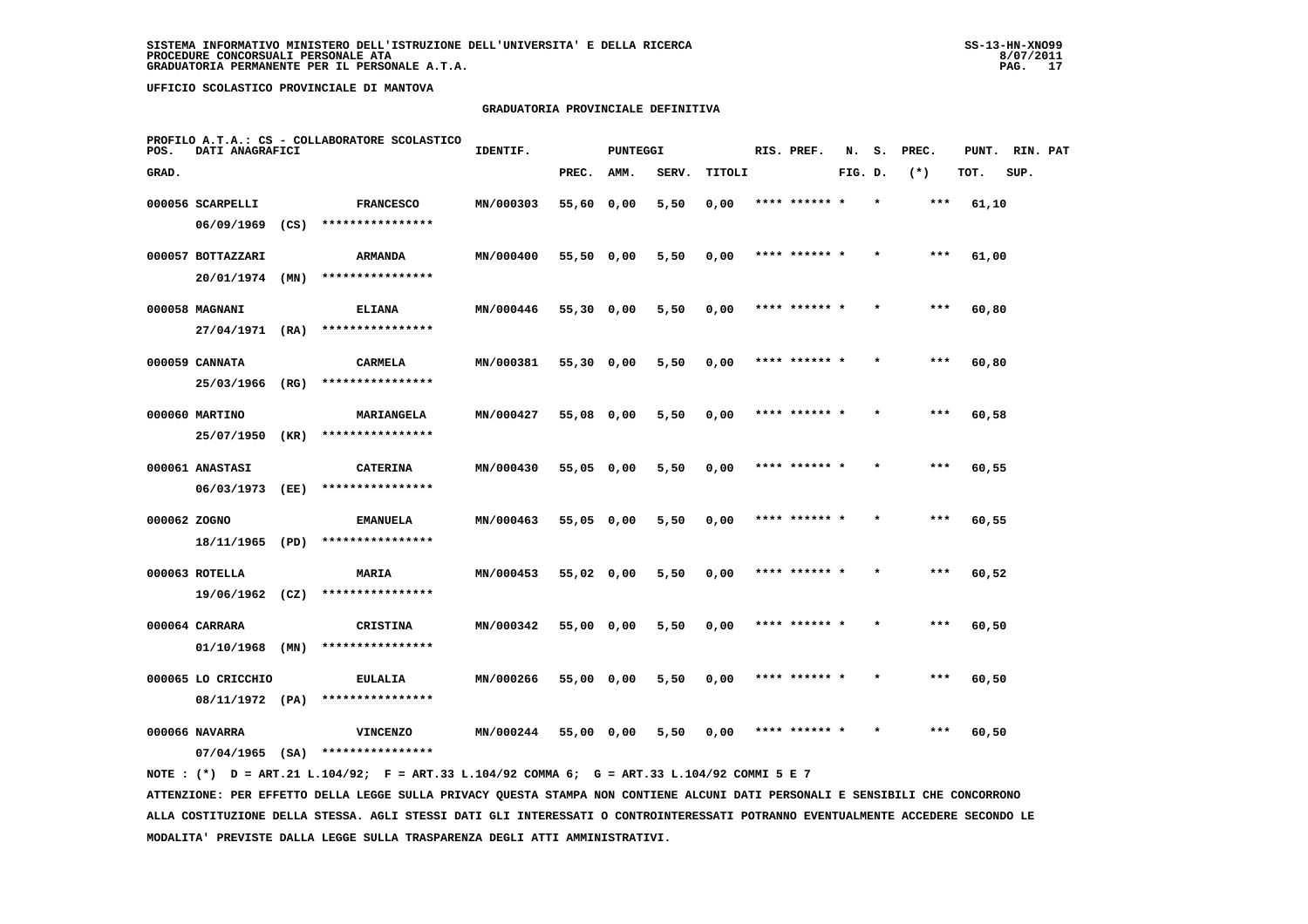#### **GRADUATORIA PROVINCIALE DEFINITIVA**

| POS.         | DATI ANAGRAFICI       |      | PROFILO A.T.A.: CS - COLLABORATORE SCOLASTICO | IDENTIF.  |              | <b>PUNTEGGI</b> |       |        | RIS. PREF.    | N.      | s.      | PREC. | PUNT. | RIN. PAT |  |
|--------------|-----------------------|------|-----------------------------------------------|-----------|--------------|-----------------|-------|--------|---------------|---------|---------|-------|-------|----------|--|
| GRAD.        |                       |      |                                               |           | PREC.        | AMM.            | SERV. | TITOLI |               | FIG. D. |         | $(*)$ | TOT.  | SUP.     |  |
| 000067 BRUNO |                       |      | <b>ROSARIA</b>                                | MN/000388 | 55,00 0,00   |                 | 5,50  | 0,00   | **** ****** * |         | $\star$ | ***   | 60,50 |          |  |
|              | 28/03/1975 (NA)       |      | ****************                              |           |              |                 |       |        |               |         |         |       |       |          |  |
|              | 000068 ADAMES VASQUEZ |      | <b>DILIA MERCEDES</b>                         | MN/000429 | 54,65 0,00   |                 | 5,50  | 0,00   | **** ****** * |         |         | ***   | 60,15 |          |  |
|              | 31/03/1959 (EE)       |      | ****************                              |           |              |                 |       |        |               |         |         |       |       |          |  |
|              | 000069 CARDARELLI     |      | <b>ANTONIETTA</b>                             | MN/000377 | 54,65 0,00   |                 | 5,50  | 0,00   | **** ****** * |         |         | $***$ | 60,15 |          |  |
|              | 01/05/1962            | (NA) | ****************                              |           |              |                 |       |        |               |         |         |       |       |          |  |
|              | 000070 SANTULLO       |      | <b>TERESA</b>                                 | MN/000299 | 54,55 0,00   |                 | 5,50  | 0,00   | **** ****** * |         |         | $***$ | 60,05 |          |  |
|              | 21/08/1970            | (NA) | ****************                              |           |              |                 |       |        |               |         |         |       |       |          |  |
|              | 000071 GIACALONE      |      | ANNA MARIA                                    | MN/000440 | 54,50 0,00   |                 | 5,50  | 0,00   | **** ****** * |         |         | $***$ | 60,00 |          |  |
|              | 02/09/1955            | (TP) | ****************                              |           |              |                 |       |        |               |         |         |       |       |          |  |
|              | 000072 IZIATO         |      | <b>ORONZA</b>                                 | MN/000443 | 54,25 0,00   |                 | 5,50  | 0,00   |               |         |         | ***   | 59,75 |          |  |
|              | 26/08/1963 (LE)       |      | ****************                              |           |              |                 |       |        |               |         |         |       |       |          |  |
| 000073 PENNA |                       |      | <b>CRISTINA</b>                               | MN/000134 | 54,14 0,00   |                 | 5,50  | 0,00   | **** ****** * |         |         | ***   | 59,64 |          |  |
|              | 27/12/1957            | (MN) | ****************                              |           |              |                 |       |        |               |         |         |       |       |          |  |
|              | 000074 MARCELLINO     |      | <b>FILOMENA</b>                               | MN/000447 | $54,10$ 0,00 |                 | 5,50  | 0,00   | **** ****** * |         |         | $***$ | 59,60 |          |  |
|              | $04/04/1974$ (RC)     |      | ****************                              |           |              |                 |       |        |               |         |         |       |       |          |  |
|              | 000075 ORLANDI        |      | <b>MONIA</b>                                  | MN/000451 | 54,00 0,00   |                 | 5,50  | 0,00   | **** ****** * |         | $\star$ | $***$ | 59,50 |          |  |
|              | 23/12/1977            | (MN) | ****************                              |           |              |                 |       |        |               |         |         |       |       |          |  |
| 000076 COIA  |                       |      | COSIMA ALESSANDR MN/000437                    |           | 54,00 0,00   |                 | 5,50  | 0,00   | **** ****** * |         |         | ***   | 59,50 |          |  |
|              | 28/09/1966 (LE)       |      | ****************                              |           |              |                 |       |        |               |         |         |       |       |          |  |
| 000077 MOI   |                       |      | <b>STEFANO</b>                                | MN/000449 | 53,50 0,00   |                 | 5,50  | 0.00   | **** ****** * |         |         | ***   | 59,00 |          |  |
|              | 19/04/1957            | (MN) | ****************                              |           |              |                 |       |        |               |         |         |       |       |          |  |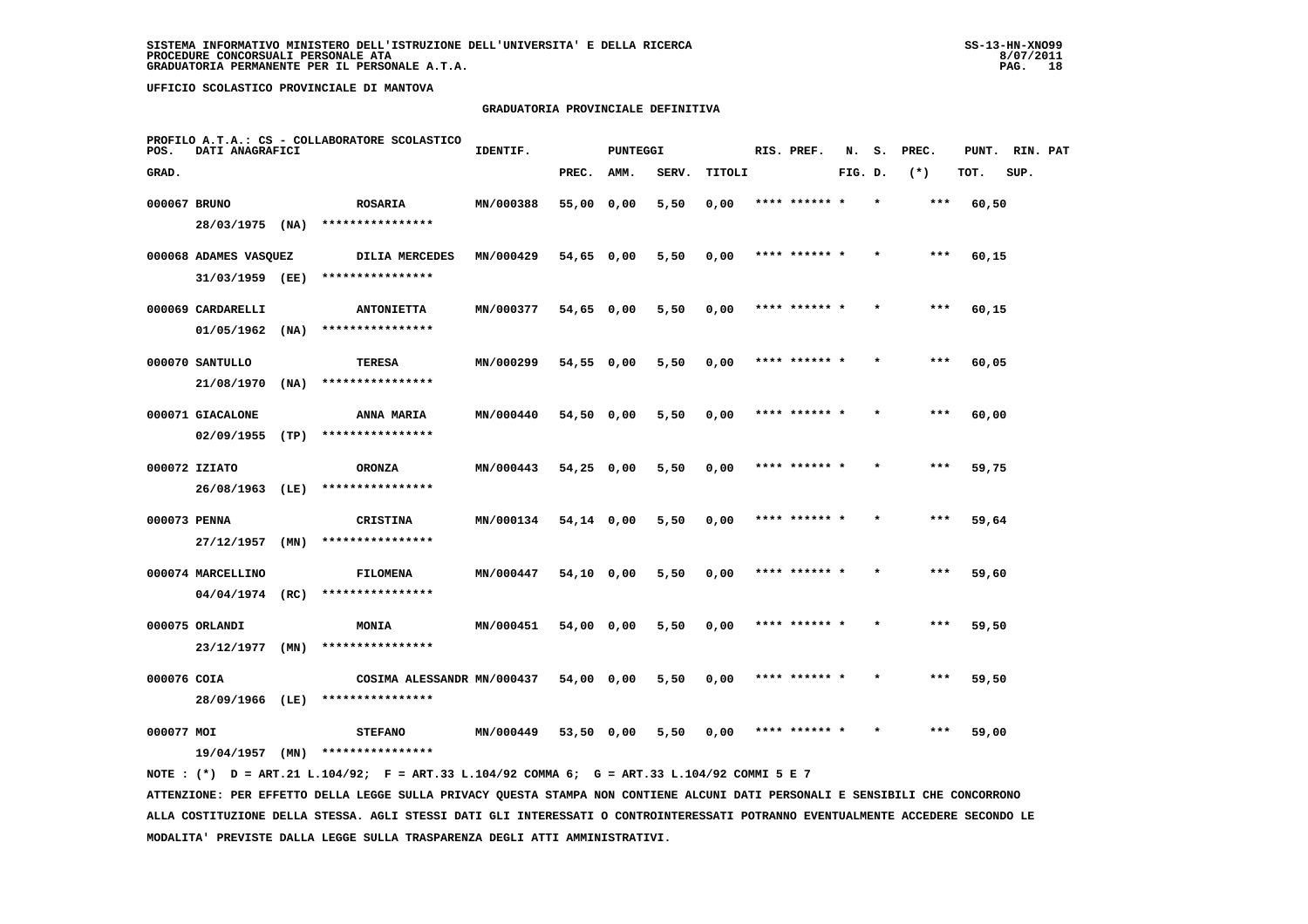#### **GRADUATORIA PROVINCIALE DEFINITIVA**

| POS.         | DATI ANAGRAFICI         |      | PROFILO A.T.A.: CS - COLLABORATORE SCOLASTICO | IDENTIF.  |              | <b>PUNTEGGI</b> |       |        |      | RIS. PREF.    | N.      | s.      | PREC. | PUNT. | RIN. PAT |  |
|--------------|-------------------------|------|-----------------------------------------------|-----------|--------------|-----------------|-------|--------|------|---------------|---------|---------|-------|-------|----------|--|
| GRAD.        |                         |      |                                               |           | PREC.        | AMM.            | SERV. | TITOLI |      |               | FIG. D. |         | $(*)$ | TOT.  | SUP.     |  |
|              | 000078 DALLA PELLEGRINA |      | ZAIRA                                         | MN/000467 | 53,00 0,00   |                 | 5,50  | 0,00   |      | **** ****** * |         | $\star$ | $***$ | 58,50 |          |  |
|              | 29/12/1962 (MN)         |      | ****************                              |           |              |                 |       |        |      |               |         |         |       |       |          |  |
| 000079 MARIN |                         |      | IULIANA                                       | MN/000448 | $52,85$ 0,00 |                 | 5,50  | 0,00   |      | **** ****** * |         |         | $***$ | 58,35 |          |  |
|              | 23/09/1969 (EE)         |      | ****************                              |           |              |                 |       |        |      |               |         |         |       |       |          |  |
|              | 000080 GIALDI           |      | <b>ROSSELLA</b>                               | MN/000369 | 52,50 0,00   |                 | 5,50  | 0,00   |      | **** ****** * |         |         | $***$ | 58,00 |          |  |
|              | 09/09/1965              | (MN) | ****************                              |           |              |                 |       |        |      |               |         |         |       |       |          |  |
|              | 000081 GHIDINI          |      | <b>STEFANIA</b>                               | MN/000441 | 52,00 0,00   |                 | 5,50  | 0,00   |      | **** ****** * |         |         | $***$ | 57,50 |          |  |
|              | 22/07/1967              | (MN) | ****************                              |           |              |                 |       |        |      |               |         |         |       |       |          |  |
| 000082 ZOBEL |                         |      | <b>PAOLO</b>                                  | MN/000462 | 52,00 0,00   |                 | 5,50  | 0,00   |      | **** ****** * |         |         | $***$ | 57,50 |          |  |
|              | 22/02/1975              | (NA) | ****************                              |           |              |                 |       |        |      |               |         |         |       |       |          |  |
|              | 000083 SCILIOTTO        |      | <b>STEFANIA</b>                               | MN/000458 | 52,00 0,00   |                 | 5,50  | 0,00   |      | **** ****** * |         | $\star$ | ***   | 57,50 |          |  |
|              | 16/01/1963              | (MN) | ****************                              |           |              |                 |       |        |      |               |         |         |       |       |          |  |
|              | 000084 STEFANI          |      | <b>ROSANNA</b>                                | MN/000459 | 51,50 0,00   |                 | 5,50  | 0,00   |      |               |         |         | ***   | 57,00 |          |  |
|              | 25/10/1964 (MN)         |      | ****************                              |           |              |                 |       |        |      |               |         |         |       |       |          |  |
|              | 000085 CALZONI          |      | GIOVANNI                                      | MN/000436 | $51,25$ 0,00 |                 | 5,50  | 0,00   |      | **** ****** * |         |         | $***$ | 56,75 |          |  |
|              | 22/05/1978              | (MN) | ****************                              |           |              |                 |       |        |      |               |         |         |       |       |          |  |
|              | 000086 RADOVIX          |      | <b>GIULIANA</b>                               | MN/000226 | 51,10 0,00   |                 | 5,50  | 0,00   |      | **** ****** * |         |         | $***$ | 56,60 |          |  |
|              | 24/09/1959              | (MN) | ****************                              |           |              |                 |       |        |      |               |         |         |       |       |          |  |
|              | 000087 FALLARINO        |      | GERARDA                                       | MN/000439 | 50,97 0,00   |                 | 5,50  | 0,00   |      | **** ****** * |         |         | $***$ | 56,47 |          |  |
|              | 09/07/1949              | (BN) | ****************                              |           |              |                 |       |        |      |               |         |         |       |       |          |  |
|              | 000088 IANNANTUONI      |      | <b>MARIA GRAZIA</b>                           | MN/000495 | 50,90 0,00   |                 | 5,50  | 0,00   | **** |               |         |         | ***   | 56,40 |          |  |
|              | 13/02/1961 (MI)         |      | ****************                              |           |              |                 |       |        |      |               |         |         |       |       |          |  |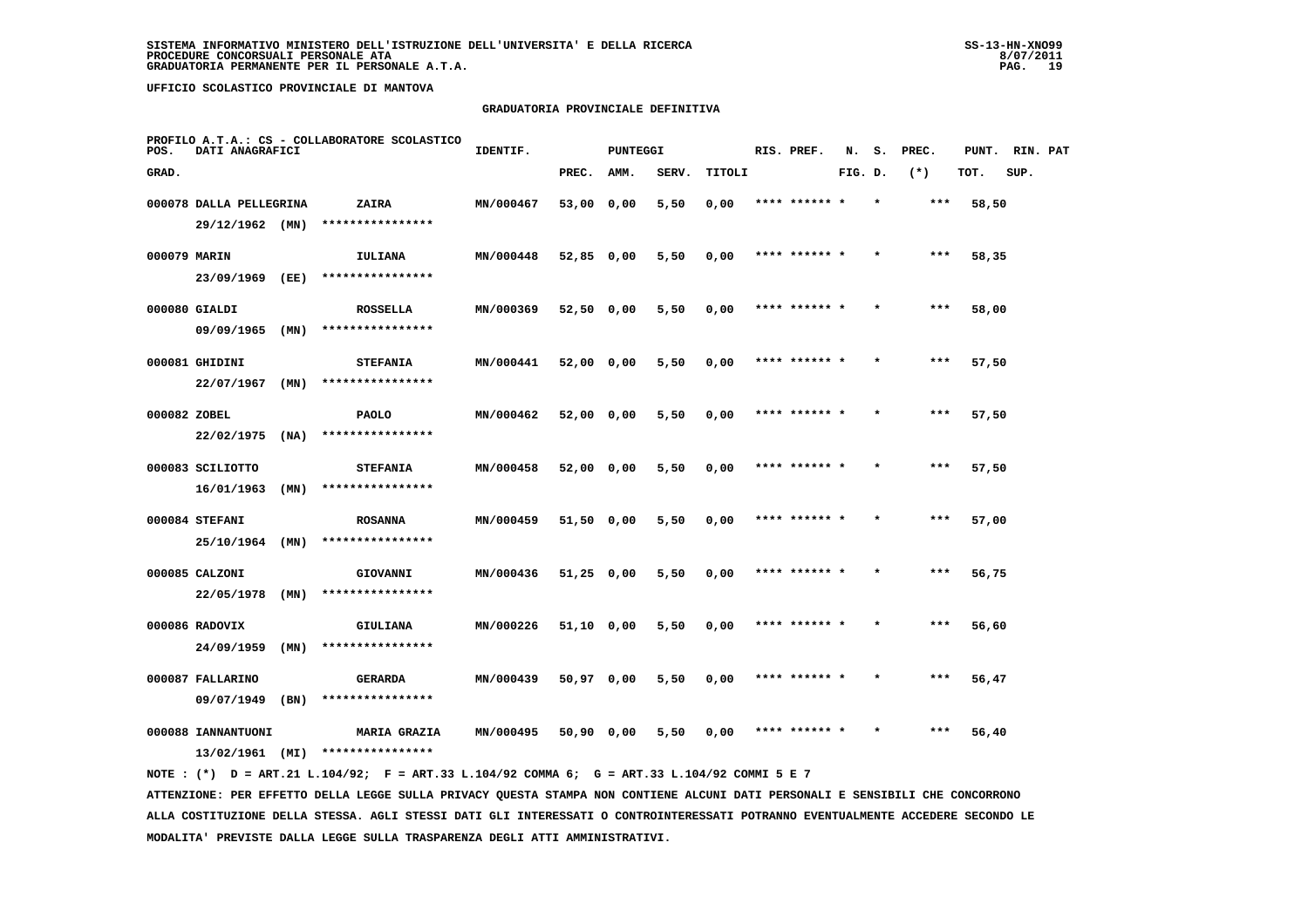#### **GRADUATORIA PROVINCIALE DEFINITIVA**

| POS.  | DATI ANAGRAFICI     |      | PROFILO A.T.A.: CS - COLLABORATORE SCOLASTICO | IDENTIF.         |            | <b>PUNTEGGI</b> |       |        | RIS. PREF.    | N.      | s.      | PREC. | PUNT. | RIN. PAT |  |
|-------|---------------------|------|-----------------------------------------------|------------------|------------|-----------------|-------|--------|---------------|---------|---------|-------|-------|----------|--|
| GRAD. |                     |      |                                               |                  | PREC.      | AMM.            | SERV. | TITOLI |               | FIG. D. |         | $(*)$ | TOT.  | SUP.     |  |
|       | 000089 SCIARRA      |      | <b>DANIELA</b>                                | MN/000457        | 51,75 0,00 |                 | 3,60  | 0,00   | **** ****** * |         | $\star$ | ***   | 55,35 |          |  |
|       | 22/12/1970 (FG)     |      | ****************                              |                  |            |                 |       |        |               |         |         |       |       |          |  |
|       | 000090 LAUDANI      |      | CARMELA                                       | MN/000445        | 49,12 0,00 |                 | 5,50  | 0,00   | **** ******   |         |         | ***   | 54,62 |          |  |
|       | $10/08/1959$ (CT)   |      | ****************                              |                  |            |                 |       |        |               |         |         |       |       |          |  |
|       | 000091 CASTELLUCCIO |      | <b>MARIA</b>                                  | MN/000488        | 48,50 0,00 |                 | 5,50  | 0,00   | **** ****** * |         |         | ***   | 54,00 |          |  |
|       | 11/05/1972 (PZ)     |      | ****************                              |                  |            |                 |       |        |               |         |         |       |       |          |  |
|       | 000092 VIGORELLI    |      | <b>SIMONA</b>                                 | MN/000513        | 48,35 0,00 |                 | 5,50  | 0,00   | **** ****** * |         |         | ***   | 53,85 |          |  |
|       | 12/10/1966          | (BS) | ****************                              |                  |            |                 |       |        |               |         |         |       |       |          |  |
|       | 000093 SALMISTRARO  |      | <b>ROBERTA</b>                                | MN/000454        | 48,30 0,00 |                 | 5,50  | 0,00   | **** ****** * |         |         | ***   | 53,80 |          |  |
|       | 06/11/1951          | (MN) | ****************                              |                  |            |                 |       |        |               |         |         |       |       |          |  |
|       | 000094 BECATTINI    |      | <b>CATERINA</b>                               | MN/000496        | 48,05 0,00 |                 | 5,50  | 0,00   | **** ****** * |         |         | ***   | 53,55 |          |  |
|       | 18/09/1967          | (VT) | ****************                              |                  |            |                 |       |        |               |         |         |       |       |          |  |
|       | 000095 BORSATTI     |      | <b>MARIA CRISTINA</b>                         | <b>MN/000484</b> | 47,00 0,00 |                 | 5,50  | 0,00   | **** ****** * |         |         | ***   | 52,50 |          |  |
|       | 22/04/1965          | (MN) | ****************                              |                  |            |                 |       |        |               |         |         |       |       |          |  |
|       | 000096 ZERBINATI    |      | <b>RINA</b>                                   | MN/000493        | 46,70 0,00 |                 | 5,50  | 0,00   |               |         |         |       | 52,20 |          |  |
|       | 11/01/1965          | (MN) | ****************                              |                  |            |                 |       |        |               |         |         |       |       |          |  |
|       | 000097 IMPERATO     |      | LILIANA                                       | MN/000494        | 45,75 0,00 |                 | 5,50  | 0,00   | **** ****** * |         |         | $***$ | 51,25 |          |  |
|       | 18/04/1955          | (SA) | ****************                              |                  |            |                 |       |        |               |         |         |       |       |          |  |
|       | 000098 CEFARIELLO   |      | LUISA                                         | MN/000486        | 45,25 0,00 |                 | 5,50  | 0,00   | **** ****** * |         |         | ***   | 50,75 |          |  |
|       | 30/10/1961          | (NA) | ****************                              |                  |            |                 |       |        |               |         |         |       |       |          |  |
|       | 000099 RONCAGLIA    |      | <b>MARIA GRAZIA</b>                           | MN/000489        | 45,10 0,00 |                 | 5,50  | 0,00   | **** ****** * |         |         | ***   | 50,60 |          |  |
|       | 19/08/1958          | (MN) | ****************                              |                  |            |                 |       |        |               |         |         |       |       |          |  |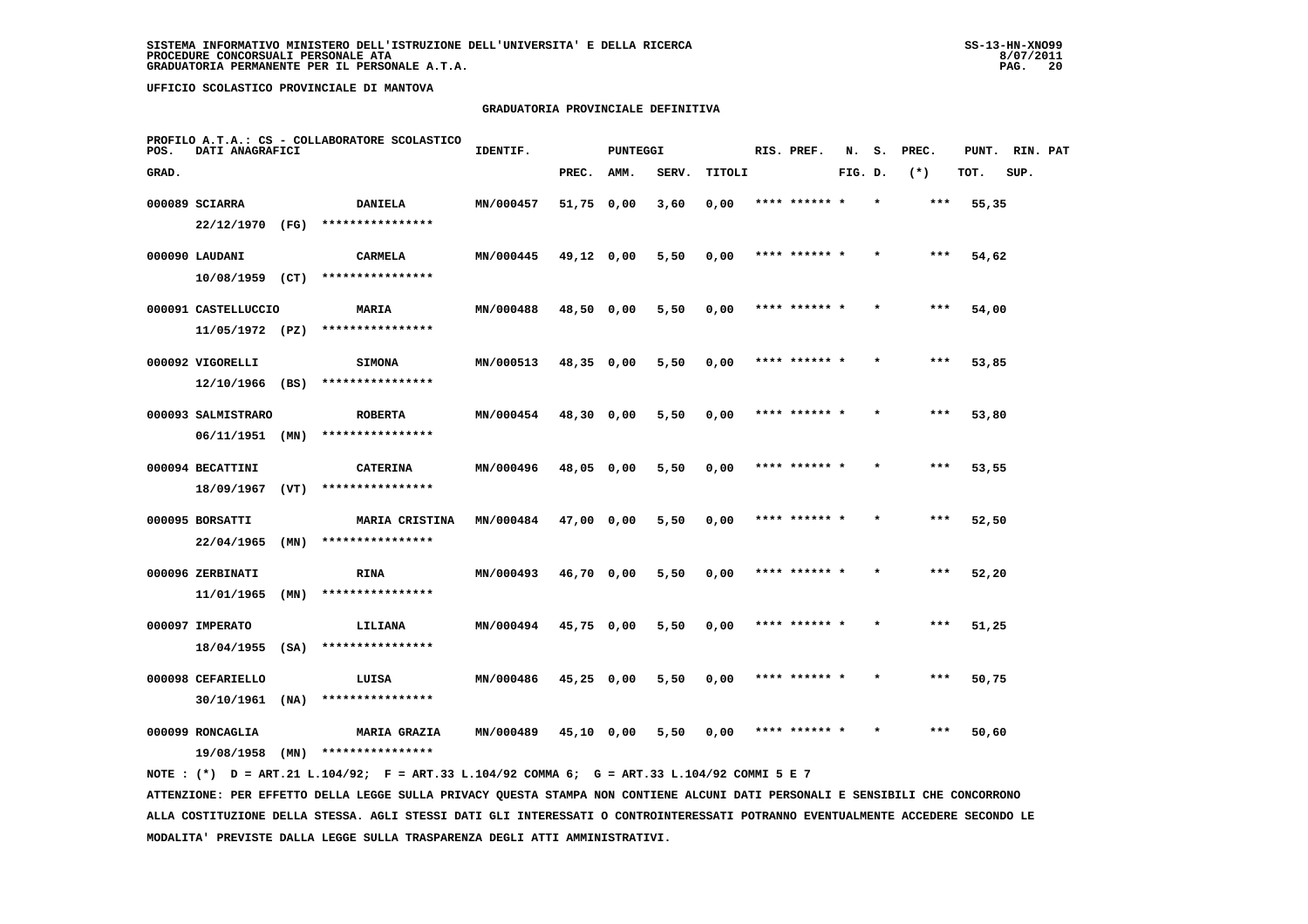#### **GRADUATORIA PROVINCIALE DEFINITIVA**

| POS.         | DATI ANAGRAFICI   |      | PROFILO A.T.A.: CS - COLLABORATORE SCOLASTICO | IDENTIF.         |              | <b>PUNTEGGI</b> |       |        | RIS. PREF.    | N.      | s.      | PREC. | PUNT. | RIN. PAT |  |
|--------------|-------------------|------|-----------------------------------------------|------------------|--------------|-----------------|-------|--------|---------------|---------|---------|-------|-------|----------|--|
| GRAD.        |                   |      |                                               |                  | PREC.        | AMM.            | SERV. | TITOLI |               | FIG. D. |         | $(*)$ | TOT.  | SUP.     |  |
| 000100 TUCCI |                   |      | TERESA                                        | MN/000491        | 44,75 0,00   |                 | 5,50  | 0,00   | **** ****** * |         | $\star$ | ***   | 50,25 |          |  |
|              | 10/06/1969        | (NA) | ****************                              |                  |              |                 |       |        |               |         |         |       |       |          |  |
|              | 000101 CIMBALO    |      | <b>ROSELLA</b>                                | MN/000506        | 44,50 0,00   |                 | 5,50  | 0,00   | **** ******   |         |         | ***   | 50,00 |          |  |
|              | $03/04/1967$ (CZ) |      | ****************                              |                  |              |                 |       |        |               |         |         |       |       |          |  |
|              | 000102 ZANINI     |      | <b>DEBORA</b>                                 | MN/000487        | 44,50 0,00   |                 | 5,50  | 0,00   | **** ****** * |         |         | $***$ | 50,00 |          |  |
|              | 08/03/1975        | (MN) | ****************                              |                  |              |                 |       |        |               |         |         |       |       |          |  |
|              | 000103 VESENTINI  |      | <b>ANTONELLA</b>                              | MN/000492        | 44,00 0,00   |                 | 5,50  | 0,00   | **** ****** * |         |         | ***   | 49,50 |          |  |
|              | 03/07/1961        | (VR) | ****************                              |                  |              |                 |       |        |               |         |         |       |       |          |  |
|              | 000104 BOMBANA    |      | <b>BARBARA</b>                                | MN/000433        | 47,45 0,00   |                 | 1,65  | 0,00   | **** ****** * |         |         | $***$ | 49,10 |          |  |
|              | 21/10/1959        | (MN) | ****************                              |                  |              |                 |       |        |               |         |         |       |       |          |  |
|              | 000105 BARUFFALDI |      | <b>ROMANA</b>                                 | MN/000514        | 43,50 0,00   |                 | 5,50  | 0,00   | **** ****** * |         |         | $***$ | 49,00 |          |  |
|              | 03/12/1955        | (MN) | ****************                              |                  |              |                 |       |        |               |         |         |       |       |          |  |
|              | 000106 VALERIO    |      | <b>MARIA ROSARIA</b>                          | MN/000512        | 43,30 0,00   |                 | 5,50  | 0,00   | **** ****** * |         |         | $***$ | 48,80 |          |  |
|              | 09/10/1969        | (RE) | ****************                              |                  |              |                 |       |        |               |         |         |       |       |          |  |
|              | 000107 TIRALONGO  |      | RITA                                          | MN/000490        | $43,25$ 0,00 |                 | 5,50  | 0,00   | **** ******   |         |         | ***   | 48,75 |          |  |
|              | 22/05/1964        | (SR) | ****************                              |                  |              |                 |       |        |               |         |         |       |       |          |  |
|              | 000108 CANTATORE  |      | TIZIANA                                       | MN/000485        | 42,75 0,00   |                 | 5,50  | 0,00   | **** ****** * |         |         | ***   | 48,25 |          |  |
|              | 20/04/1971        | (BA) | ****************                              |                  |              |                 |       |        |               |         |         |       |       |          |  |
|              | 000109 SPERANZA   |      | GIOVANNI                                      | MN/000511        | 42,10 0,00   |                 | 5,50  | 0,00   | **** ****** * |         |         | $***$ | 47,60 |          |  |
|              | 25/06/1973        | (CS) | ****************                              |                  |              |                 |       |        |               |         |         |       |       |          |  |
|              | 000110 BERNARDI   |      | <b>AZZURRA</b>                                | <b>MN/000414</b> | 47,50 0,00   |                 | 0,00  | 0,00   | **** ****** * |         |         | ***   | 47,50 |          |  |
|              | $03/10/1974$ (MN) |      | ****************                              |                  |              |                 |       |        |               |         |         |       |       |          |  |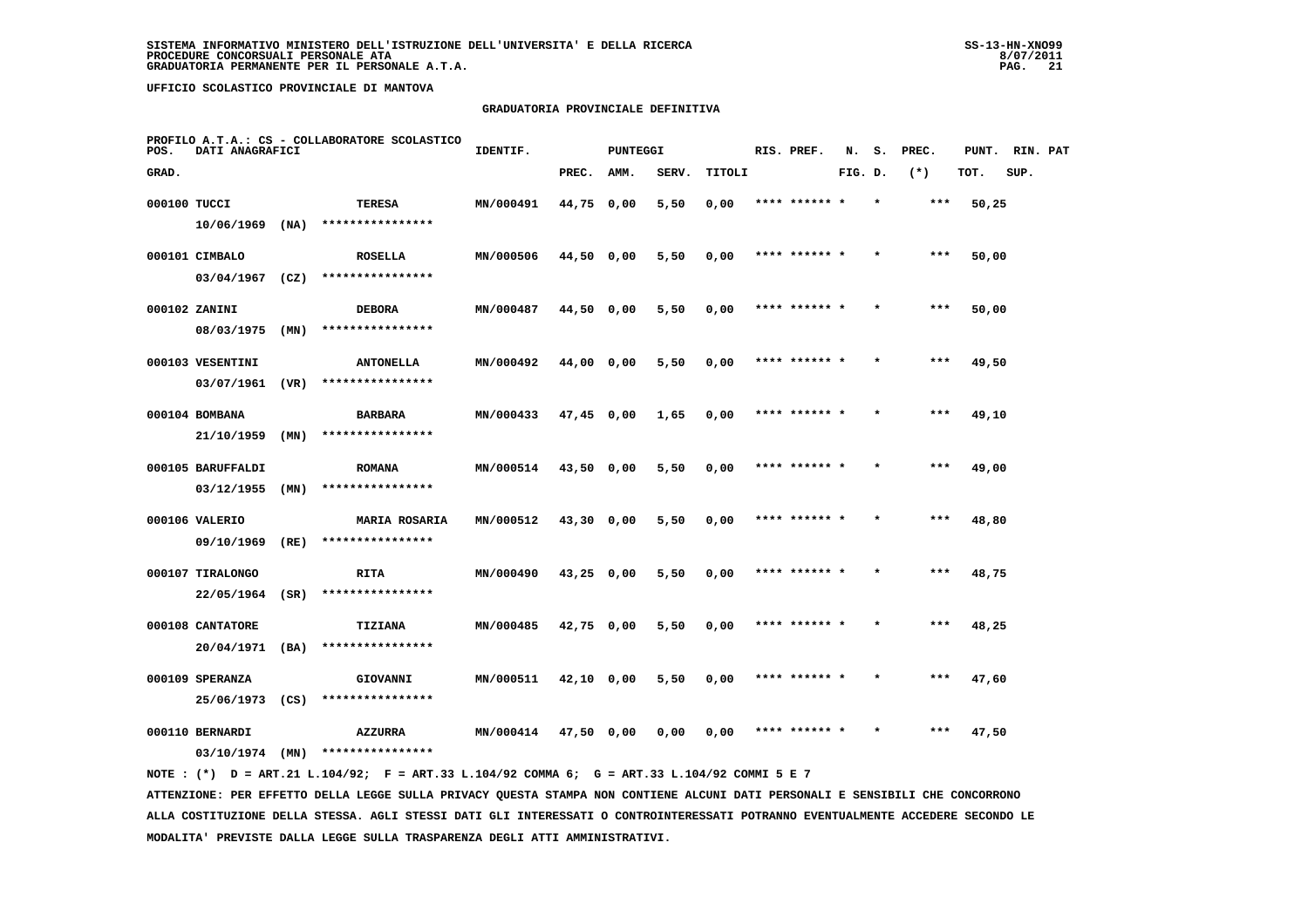#### **GRADUATORIA PROVINCIALE DEFINITIVA**

| POS.         | DATI ANAGRAFICI   |      | PROFILO A.T.A.: CS - COLLABORATORE SCOLASTICO | IDENTIF.  |              | <b>PUNTEGGI</b> |       |        | RIS. PREF.    | N.      | s.      | PREC. | PUNT. | RIN. PAT |  |
|--------------|-------------------|------|-----------------------------------------------|-----------|--------------|-----------------|-------|--------|---------------|---------|---------|-------|-------|----------|--|
| GRAD.        |                   |      |                                               |           | PREC.        | AMM.            | SERV. | TITOLI |               | FIG. D. |         | $(*)$ | TOT.  | SUP.     |  |
|              | 000111 BOLDRINI   |      | <b>ROBERTA</b>                                | MN/000726 | 47,50 0,00   |                 | 0,00  | 0,00   | **** ****** * |         | $\star$ | ***   | 47,50 |          |  |
|              | 08/08/1973        | (MO) | ****************                              |           |              |                 |       |        |               |         |         |       |       |          |  |
| 000112 PEPE  |                   |      | IMMACOLATA                                    | MN/000509 | $41,50$ 0,00 |                 | 5,50  | 0,00   | **** ******   |         |         | ***   | 47,00 |          |  |
|              | $06/03/1957$ (SA) |      | ****************                              |           |              |                 |       |        |               |         |         |       |       |          |  |
|              | 000113 FORAPANI   |      | <b>MILENA</b>                                 | MN/000572 | $41,25$ 0,00 |                 | 5,50  | 0,00   | **** ****** * |         |         | ***   | 46,75 |          |  |
|              | 16/06/1962        | (MN) | ****************                              |           |              |                 |       |        |               |         |         |       |       |          |  |
|              | 000114 BATTAGLIA  |      | ANNA                                          | MN/000086 | 40,59 0,00   |                 | 5,50  | 0,00   | **** ****** * |         |         | ***   | 46,09 |          |  |
|              | 12/09/1951        | (MN) | ****************                              |           |              |                 |       |        |               |         |         |       |       |          |  |
|              | 000115 PAGANELLA  |      | <b>DONATO</b>                                 | MN/000515 | $39,22$ 0,00 |                 | 5,50  | 0,00   | **** ****** * |         |         | ***   | 44,72 |          |  |
|              | 15/06/1961        | (MI) | ****************                              |           |              |                 |       |        |               |         |         |       |       |          |  |
| 000116 SAVIO |                   |      | DANIELA                                       | MN/000510 | 38,50 0,00   |                 | 5,50  | 0,00   | **** ****** * |         |         | ***   | 44,00 |          |  |
|              | 13/08/1965        | (MN) | ****************                              |           |              |                 |       |        |               |         |         |       |       |          |  |
|              | 000117 APPRATTI   |      | <b>CARMEN</b>                                 | MN/000536 | 37,50 0,00   |                 | 5,50  | 0,00   | **** ****** * |         |         | ***   | 43,00 |          |  |
|              | $15/10/1976$ (SA) |      | ****************                              |           |              |                 |       |        |               |         |         |       |       |          |  |
|              | 000118 DI PIETRO  |      | <b>VINCENZA</b>                               | MN/000547 | $37,50$ 0,00 |                 | 5,50  | 0,00   |               |         |         |       | 43,00 |          |  |
|              | 02/12/1972        | (FG) | ****************                              |           |              |                 |       |        |               |         |         |       |       |          |  |
|              | 000119 MANCINO    |      | <b>RITA MARIA</b>                             | MN/000553 | 36,90 0,00   |                 | 5,50  | 0,00   | **** ****** * |         |         | $***$ | 42,40 |          |  |
|              | 23/09/1969        | (LE) | ****************                              |           |              |                 |       |        |               |         |         |       |       |          |  |
|              | 000120 BALZANO    |      | <b>NUNZIA</b>                                 | MN/000537 | $36,65$ 0,00 |                 | 5,50  | 0,00   | **** ****** * |         |         | ***   | 42,15 |          |  |
|              | 06/08/1975        | (NA) | ****************                              |           |              |                 |       |        |               |         |         |       |       |          |  |
|              | 000121 SIMONCELLI |      | <b>SIMONA</b>                                 | MN/000563 | $36,55$ 0,00 |                 | 5,50  | 0,00   | **** ****** * |         |         | ***   | 42,05 |          |  |
|              | 11/09/1962        | (MN) | ****************                              |           |              |                 |       |        |               |         |         |       |       |          |  |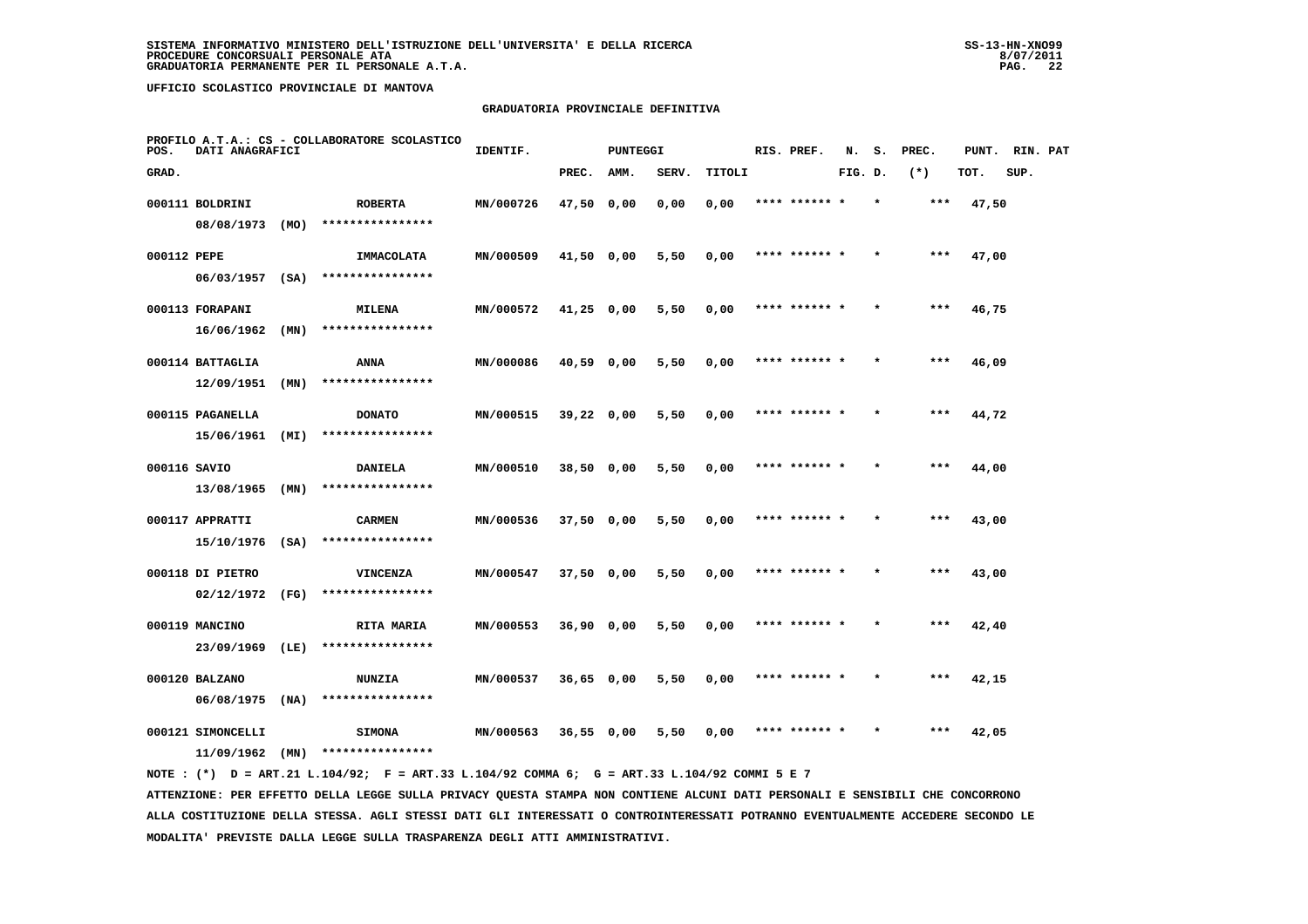#### **GRADUATORIA PROVINCIALE DEFINITIVA**

| POS.        | DATI ANAGRAFICI   |      | PROFILO A.T.A.: CS - COLLABORATORE SCOLASTICO | IDENTIF.  |              | <b>PUNTEGGI</b> |       |        | RIS. PREF.    | N.      | s. | PREC. | PUNT. | RIN. PAT |  |
|-------------|-------------------|------|-----------------------------------------------|-----------|--------------|-----------------|-------|--------|---------------|---------|----|-------|-------|----------|--|
| GRAD.       |                   |      |                                               |           | PREC.        | AMM.            | SERV. | TITOLI |               | FIG. D. |    | $(*)$ | TOT.  | SUP.     |  |
|             | 000122 PARISE     |      | <b>ANTONIETTA</b>                             | MN/000558 | 36,00 0,00   |                 | 5,50  | 0,00   | **** ****** * |         |    | ***   | 41,50 |          |  |
|             | 29/03/1959 (VR)   |      | ****************                              |           |              |                 |       |        |               |         |    |       |       |          |  |
|             | 000123 DE VIVO    |      | <b>ALFONSINA</b>                              | MN/000507 | 35,66 0,00   |                 | 5,50  | 0,00   | **** ****** * |         |    | $***$ | 41,16 |          |  |
|             |                   |      | 22/05/1970 (SA) ****************              |           |              |                 |       |        |               |         |    |       |       |          |  |
|             | 000124 DEL LIBANO |      | CARMELINA                                     | MN/000545 | $35,65$ 0,00 |                 | 5,50  | 0,00   | **** ****** * |         |    | ***   | 41,15 |          |  |
|             | 03/10/1966 (KR)   |      | ****************                              |           |              |                 |       |        |               |         |    |       |       |          |  |
|             | 000125 COPPINI    |      | LAURA                                         | MN/000466 | 37,07 0,00   |                 | 4,00  | 0,00   | **** ****** * |         |    | ***   | 41,07 |          |  |
|             | 28/09/1967        | (MN) | ****************                              |           |              |                 |       |        |               |         |    |       |       |          |  |
|             | 000126 CAPUCCI    |      | LIANA                                         | MN/000541 | 34,98 0,00   |                 | 5,50  | 0,00   | **** ****** * |         |    | ***   | 40,48 |          |  |
|             | 27/04/1963 (VR)   |      | ****************                              |           |              |                 |       |        |               |         |    |       |       |          |  |
|             | 000127 SCRIBANO   |      | ANNA                                          | MN/000562 | 34,60 0,00   |                 | 5,50  | 0,00   | **** ****** * |         |    | $***$ | 40,10 |          |  |
|             | $11/08/1958$ (AG) |      | ****************                              |           |              |                 |       |        |               |         |    |       |       |          |  |
|             | 000128 ALBANESE   |      | RITA VINCENZA                                 | MN/000535 | 34,50 0,00   |                 | 5,50  | 0,00   | **** ****** * |         |    | ***   | 40,00 |          |  |
|             | 11/10/1966 (AG)   |      | ****************                              |           |              |                 |       |        |               |         |    |       |       |          |  |
| 000129 CASU |                   |      | <b>MARIA</b>                                  | MN/000542 | $34,50$ 0,00 |                 | 5,50  | 0,00   | **** ****** * |         |    | ***   | 40,00 |          |  |
|             | 20/03/1968 (SS)   |      | ****************                              |           |              |                 |       |        |               |         |    |       |       |          |  |
|             | 000130 RANCATI    |      | LUISELLA<br>****************                  | MN/000560 | 34,26 0,00   |                 | 5,50  | 0,00   | **** ****** * |         |    | $***$ | 39,76 |          |  |
|             | 13/08/1968 (BS)   |      |                                               |           |              |                 |       |        |               |         |    |       |       |          |  |
|             | 000131 MARCHIO    |      | MARIA<br>****************                     | MN/000554 | 34,00 0,00   |                 | 5,50  | 0,00   | **** ****** * |         |    | ***   | 39,50 |          |  |
|             | 25/01/1977 (CZ)   |      |                                               |           |              |                 |       |        |               |         |    |       |       |          |  |
|             | 000132 SAVINO     |      | LUCIA<br>****************                     | MN/000561 | 34,00 0,00   |                 | 5,50  | 0,00   | **** ****** * |         |    | $***$ | 39,50 |          |  |
|             | $15/03/1972$ (NA) |      |                                               |           |              |                 |       |        |               |         |    |       |       |          |  |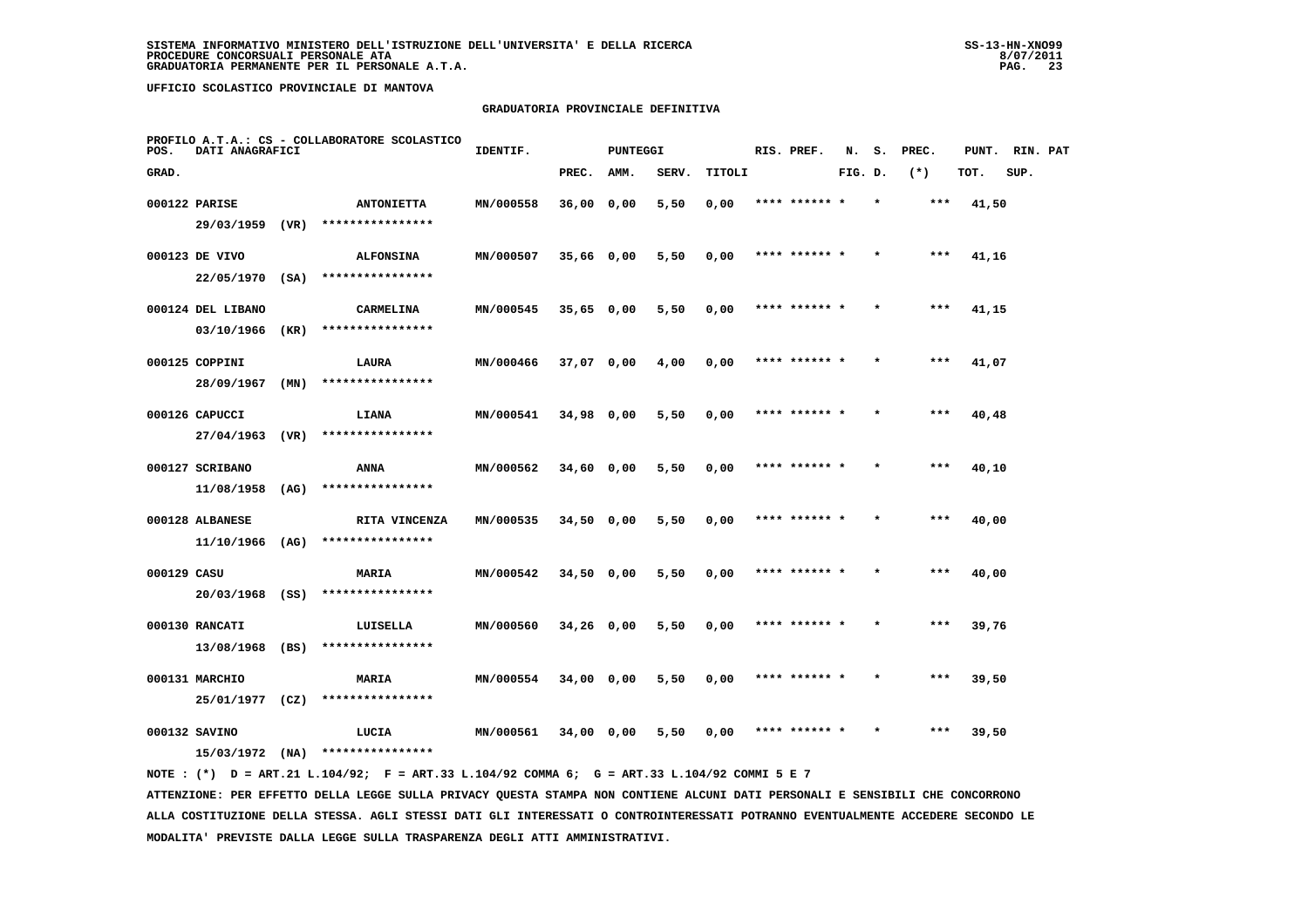#### **GRADUATORIA PROVINCIALE DEFINITIVA**

| POS.         | DATI ANAGRAFICI   |      | PROFILO A.T.A.: CS - COLLABORATORE SCOLASTICO                                               | IDENTIF.  |              | <b>PUNTEGGI</b> |       |        | RIS. PREF.    | N.      | s.      | PREC. | PUNT. | RIN. PAT |  |
|--------------|-------------------|------|---------------------------------------------------------------------------------------------|-----------|--------------|-----------------|-------|--------|---------------|---------|---------|-------|-------|----------|--|
| GRAD.        |                   |      |                                                                                             |           | PREC.        | AMM.            | SERV. | TITOLI |               | FIG. D. |         | $(*)$ | TOT.  | SUP.     |  |
|              | 000133 DI MAURO   |      | <b>BIANCA</b>                                                                               | MN/000546 | 34,00 0,00   |                 | 5,50  | 0,00   | **** ****** * |         | $\star$ | ***   | 39,50 |          |  |
|              | $22/05/1965$ (NA) |      | ****************                                                                            |           |              |                 |       |        |               |         |         |       |       |          |  |
|              | 000134 PALILLO    |      | <b>GIROLAMA</b>                                                                             | MN/000557 | 34,00 0,00   |                 | 5,50  | 0,00   | **** ****** * |         |         | ***   | 39,50 |          |  |
|              | $04/04/1963$ (NA) |      | ****************                                                                            |           |              |                 |       |        |               |         |         |       |       |          |  |
| 000135 ODI   |                   |      | <b>DONATELLA</b>                                                                            | MN/000555 | 34,00 0,00   |                 | 5,50  | 0,00   | **** ****** * |         |         | $***$ | 39,50 |          |  |
|              | $30/12/1957$ (MN) |      | ****************                                                                            |           |              |                 |       |        |               |         |         |       |       |          |  |
|              | 000136 TAMPELLINI |      | <b>ANTONELLA</b>                                                                            | MN/000566 | 33,00 0,00   |                 | 6,50  | 0,00   | **** ******   |         |         | ***   | 39,50 |          |  |
|              | 06/08/1957        | (MN) | ****************                                                                            |           |              |                 |       |        |               |         |         |       |       |          |  |
|              | 000137 VANZELLI   |      | LAURA                                                                                       | MN/000567 | $33,75$ 0,00 |                 | 5,50  | 0,00   | **** ****** * |         |         | ***   | 39,25 |          |  |
|              | 05/02/1963        | (MN) | ****************                                                                            |           |              |                 |       |        |               |         |         |       |       |          |  |
|              | 000138 CHIERICI   |      | LETIZIA                                                                                     | MN/000543 | 33,63 0,00   |                 | 5,50  | 0,00   | **** ****** * |         |         | $***$ | 39,13 |          |  |
|              | 20/02/1961        | (MN) | ****************                                                                            |           |              |                 |       |        |               |         |         |       |       |          |  |
|              | 000139 VELTRI     |      | MARIA                                                                                       | MN/000569 | $33,50$ 0,00 |                 | 5,50  | 0,00   | **** ****** * |         |         | $***$ | 39,00 |          |  |
|              | 23/08/1967 (CS)   |      | ****************                                                                            |           |              |                 |       |        |               |         |         |       |       |          |  |
|              | 000140 DIMARTI    |      | <b>BRUNO GIOVANNI</b>                                                                       | MN/000601 | $33,15$ 0,00 |                 | 5,50  | 0,00   | **** ****** * |         |         | ***   | 38,65 |          |  |
|              | $10/12/1968$ (RC) |      | ****************                                                                            |           |              |                 |       |        |               |         |         |       |       |          |  |
| 000141 SPINA |                   |      | <b>ELEONORA</b>                                                                             | MN/000565 | 32,00 0,00   |                 | 6,50  | 0,00   | **** ****** * |         |         | ***   | 38,50 |          |  |
|              | 28/04/1972 (CT)   |      | ****************                                                                            |           |              |                 |       |        |               |         |         |       |       |          |  |
|              | 000142 BIANCHI    |      | <b>ANNA ELISA</b>                                                                           | MN/000539 | 32,50 0,00   |                 | 6,00  | 0,00   | **** ****** * |         |         | ***   | 38,50 |          |  |
|              | 23/03/1964 (VR)   |      | ****************                                                                            |           |              |                 |       |        |               |         |         |       |       |          |  |
|              | 000143 OSTION     |      | <b>MARIA ROSANNA</b>                                                                        | MN/000556 |              | 32,50 0,00      | 5,50  | 0,00   | **** ****** * |         |         | ***   | 38,00 |          |  |
|              |                   |      | 04/01/1958 (LE) ****************                                                            |           |              |                 |       |        |               |         |         |       |       |          |  |
|              |                   |      | NOTE: (*) D = ART.21 L.104/92; F = ART.33 L.104/92 COMMA 6; G = ART.33 L.104/92 COMMI 5 E 7 |           |              |                 |       |        |               |         |         |       |       |          |  |

 **ATTENZIONE: PER EFFETTO DELLA LEGGE SULLA PRIVACY QUESTA STAMPA NON CONTIENE ALCUNI DATI PERSONALI E SENSIBILI CHE CONCORRONO ALLA COSTITUZIONE DELLA STESSA. AGLI STESSI DATI GLI INTERESSATI O CONTROINTERESSATI POTRANNO EVENTUALMENTE ACCEDERE SECONDO LE MODALITA' PREVISTE DALLA LEGGE SULLA TRASPARENZA DEGLI ATTI AMMINISTRATIVI.**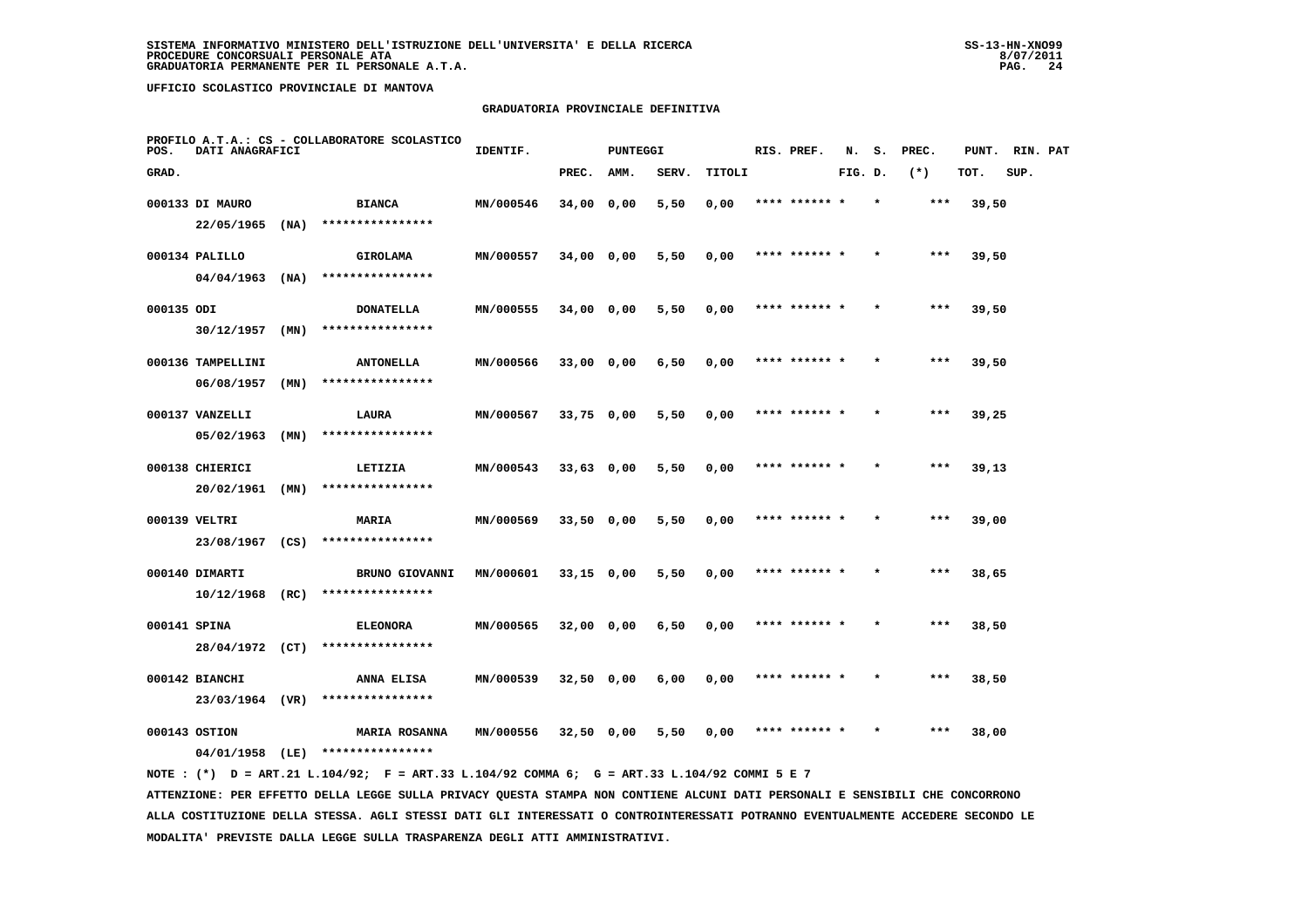#### **GRADUATORIA PROVINCIALE DEFINITIVA**

| POS.         | DATI ANAGRAFICI   |      | PROFILO A.T.A.: CS - COLLABORATORE SCOLASTICO | IDENTIF.  |              | <b>PUNTEGGI</b> |       |        | RIS. PREF.    | N.      | s.      | PREC. | PUNT. | RIN. PAT |  |
|--------------|-------------------|------|-----------------------------------------------|-----------|--------------|-----------------|-------|--------|---------------|---------|---------|-------|-------|----------|--|
| GRAD.        |                   |      |                                               |           | PREC.        | AMM.            | SERV. | TITOLI |               | FIG. D. |         | $(*)$ | TOT.  | SUP.     |  |
| 000144 LOPEZ |                   |      | PATRIZIA                                      | MN/000263 | 37,65 0,00   |                 | 0,00  | 0,00   | **** ****** * |         | $\star$ | ***   | 37,65 |          |  |
|              | 16/01/1959        | (BR) | ****************                              |           |              |                 |       |        |               |         |         |       |       |          |  |
|              | 000145 VICINI     |      | <b>ERIKA</b>                                  | MN/000570 | 32,00 0,00   |                 | 5,50  | 0,00   | **** ******   |         |         | ***   | 37,50 |          |  |
|              | 28/08/1976        | (MN) | ****************                              |           |              |                 |       |        |               |         |         |       |       |          |  |
|              | 000146 FALAVIGNA  |      | <b>MARISA</b>                                 | MN/000549 | $32,00$ 0,00 |                 | 5,50  | 0,00   | **** ****** * |         |         | ***   | 37,50 |          |  |
|              | 13/03/1950        | (MN) | ****************                              |           |              |                 |       |        |               |         |         |       |       |          |  |
|              | 000147 SORRENTINO |      | <b>ROSA MARIA</b>                             | MN/000564 | 31,98 0,00   |                 | 5,50  | 0,00   | **** ****** * |         |         | ***   | 37,48 |          |  |
|              | 10/10/1958        | (KR) | ****************                              |           |              |                 |       |        |               |         |         |       |       |          |  |
|              | 000148 ERRICO     |      | <b>TERESINA</b>                               | MN/000548 | $31,66$ 0,00 |                 | 5,50  | 0,00   | **** ****** * |         |         | $***$ | 37,16 |          |  |
|              | 07/11/1954 (KR)   |      | ****************                              |           |              |                 |       |        |               |         |         |       |       |          |  |
|              | 000149 LUMARE     |      | <b>ELEONORA</b>                               | MN/000552 | 31,60 0,00   |                 | 5,50  | 0,00   | **** ****** * |         |         | ***   | 37,10 |          |  |
|              | 17/07/1962 (KR)   |      | ****************                              |           |              |                 |       |        |               |         |         |       |       |          |  |
| 000150 SPANO |                   |      | VINCENZA MARIA                                | MN/000608 | 31,50 0,00   |                 | 5,50  | 0,00   | **** ****** * |         |         | ***   | 37,00 |          |  |
|              | 29/12/1966 (TP)   |      | ****************                              |           |              |                 |       |        |               |         |         |       |       |          |  |
|              | 000151 DE SIMONE  |      | <b>EMANUELA</b>                               | MN/000588 | $31,50$ 0,00 |                 | 5,50  | 0,00   |               |         |         |       | 37,00 |          |  |
|              | 31/10/1963        | (AV) | ****************                              |           |              |                 |       |        |               |         |         |       |       |          |  |
|              | 000152 FRANCONERI |      | <b>BEATRICE</b>                               | MN/000550 | $31,50$ 0,00 |                 | 5,50  | 0,00   | **** ****** * |         |         | $***$ | 37,00 |          |  |
|              | 11/05/1962 (RC)   |      | ****************                              |           |              |                 |       |        |               |         |         |       |       |          |  |
|              | 000153 PILUSO     |      | <b>PASQUALE</b>                               | MN/000801 | $31,35$ 0,00 |                 | 5,50  | 0,00   | **** ****** * |         |         | ***   | 36,85 |          |  |
|              | $06/02/1948$ (CS) |      | ****************                              |           |              |                 |       |        |               |         |         |       |       |          |  |
|              | 000154 PICONE     |      | FRANCA MIRANDA                                | MN/000559 | $30,50$ 0,00 |                 | 5,50  | 0,00   | **** ****** * |         |         | ***   | 36,00 |          |  |
|              | $04/11/1964$ (CS) |      | ****************                              |           |              |                 |       |        |               |         |         |       |       |          |  |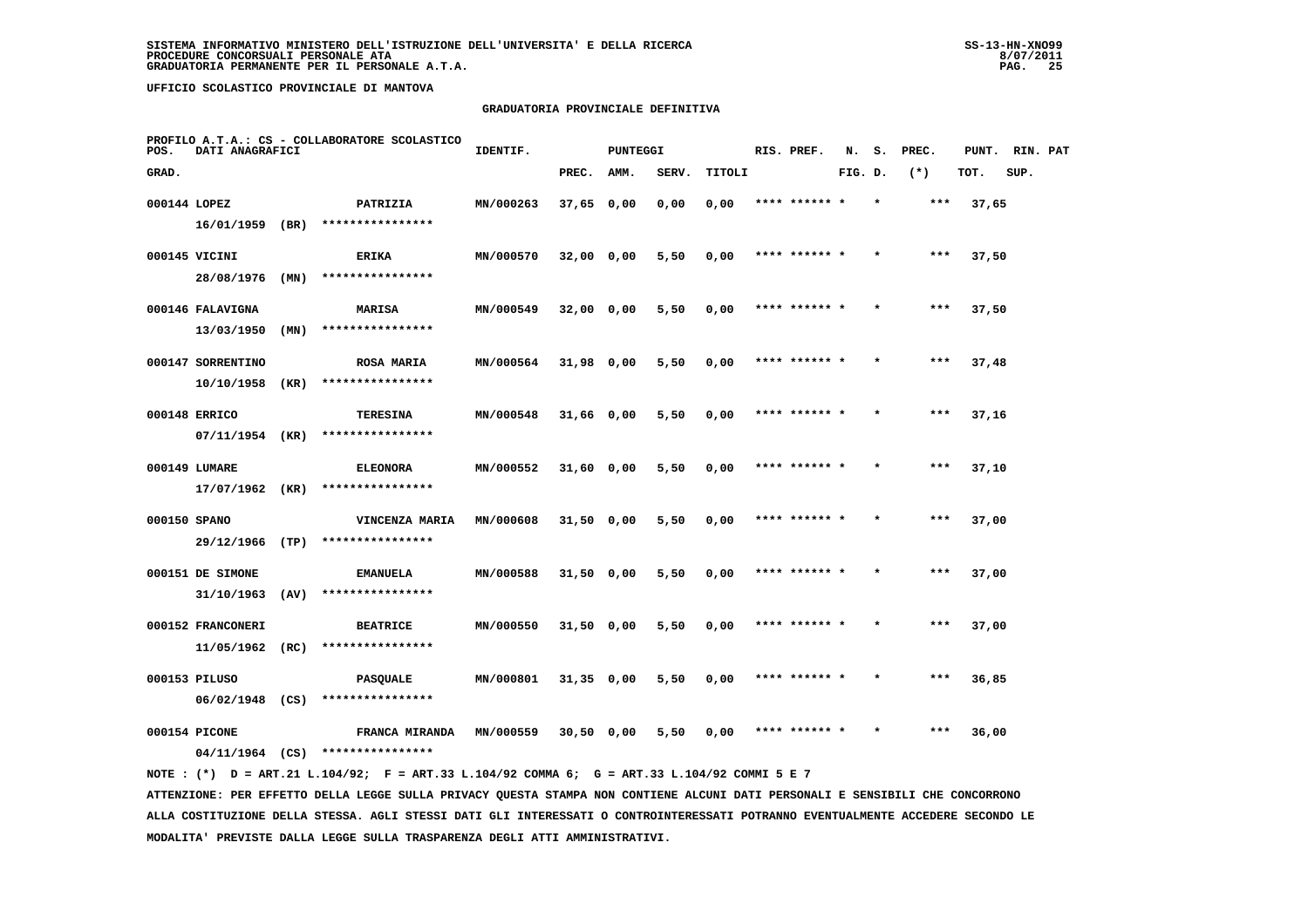#### **GRADUATORIA PROVINCIALE DEFINITIVA**

| POS.         | DATI ANAGRAFICI   |      | PROFILO A.T.A.: CS - COLLABORATORE SCOLASTICO | IDENTIF.  |              | <b>PUNTEGGI</b> |       |        | RIS. PREF.    | N.      | s.      | PREC. | PUNT. | RIN. PAT |  |
|--------------|-------------------|------|-----------------------------------------------|-----------|--------------|-----------------|-------|--------|---------------|---------|---------|-------|-------|----------|--|
| GRAD.        |                   |      |                                               |           | PREC.        | AMM.            | SERV. | TITOLI |               | FIG. D. |         | $(*)$ | TOT.  | SUP.     |  |
|              | 000155 DE MICHELI |      | MICHELE                                       | MN/000438 | $35,44$ 0,00 |                 | 0,00  | 0,00   | **** ****** * |         | $\star$ | $***$ | 35,44 |          |  |
|              | 02/11/1964        | (MN) | ****************                              |           |              |                 |       |        |               |         |         |       |       |          |  |
|              | 000156 BERTOLI    |      | <b>ANTONINA</b>                               | MN/000538 | 29,80 0,00   |                 | 5,50  | 0,00   | **** ****** * |         |         | $***$ | 35,30 |          |  |
|              | 22/11/1959        | (MN) | ****************                              |           |              |                 |       |        |               |         |         |       |       |          |  |
|              | 000157 SCARMAGNAN |      | MARIA                                         | MN/000456 | $33,45$ 0,00 |                 | 1,65  | 0,00   | **** ****** * |         |         | $***$ | 35,10 |          |  |
|              | 05/08/1949        | (MN) | ****************                              |           |              |                 |       |        |               |         |         |       |       |          |  |
|              | 000158 ALBANESE   |      | <b>ROCCHINA</b>                               | MN/000599 | 27,41 0,00   |                 | 7,50  | 0,00   | **** ****** * |         |         | $***$ | 34,91 |          |  |
|              | 21/11/1971 (FG)   |      | ****************                              |           |              |                 |       |        |               |         |         |       |       |          |  |
|              | 000159 RINALDI    |      | PATRIZIA                                      | MN/000586 | 29,00 0,00   |                 | 5,50  | 0,00   | **** ****** * |         |         | $***$ | 34,50 |          |  |
|              | $18/09/1971$ (NA) |      | ****************                              |           |              |                 |       |        |               |         |         |       |       |          |  |
| 000160 CONTE |                   |      | <b>EMMA</b>                                   | MN/000372 | 34,50 0,00   |                 | 0.00  | 0,00   | **** ****** * |         |         | $***$ | 34,50 |          |  |
|              | 20/04/1966        | (MN) | ****************                              |           |              |                 |       |        |               |         |         |       |       |          |  |
| 000161 PEZZO |                   |      | <b>GRAZIELLA</b>                              | MN/000600 | 28,95 0,00   |                 | 5,50  | 0,00   | **** ******   |         |         | ***   | 34,45 |          |  |
|              | 11/05/1960 (VR)   |      | ****************                              |           |              |                 |       |        |               |         |         |       |       |          |  |
| 000162 TUCCI |                   |      | IRENE                                         | MN/000460 | 29,50 0,00   |                 | 4,50  | 0,00   | **** ****** * |         |         | $***$ | 34,00 |          |  |
|              | $12/07/1968$ (NA) |      | ****************                              |           |              |                 |       |        |               |         |         |       |       |          |  |
|              | 000163 D'URSO     |      | <b>MARIA GRAZIA</b>                           | MN/000573 | 28,50 0,00   |                 | 5,50  | 0,00   | **** ****** * |         | $\star$ | ***   | 34,00 |          |  |
|              | 08/04/1963 (CT)   |      | ****************                              |           |              |                 |       |        |               |         |         |       |       |          |  |
| 000164 CUDIA |                   |      | <b>EVELIN</b><br>****************             | MN/000593 | 28,00 0,00   |                 | 5,50  | 0,00   | **** ****** * |         |         | ***   | 33,50 |          |  |
|              | 28/11/1974 (TP)   |      |                                               |           |              |                 |       |        |               |         |         |       |       |          |  |
| 000165 MOI   | 04/08/1968        | (MN) | ORNELLA<br>****************                   | MN/000575 | 28,00 0,00   |                 | 5,50  | 0.00   | **** ****** * |         |         | $***$ | 33,50 |          |  |
|              |                   |      |                                               |           |              |                 |       |        |               |         |         |       |       |          |  |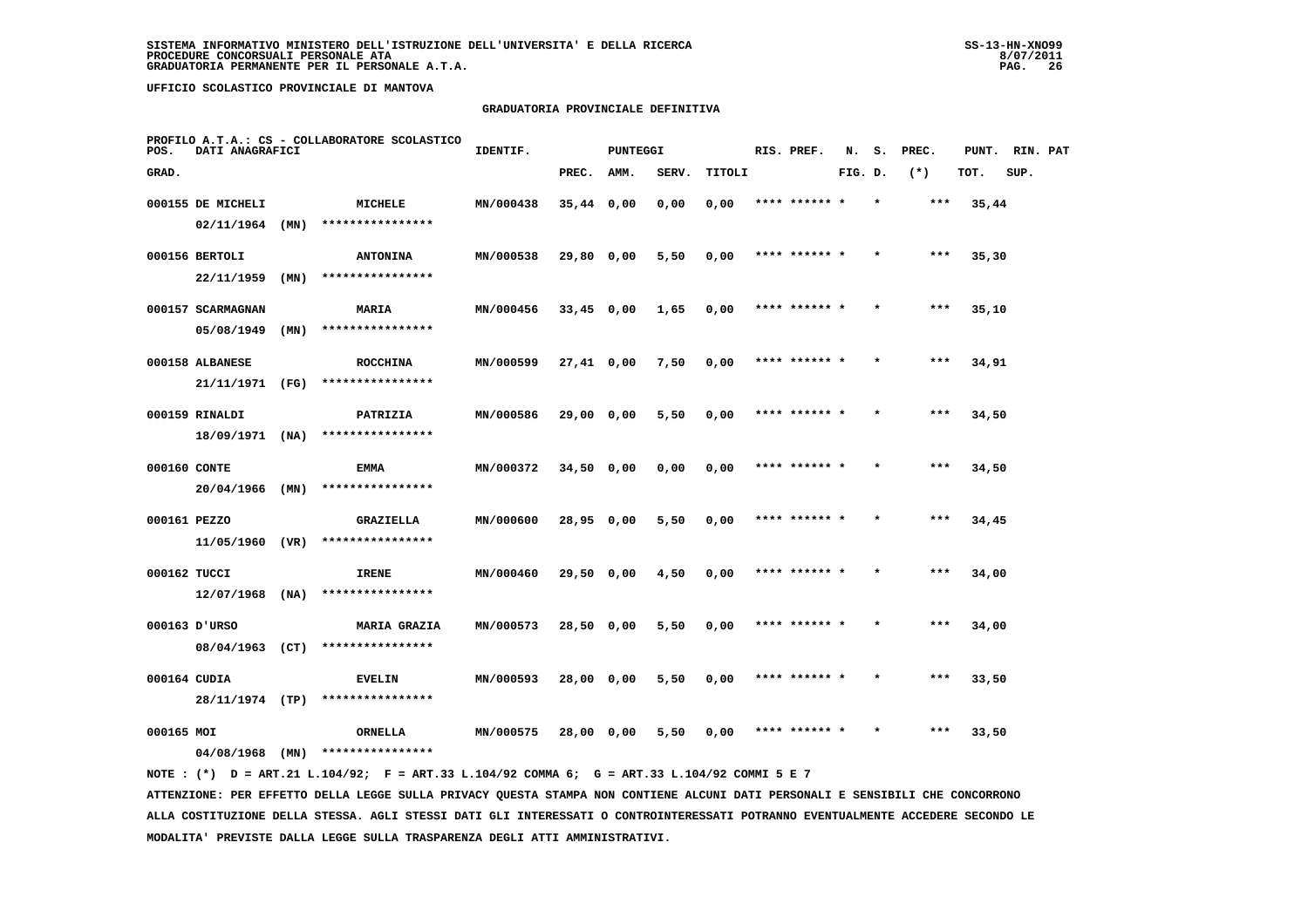#### **GRADUATORIA PROVINCIALE DEFINITIVA**

| POS.        | DATI ANAGRAFICI     |      | PROFILO A.T.A.: CS - COLLABORATORE SCOLASTICO | IDENTIF.  |              | <b>PUNTEGGI</b> |       |        | RIS. PREF.    | N.      | s.      | PREC. | PUNT. | RIN. PAT |  |
|-------------|---------------------|------|-----------------------------------------------|-----------|--------------|-----------------|-------|--------|---------------|---------|---------|-------|-------|----------|--|
| GRAD.       |                     |      |                                               |           | PREC.        | AMM.            | SERV. | TITOLI |               | FIG. D. |         | $(*)$ | TOT.  | SUP.     |  |
|             | 000166 COMINOTTI    |      | MILVA                                         | MN/000597 | 27,95 0,00   |                 | 5,50  | 0,00   | **** ****** * |         | $\star$ | ***   | 33,45 |          |  |
|             | 23/08/1961          | (MN) | ****************                              |           |              |                 |       |        |               |         |         |       |       |          |  |
| 000167 BOSI |                     |      | ANNA                                          | MN/000540 | 29,50 0,00   |                 | 3,50  | 0,00   | **** ******   |         |         | ***   | 33,00 |          |  |
|             | 08/11/1950 (CE)     |      | ****************                              |           |              |                 |       |        |               |         |         |       |       |          |  |
|             | 000168 MEDOLA       |      | MATILDE                                       | MN/000584 | 28,00 0,00   |                 | 5,00  | 0,00   | **** ****** * |         |         | $***$ | 33,00 |          |  |
|             | 05/11/1969          | (MN) | ****************                              |           |              |                 |       |        |               |         |         |       |       |          |  |
|             | 000169 SPAGNOLO     |      | FRANCESCA GIUSEP MN/000602                    |           | 27,00 0,00   |                 | 5,50  | 0,00   | **** ****** * |         | $\star$ | ***   | 32,50 |          |  |
|             | 02/12/1968          | (RC) | ****************                              |           |              |                 |       |        |               |         |         |       |       |          |  |
|             | 000170 RACIOPPO     |      | <b>FRANCESCHINA</b>                           | MN/000579 | 27,00 0,00   |                 | 5,50  | 0,00   | **** ****** * |         |         | $***$ | 32,50 |          |  |
|             | 10/08/1968          | (FG) | ****************                              |           |              |                 |       |        |               |         |         |       |       |          |  |
|             | 000171 FORMISANO    |      | <b>ROSALIA</b>                                | MN/000603 | 27,00 0,00   |                 | 5,50  | 0,00   | **** ****** * |         |         | $***$ | 32,50 |          |  |
|             | 15/11/1964          | (NA) | ****************                              |           |              |                 |       |        |               |         |         |       |       |          |  |
|             | 000172 DONZELLI     |      | <b>MARIA LUISA</b>                            | MN/000591 | 27,00 0,00   |                 | 5,50  | 0,00   | **** ****** * |         |         | ***   | 32,50 |          |  |
|             | 31/12/1962          | (MN) | ****************                              |           |              |                 |       |        |               |         |         |       |       |          |  |
|             | 000173 PICCINA      |      | CLAUDIA                                       | MN/000594 | 27,00 0,00   |                 | 5,50  | 0,00   | **** ******   |         |         | ***   | 32,50 |          |  |
|             | $11/11/1957$ (MN)   |      | ****************                              |           |              |                 |       |        |               |         |         |       |       |          |  |
|             | 000174 ROSINA       |      | <b>ALESSANDRA</b>                             | MN/000580 | $26,52$ 0,00 |                 | 5,50  | 0,00   | **** ****** * |         |         | ***   | 32,02 |          |  |
|             | 20/11/1966          | (MN) | ****************                              |           |              |                 |       |        |               |         |         |       |       |          |  |
|             | 000175 ROBERTI      |      | LUCIA BOMBINA                                 | MN/000686 | 26,50 0,00   |                 | 5,50  | 0,00   | **** ****** * |         |         | $***$ | 32,00 |          |  |
|             | 12/02/1975          | (KR) | ****************                              |           |              |                 |       |        |               |         |         |       |       |          |  |
|             | 000176 SCOGNAMIGLIO |      | <b>MARIA ROSARIA</b>                          | MN/000585 | 27,50 0,00   |                 | 4,50  | 0,00   | **** ****** * |         |         | ***   | 32,00 |          |  |
|             | $16/05/1962$ (NA)   |      | ****************                              |           |              |                 |       |        |               |         |         |       |       |          |  |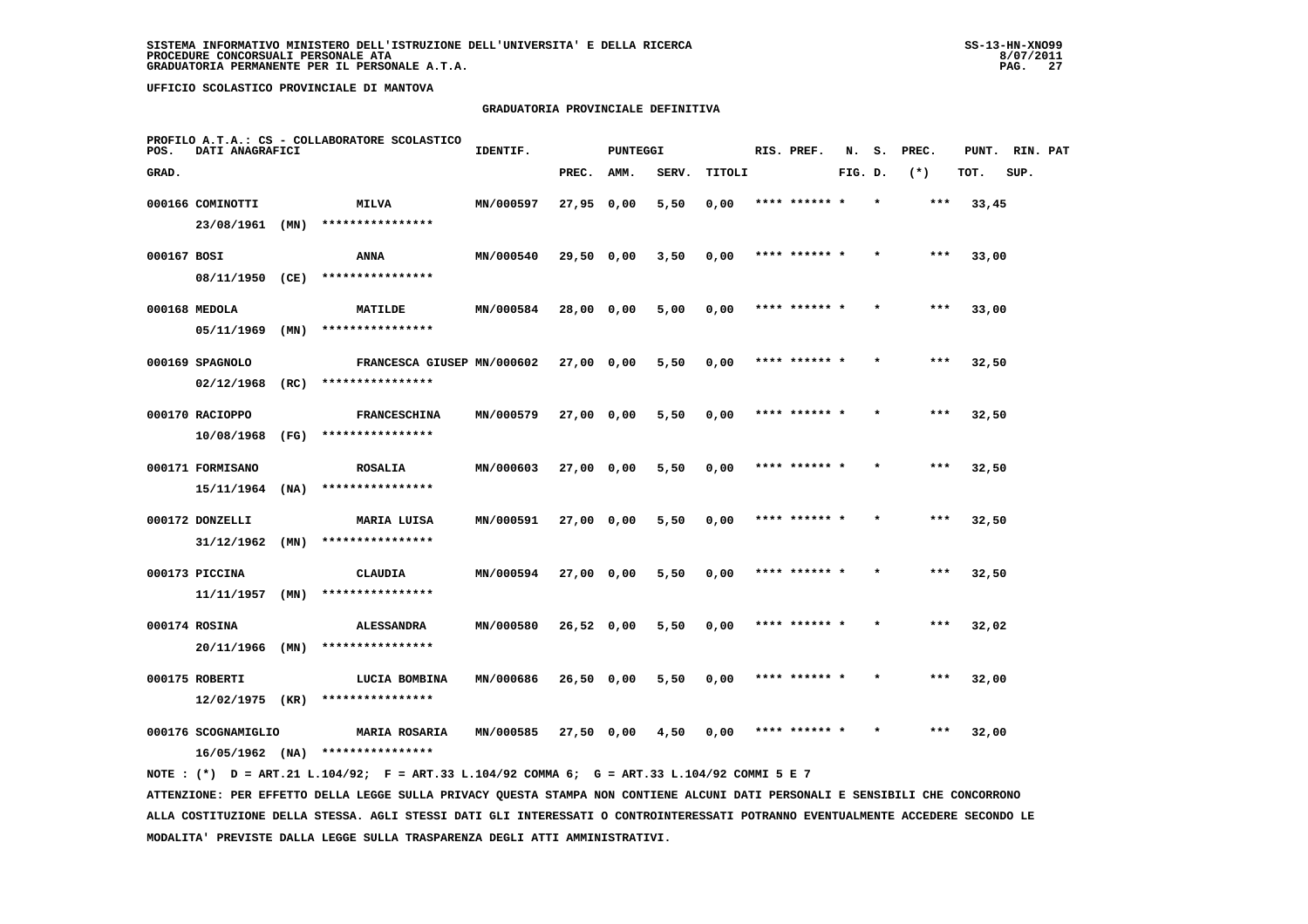#### **GRADUATORIA PROVINCIALE DEFINITIVA**

| POS.         | DATI ANAGRAFICI   |      | PROFILO A.T.A.: CS - COLLABORATORE SCOLASTICO | IDENTIF.  |              | <b>PUNTEGGI</b> |       |        | RIS. PREF.    | N.      | s. | PREC. | PUNT. | RIN. PAT |  |
|--------------|-------------------|------|-----------------------------------------------|-----------|--------------|-----------------|-------|--------|---------------|---------|----|-------|-------|----------|--|
| GRAD.        |                   |      |                                               |           | PREC.        | AMM.            | SERV. | TITOLI |               | FIG. D. |    | $(*)$ | TOT.  | SUP.     |  |
|              | 000177 SGANZERLA  |      | <b>DEBORA</b>                                 | MN/000595 | 32,00 0,00   |                 | 0,00  | 0,00   | **** ****** * |         |    | ***   | 32,00 |          |  |
|              | 19/09/1968        | (MN) | ****************                              |           |              |                 |       |        |               |         |    |       |       |          |  |
| 000178 BEGHI |                   |      | MONICA                                        | MN/000612 | $26,00$ 0,00 |                 | 5,50  | 0,00   | **** ****** * |         |    | $***$ | 31,50 |          |  |
|              | $30/08/1965$ (MN) |      | ****************                              |           |              |                 |       |        |               |         |    |       |       |          |  |
|              | 000179 CALORE     |      | MARIA                                         | MN/000676 | $26,50$ 0,00 |                 | 5,00  | 0,00   | **** ****** * |         |    | $***$ | 31,50 |          |  |
|              | 30/03/1979        | (NA) | ****************                              |           |              |                 |       |        |               |         |    |       |       |          |  |
|              | 000180 BRUNONI    |      | MARA                                          | MN/000751 | $25,85$ 0,00 |                 | 5,50  | 0,00   | **** ****** * |         |    | ***   | 31,35 |          |  |
|              | 23/10/1958        | (MN) | ****************                              |           |              |                 |       |        |               |         |    |       |       |          |  |
|              | 000181 MAFFEZZOLI |      | <b>ERMINIA</b>                                | MN/000754 | 25,00 0,00   |                 | 6,25  | 0,00   | **** ****** * |         |    | $***$ | 31,25 |          |  |
|              | 29/11/1955        | (MN) | ****************                              |           |              |                 |       |        |               |         |    |       |       |          |  |
|              | 000182 SETTIMO    |      | <b>NICOLETTA</b>                              | MN/000581 | 25,50 0,00   |                 | 5,50  | 0,00   | **** ****** * |         |    | $***$ | 31,00 |          |  |
|              | $02/08/1972$ (TP) |      | ****************                              |           |              |                 |       |        |               |         |    |       |       |          |  |
|              | 000183 NOBILE     |      | ANNA                                          | MN/000589 | 25,50 0,00   |                 | 5,50  | 0,00   | **** ****** * |         |    | $***$ | 31,00 |          |  |
|              | $09/05/1972$ (NA) |      | ****************                              |           |              |                 |       |        |               |         |    |       |       |          |  |
|              | 000184 PASQUALI   |      | WILMA                                         | MN/000578 | 25,50 0,00   |                 | 5,50  | 0,00   | **** ******   |         |    | $***$ | 31,00 |          |  |
|              | 03/04/1961        | (MN) | ****************                              |           |              |                 |       |        |               |         |    |       |       |          |  |
|              | 000185 BIANCARDI  |      | <b>CATIA</b>                                  | MN/000408 | $25,35$ 0,00 |                 | 5,50  | 0,00   | **** ****** * |         |    | $***$ | 30,85 |          |  |
|              | 03/09/1969        | (MN) | ****************                              |           |              |                 |       |        |               |         |    |       |       |          |  |
|              | 000186 LUCIANO'   |      | <b>ANNUNZIATA</b>                             | MN/000668 | $25,25$ 0,00 |                 | 5,50  | 0,00   | **** ****** * |         |    | ***   | 30,75 |          |  |
|              | 28/12/1971        | (RC) | ****************                              |           |              |                 |       |        |               |         |    |       |       |          |  |
|              | 000187 PALOMBA    |      | <b>GIUSEPPINA</b>                             | MN/000577 | 25,00 0,00   |                 | 5,50  | 0,00   | **** ****** * |         |    | ***   | 30,50 |          |  |
|              | 27/11/1977        | (NA) | ****************                              |           |              |                 |       |        |               |         |    |       |       |          |  |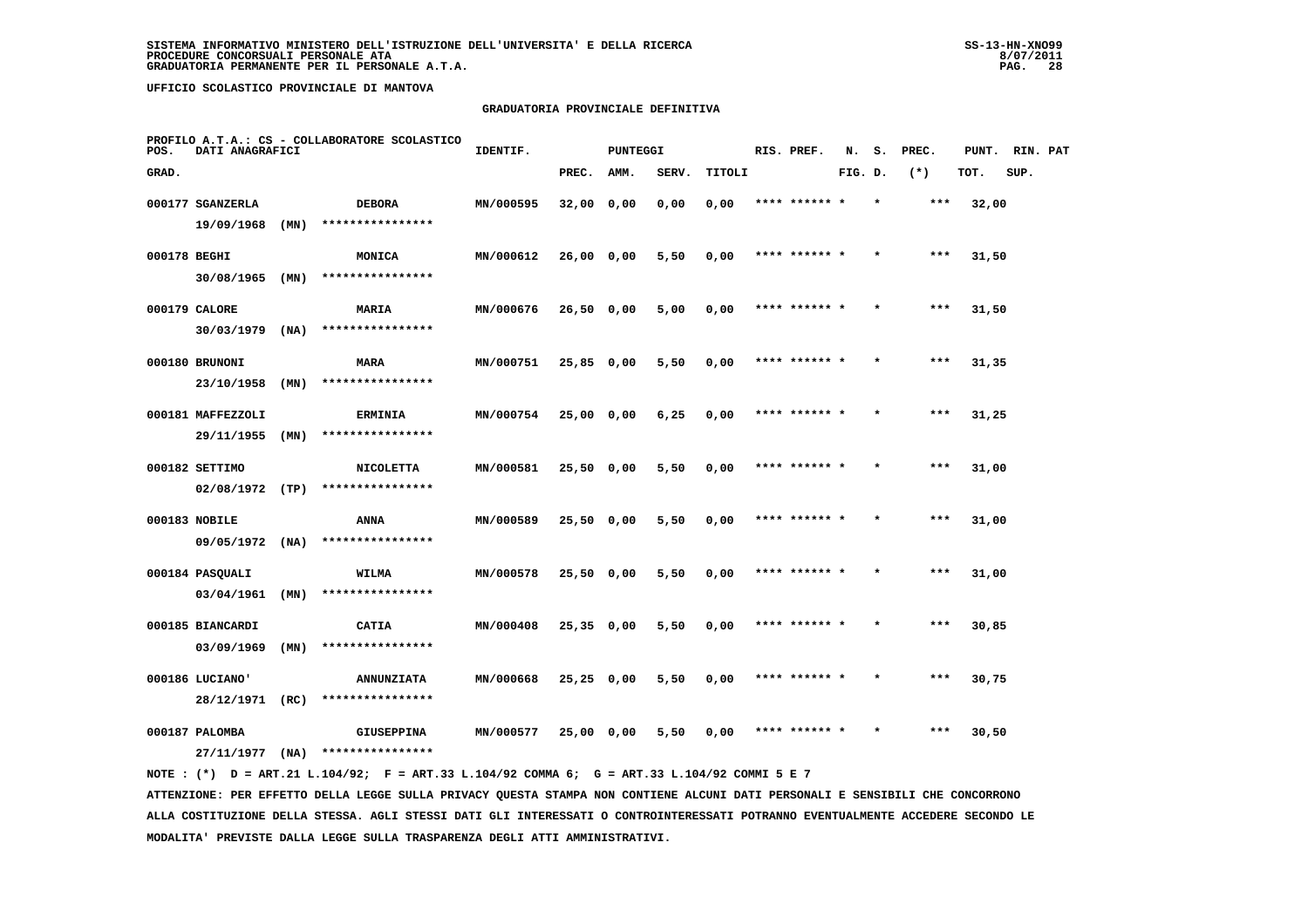#### **GRADUATORIA PROVINCIALE DEFINITIVA**

| POS.         | DATI ANAGRAFICI   |      | PROFILO A.T.A.: CS - COLLABORATORE SCOLASTICO | IDENTIF.  |              | <b>PUNTEGGI</b> |       |        | RIS. PREF.    | N.      | s. | PREC. | PUNT. | RIN. PAT |  |
|--------------|-------------------|------|-----------------------------------------------|-----------|--------------|-----------------|-------|--------|---------------|---------|----|-------|-------|----------|--|
| GRAD.        |                   |      |                                               |           | PREC.        | AMM.            | SERV. | TITOLI |               | FIG. D. |    | $(*)$ | TOT.  | SUP.     |  |
|              | 000188 COLAMARINO |      | <b>FRANCESCA</b>                              | MN/000675 | 25,00 0,00   |                 | 5,50  | 0,00   | **** ****** * |         |    | $***$ | 30,50 |          |  |
|              | 10/09/1979        | (MA) | ****************                              |           |              |                 |       |        |               |         |    |       |       |          |  |
| 000189 SPOTO |                   |      | LAURA                                         | MN/000673 | 24,50 0,00   |                 | 5,50  | 0,00   | **** ****** * |         |    | $***$ | 30,00 |          |  |
|              | 04/11/1982 (CR)   |      | ****************                              |           |              |                 |       |        |               |         |    |       |       |          |  |
|              | 000190 MAROTTA    |      | <b>ANTONIETTA</b>                             | MN/000627 | 25,50 0,00   |                 | 4,50  | 0,00   | **** ****** * |         |    | $***$ | 30,00 |          |  |
|              | $01/01/1966$ (SA) |      | ****************                              |           |              |                 |       |        |               |         |    |       |       |          |  |
|              | 000191 FRIANO     |      | <b>MARIA ROSARIA</b>                          | MN/000746 | $24,50$ 0,00 |                 | 5,50  | 0,00   | **** ****** * |         |    | $***$ | 30,00 |          |  |
|              | 23/10/1961        | (NA) | ****************                              |           |              |                 |       |        |               |         |    |       |       |          |  |
|              | 000192 CANALI     |      | MONIA                                         | MN/000714 | 24,50 0,00   |                 | 5,50  | 0,00   | **** ****** * |         |    | $***$ | 30,00 |          |  |
|              | 26/12/1969 (PR)   |      | ****************                              |           |              |                 |       |        |               |         |    |       |       |          |  |
|              | 000193 APRILE     |      | ANNA MARIA                                    | MN/000722 | 24,50 0,00   |                 | 5,50  | 0,00   | **** ****** * |         |    | $***$ | 30,00 |          |  |
|              | 14/01/1981 (CZ)   |      | ****************                              |           |              |                 |       |        |               |         |    |       |       |          |  |
|              | 000194 TOMIROTTI  |      | MONICA                                        | MN/000705 | 24,50 0,00   |                 | 5,50  | 0,00   | **** ******   |         |    | ***   | 30,00 |          |  |
|              | 25/02/1959        | (MN) | ****************                              |           |              |                 |       |        |               |         |    |       |       |          |  |
|              | 000195 COPPIARDI  |      | <b>EMANUELA</b>                               | MN/000587 | $24,50$ 0,00 |                 | 5,50  | 0,00   | **** ****** * |         |    | ***   | 30,00 |          |  |
|              | 25/01/1965        | (MN) | ****************                              |           |              |                 |       |        |               |         |    |       |       |          |  |
|              | 000196 RUGGERI    |      | SILVIA<br>****************                    | MN/000590 | 24,12 0,00   |                 | 5,50  | 0,00   | **** ****** * |         |    | $***$ | 29,62 |          |  |
|              | 20/02/1967        | (MN) |                                               |           |              |                 |       |        |               |         |    |       |       |          |  |
| 000197 POLI  | 09/01/1965        | (CR) | <b>NICOLETTA</b><br>****************          | MN/000609 | 24,00 0,00   |                 | 5,50  | 0,00   | **** ****** * |         |    | $***$ | 29,50 |          |  |
|              |                   |      |                                               |           |              |                 |       |        |               |         |    |       |       |          |  |
|              | 000198 VACCARO    |      | <b>ANTONELLA</b>                              | MN/000740 | 24,00 0,00   |                 | 5,50  | 0,00   | **** ****** * |         |    | ***   | 29,50 |          |  |
|              | $11/10/1976$ (NA) |      | ****************                              |           |              |                 |       |        |               |         |    |       |       |          |  |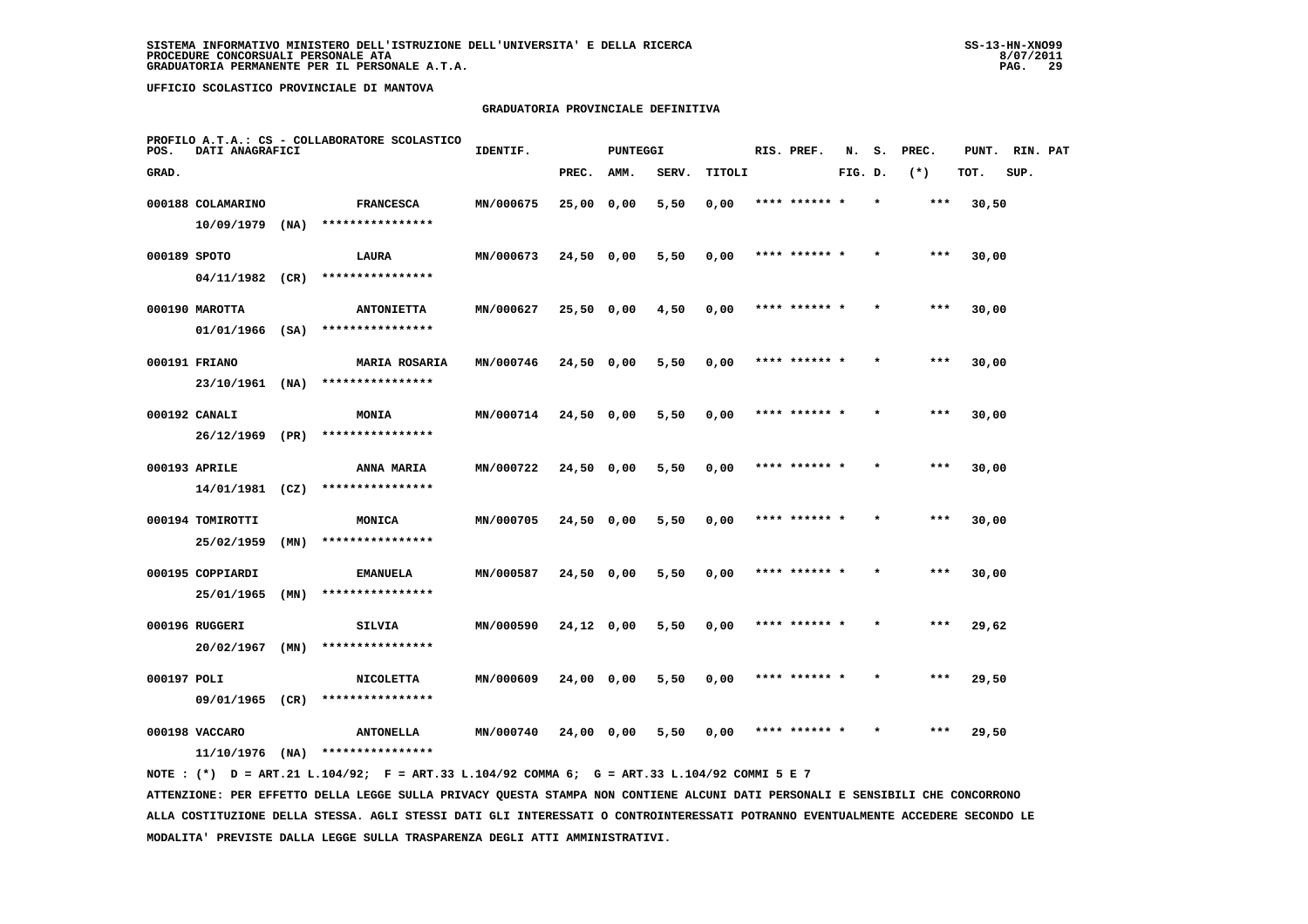#### **GRADUATORIA PROVINCIALE DEFINITIVA**

| POS.         | DATI ANAGRAFICI    |      | PROFILO A.T.A.: CS - COLLABORATORE SCOLASTICO | IDENTIF.         |              | <b>PUNTEGGI</b> |       |        | RIS. PREF.    | N.      | s. | PREC. | PUNT. | RIN. PAT |  |
|--------------|--------------------|------|-----------------------------------------------|------------------|--------------|-----------------|-------|--------|---------------|---------|----|-------|-------|----------|--|
| GRAD.        |                    |      |                                               |                  | PREC.        | AMM.            | SERV. | TITOLI |               | FIG. D. |    | $(*)$ | TOT.  | SUP.     |  |
|              | 000199 CILENTO     |      | <b>DANIELA</b>                                | MN/000708        | 24,00 0,00   |                 | 5,50  | 0,00   | **** ****** * |         |    | ***   | 29,50 |          |  |
|              | $10/10/1966$ (CS)  |      | ****************                              |                  |              |                 |       |        |               |         |    |       |       |          |  |
| 000200 PACE  |                    |      | <b>GINA</b>                                   | MN/000576        | 24,00 0,00   |                 | 5,50  | 0,00   | **** ****** * |         |    | ***   | 29,50 |          |  |
|              | 27/08/1967 (CS)    |      | ****************                              |                  |              |                 |       |        |               |         |    |       |       |          |  |
|              | 000201 MORSELLI    |      | ORNELLA                                       | MN/000582        | 24,00 0,00   |                 | 5,50  | 0,00   | **** ****** * |         |    | $***$ | 29,50 |          |  |
|              | 02/01/1951         | (MN) | ****************                              |                  |              |                 |       |        |               |         |    |       |       |          |  |
|              | 000202 CATALANO    |      | <b>GIOVANNA</b>                               | MN/000674        | $23,55$ 0,00 |                 | 5,50  | 0,00   | **** ****** * |         |    | ***   | 29,05 |          |  |
|              | 19/10/1969         | (EE) | ****************                              |                  |              |                 |       |        |               |         |    |       |       |          |  |
| 000203 PUCCI |                    |      | CARMELINA                                     | MN/000701        | 23,50 0,00   |                 | 5,50  | 0,00   | **** ****** * |         |    | $***$ | 29,00 |          |  |
|              | 25/12/1973 (KR)    |      | ****************                              |                  |              |                 |       |        |               |         |    |       |       |          |  |
|              | 000204 SANSONE     |      | MARIA                                         | MN/000703        | 23,50 0,00   |                 | 5,50  | 0,00   | **** ****** * |         |    | $***$ | 29,00 |          |  |
|              | $07/01/1965$ (NA)  |      | ****************                              |                  |              |                 |       |        |               |         |    |       |       |          |  |
|              | 000205 LE ROSE     |      | <b>ANASTASIA</b>                              | MN/000628        | 23,50 0,00   |                 | 5,50  | 0,00   | **** ****** * |         |    | $***$ | 29,00 |          |  |
|              | 23/09/1962 (KR)    |      | ****************                              |                  |              |                 |       |        |               |         |    |       |       |          |  |
|              | 000206 CAPPELLETTI |      | TERESA                                        | MN/000737        | 21,50 0,00   |                 | 7,50  | 0,00   | **** ******   |         |    | ***   | 29,00 |          |  |
|              | 19/06/1957         | (EE) | ****************                              |                  |              |                 |       |        |               |         |    |       |       |          |  |
|              | 000207 TOGNETTI    |      | VINCENZA<br>****************                  | MN/000632        | $22,45$ 0,00 |                 | 6,50  | 0,00   | **** ****** * |         |    | $***$ | 28,95 |          |  |
|              | 03/09/1969         | (PA) |                                               |                  |              |                 |       |        |               |         |    |       |       |          |  |
|              | 000208 SCRIGNOLI   |      | <b>ANGELA</b>                                 | <b>MN/000610</b> | 24,45 0,00   |                 | 4,50  | 0,00   | **** ****** * |         |    | ***   | 28,95 |          |  |
|              | 22/06/1955         | (FE) | ****************                              |                  |              |                 |       |        |               |         |    |       |       |          |  |
|              | 000209 BARTOLI     |      | GUIDO                                         | MN/000814        | 24,45 0,00   |                 | 4,50  | 0,00   |               |         |    | ***   | 28,95 |          |  |
|              | 27/09/1963         | (MN) | ****************                              |                  |              |                 |       |        |               |         |    |       |       |          |  |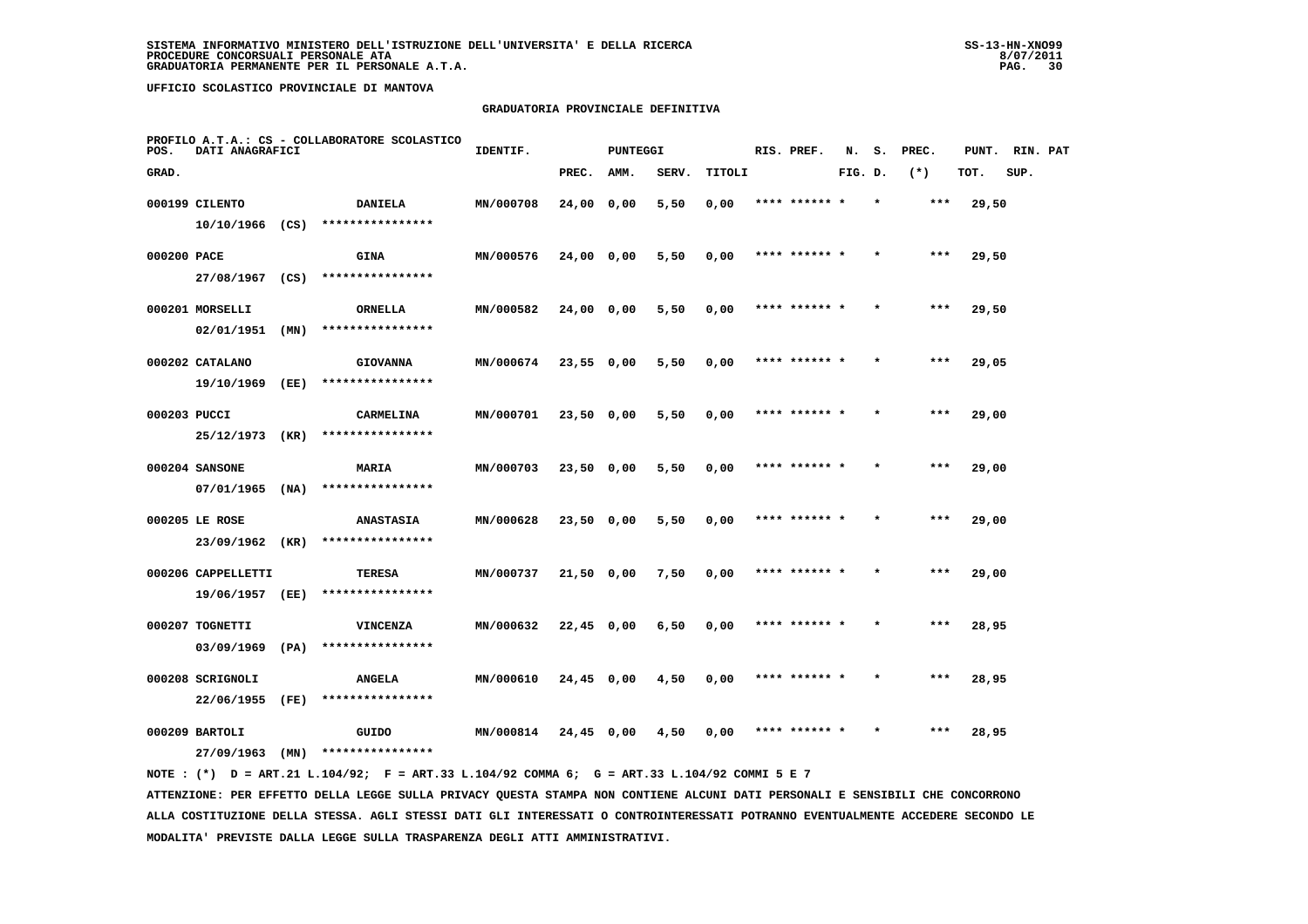#### **GRADUATORIA PROVINCIALE DEFINITIVA**

| POS.         | DATI ANAGRAFICI                         |      | PROFILO A.T.A.: CS - COLLABORATORE SCOLASTICO | IDENTIF.  |              | <b>PUNTEGGI</b> |       |        | RIS. PREF.    | N.      | s.      | PREC. | PUNT. | RIN. PAT |  |
|--------------|-----------------------------------------|------|-----------------------------------------------|-----------|--------------|-----------------|-------|--------|---------------|---------|---------|-------|-------|----------|--|
| GRAD.        |                                         |      |                                               |           | PREC.        | AMM.            | SERV. | TITOLI |               | FIG. D. |         | $(*)$ | TOT.  | SUP.     |  |
| 000210 PRETI |                                         |      | <b>MAURA</b>                                  | MN/000665 | 23,35 0,00   |                 | 5,50  | 0,00   | **** ****** * |         | $\star$ | $***$ | 28,85 |          |  |
|              | $23/02/1966$ (MN)                       |      | ****************                              |           |              |                 |       |        |               |         |         |       |       |          |  |
|              | 000211 MAZZEO                           |      | ANNA                                          | MN/000574 | 23,25 0,00   |                 | 5,50  | 0,00   | **** ****** * |         |         | ***   | 28,75 |          |  |
|              | 17/05/1962 (ME)                         |      | ****************                              |           |              |                 |       |        |               |         |         |       |       |          |  |
|              | 000212 DI CAPUA                         |      | LEONARDA                                      | MN/000710 | $23,15$ 0,00 |                 | 5,50  | 0,00   | **** ****** * |         |         | $***$ | 28,65 |          |  |
|              | $22/10/1961$ (TP)                       |      | ****************                              |           |              |                 |       |        |               |         |         |       |       |          |  |
|              | 000213 MARINO                           |      | <b>GIUSEPPINA</b>                             | MN/000672 | 23,00 0,00   |                 | 5,50  | 0,00   | **** ****** * |         | $\star$ | ***   | 28,50 |          |  |
|              | 19/04/1972                              | (RE) | ****************                              |           |              |                 |       |        |               |         |         |       |       |          |  |
|              | 000214 GAUDINO                          |      | LUCIA                                         | MN/000719 | 23,00 0,00   |                 | 5,50  | 0,00   | **** ****** * |         |         | ***   | 28,50 |          |  |
|              | 19/09/1967                              | (NA) | ****************                              |           |              |                 |       |        |               |         |         |       |       |          |  |
|              | 000215 FERRARESE                        |      | <b>FULVIA</b>                                 | MN/000738 | 23,00 0,00   |                 | 5,50  | 0,00   | **** ****** * |         |         | $***$ | 28,50 |          |  |
|              | 17/06/1966                              | (MN) | ****************                              |           |              |                 |       |        |               |         |         |       |       |          |  |
| 000216 PIZZA |                                         |      | <b>ROSA</b>                                   | MN/000687 | 23,00 0,00   |                 | 5,50  | 0.00   | **** ****** * |         |         | $***$ | 28,50 |          |  |
|              | 12/06/1966 (CE)                         |      | ****************                              |           |              |                 |       |        |               |         |         |       |       |          |  |
| 000217 BRUNI |                                         |      | <b>MARIA ASSUNTA</b><br>****************      | MN/000702 | 23,00 0,00   |                 | 5,50  | 0,00   | **** ****** * |         |         | ***   | 28,50 |          |  |
|              | 08/09/1979 (CS)                         |      |                                               |           |              |                 |       |        |               |         |         |       |       |          |  |
|              | 000218 FONTANA                          |      | <b>LINA</b><br>****************               | MN/000629 | 23,00 0,00   |                 | 5,50  | 0,00   | **** ****** * |         |         | $***$ | 28,50 |          |  |
|              | 05/02/1966 (AG)                         |      |                                               |           |              |                 |       |        |               |         |         |       |       |          |  |
|              | 000219 DALLA GRANA<br>$04/06/1955$ (MN) |      | <b>MARIA</b><br>****************              | MN/000544 | 28,50 0,00   |                 | 0,00  | 0,00   | **** ****** * |         |         | $***$ | 28,50 |          |  |
|              |                                         |      |                                               |           |              |                 |       |        |               |         |         |       |       |          |  |
|              | 000220 TABARELLI<br>25/05/1955          | (MN) | MARIA IDA<br>****************                 | MN/000633 | 22,70 0,00   |                 | 5,50  | 0,00   | **** ****** * |         |         | ***   | 28,20 |          |  |
|              |                                         |      |                                               |           |              |                 |       |        |               |         |         |       |       |          |  |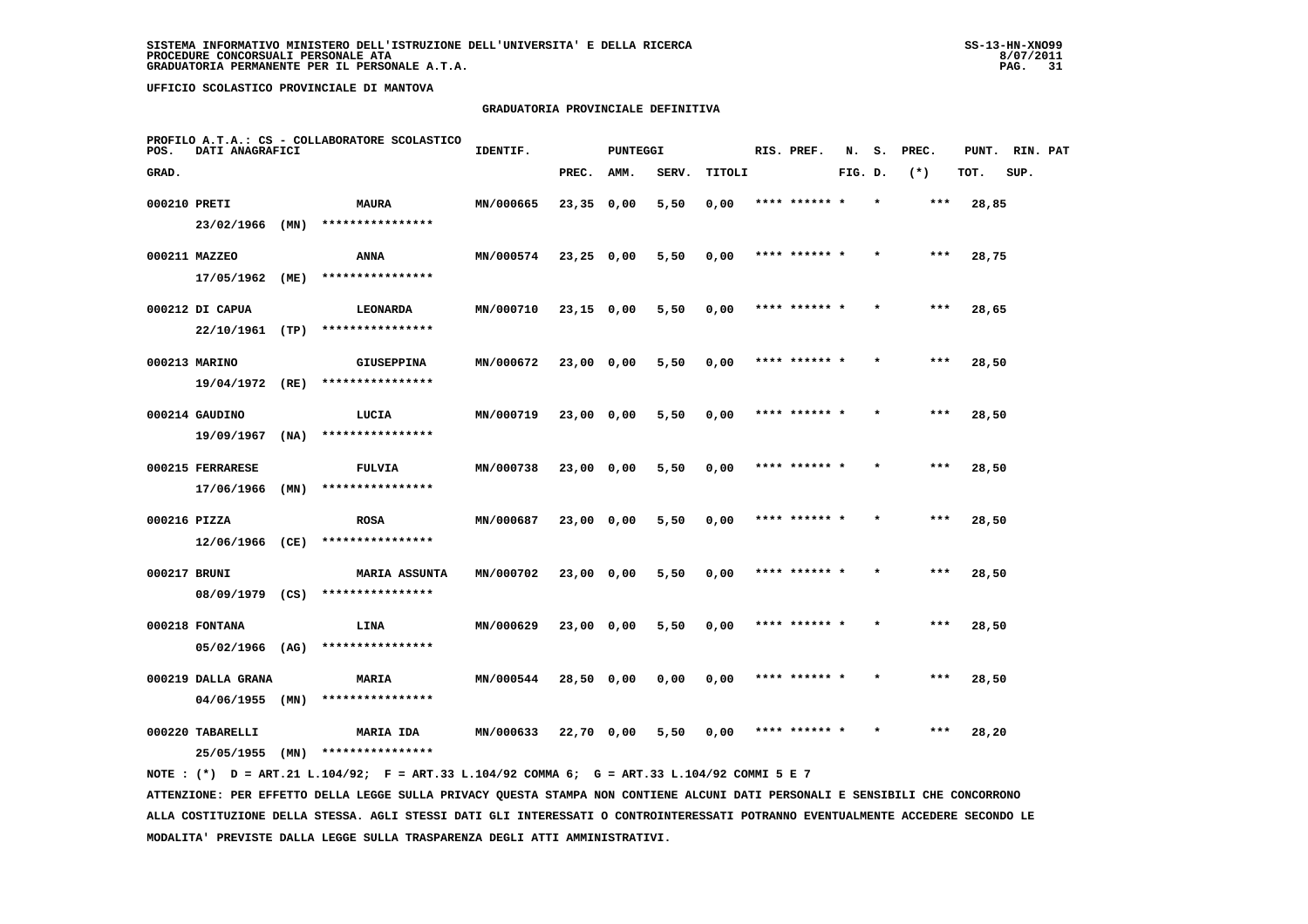#### **GRADUATORIA PROVINCIALE DEFINITIVA**

| POS.         | DATI ANAGRAFICI                  |      | PROFILO A.T.A.: CS - COLLABORATORE SCOLASTICO | IDENTIF.  |              | <b>PUNTEGGI</b> |       |        | RIS. PREF.    | N.      | s.      | PREC. | PUNT. | RIN. PAT |  |
|--------------|----------------------------------|------|-----------------------------------------------|-----------|--------------|-----------------|-------|--------|---------------|---------|---------|-------|-------|----------|--|
| GRAD.        |                                  |      |                                               |           | PREC.        | AMM.            | SERV. | TITOLI |               | FIG. D. |         | $(*)$ | TOT.  | SUP.     |  |
|              | 000221 IOVINO                    |      | CLAUDIA                                       | MN/000698 | 23,60 0,00   |                 | 4,50  | 0,00   | **** ****** * |         |         | $***$ | 28,10 |          |  |
|              | 29/02/1976 (AG)                  |      | ****************                              |           |              |                 |       |        |               |         |         |       |       |          |  |
|              | 000222 MUROLO                    |      | <b>CLAUDIA</b>                                | MN/000621 | $22,50$ 0,00 |                 | 5,50  | 0,00   | **** ****** * |         |         | ***   | 28,00 |          |  |
|              | 16/06/1975                       | (NA) | ****************                              |           |              |                 |       |        |               |         |         |       |       |          |  |
|              | 000223 BERTOLINI                 |      | <b>MALVINA</b>                                | MN/000734 | 22,50 0,00   |                 | 5,50  | 0,00   | **** ****** * |         |         | $***$ | 28,00 |          |  |
|              | 15/03/1968                       | (MN) | ****************                              |           |              |                 |       |        |               |         |         |       |       |          |  |
|              | 000224 IANDOLINO                 |      | MARIA                                         | MN/000729 | $22,50$ 0,00 |                 | 5,50  | 0,00   | **** ****** * |         | $\star$ | ***   | 28,00 |          |  |
|              | 10/07/1971                       | (PA) | ****************                              |           |              |                 |       |        |               |         |         |       |       |          |  |
|              | 000225 SCARPITTA                 |      | <b>ANTONIA</b>                                | MN/000727 | 22,50 0,00   |                 | 5,50  | 0,00   | **** ****** * |         |         | ***   | 28,00 |          |  |
|              | 24/12/1969                       | (PZ) | ****************                              |           |              |                 |       |        |               |         |         |       |       |          |  |
|              | 000226 DE VINCENZI               |      | PATRIZIA                                      | MN/000741 | 22,50 0,00   |                 | 5,50  | 0,00   | **** ****** * |         |         | $***$ | 28,00 |          |  |
|              | $06/07/1966$ (MN)                |      | ****************                              |           |              |                 |       |        |               |         |         |       |       |          |  |
| 000227 RIZZO |                                  |      | <b>MARIA</b>                                  | MN/000680 | $22,50$ 0,00 |                 | 5,50  | 0,00   | **** ****** * |         |         | $***$ | 28,00 |          |  |
|              | 02/10/1970 (KR)                  |      | ****************                              |           |              |                 |       |        |               |         |         |       |       |          |  |
|              | 000228 ORECCHINI                 |      | <b>MARIA STELLA</b><br>****************       | MN/000625 | 22,50 0,00   |                 | 5,50  | 0,00   |               |         |         | ***   | 28,00 |          |  |
|              | 01/10/1980                       | (TP) |                                               |           |              |                 |       |        |               |         |         |       |       |          |  |
| 000229 ZENI  | 03/03/1968                       | (MN) | <b>MARCO</b><br>****************              | MN/000465 | 28,00 0,00   |                 | 0,00  | 0,00   | **** ****** * |         |         | ***   | 28,00 |          |  |
|              |                                  |      |                                               |           |              |                 |       |        |               |         |         |       |       |          |  |
|              | 000230 GELMETTI<br>17/04/1968    | (EE) | TANJA<br>****************                     | MN/000682 | 22,00 0,00   |                 | 5,50  | 0,00   | **** ****** * |         | $\star$ | $***$ | 27,50 |          |  |
|              |                                  |      |                                               |           |              |                 |       |        |               |         |         |       |       |          |  |
|              | 000231 RUBINO<br>18/06/1977 (AG) |      | <b>VINCENZA</b><br>****************           | MN/000723 | 22,00 0,00   |                 | 5,50  | 0,00   | **** ****** * |         |         | ***   | 27,50 |          |  |
|              |                                  |      |                                               |           |              |                 |       |        |               |         |         |       |       |          |  |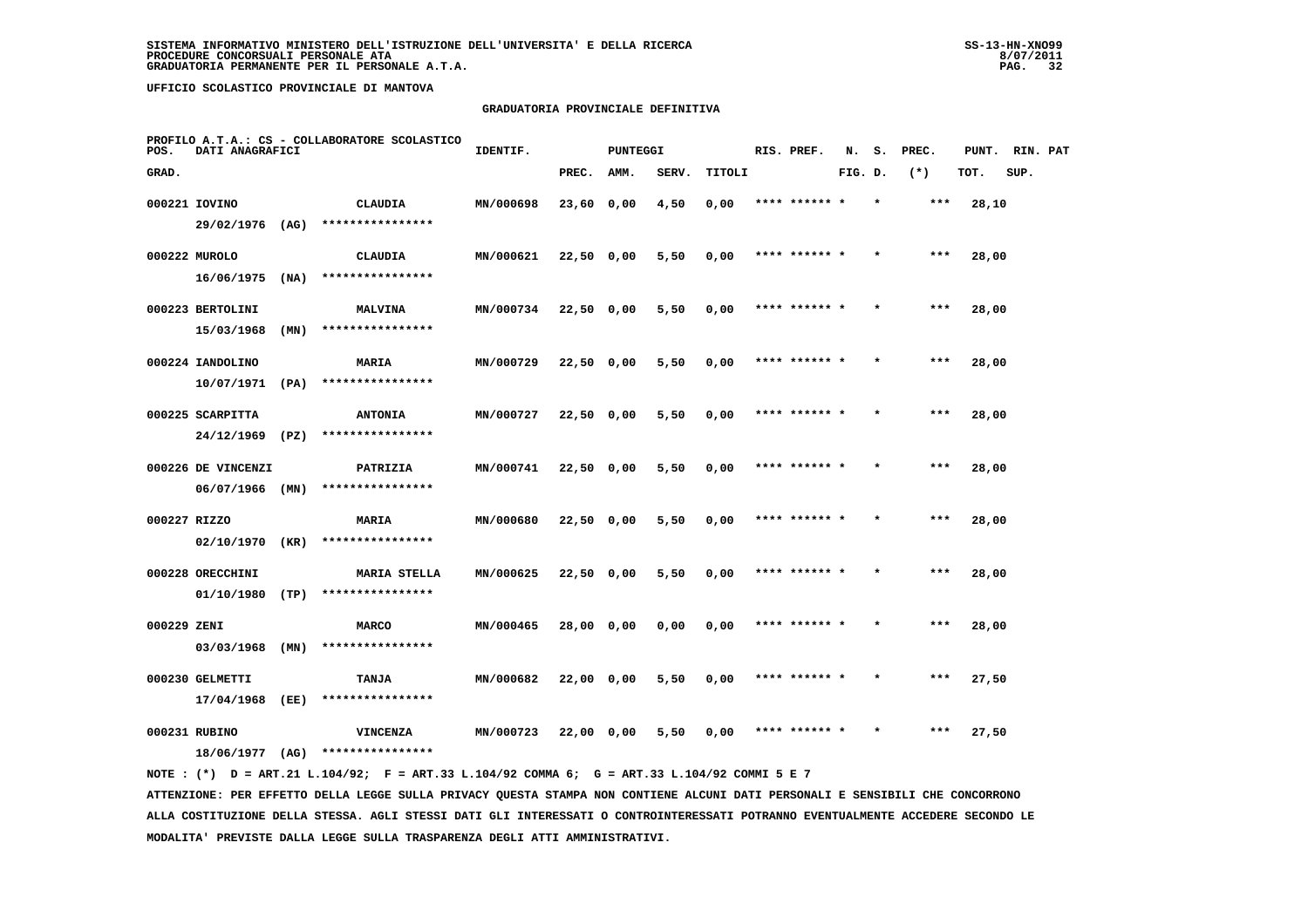#### **GRADUATORIA PROVINCIALE DEFINITIVA**

| POS.         | DATI ANAGRAFICI   |      | PROFILO A.T.A.: CS - COLLABORATORE SCOLASTICO | IDENTIF.  |              | <b>PUNTEGGI</b> |       |        | RIS. PREF.    | N.      | s.      | PREC. | PUNT. | RIN. PAT |  |
|--------------|-------------------|------|-----------------------------------------------|-----------|--------------|-----------------|-------|--------|---------------|---------|---------|-------|-------|----------|--|
| GRAD.        |                   |      |                                               |           | PREC.        | AMM.            | SERV. | TITOLI |               | FIG. D. |         | $(*)$ | TOT.  | SUP.     |  |
|              | 000232 FILOTTO    |      | <b>SONIA</b>                                  | MN/000731 | 22,00 0,00   |                 | 5,50  | 0,00   | **** ****** * |         | $\star$ | $***$ | 27,50 |          |  |
|              | $09/05/1974$ (MN) |      | ****************                              |           |              |                 |       |        |               |         |         |       |       |          |  |
|              | 000233 DURANTE    |      | <b>MELANIA RITA</b>                           | MN/000749 | 22,00 0,00   |                 | 5,50  | 0,00   | **** ****** * |         |         | ***   | 27,50 |          |  |
|              | $11/10/1971$ (MI) |      | ****************                              |           |              |                 |       |        |               |         |         |       |       |          |  |
|              | 000234 CARUSO     |      | RITA                                          | MN/000634 | $22,00$ 0,00 |                 | 5,50  | 0,00   | **** ****** * |         |         | $***$ | 27,50 |          |  |
|              | 19/10/1962 (VV)   |      | ****************                              |           |              |                 |       |        |               |         |         |       |       |          |  |
| 000235 MEGNA |                   |      | <b>SALVATORINA</b>                            | MN/000730 | $22,00$ 0,00 |                 | 5,50  | 0,00   | **** ****** * |         |         | $***$ | 27,50 |          |  |
|              | 04/05/1963 (KR)   |      | ****************                              |           |              |                 |       |        |               |         |         |       |       |          |  |
| 000236 FORTE |                   |      | <b>ELISABETTA</b>                             | MN/000712 | 23,00 0,00   |                 | 4,50  | 0,00   | **** ****** * |         |         | $***$ | 27,50 |          |  |
|              | $01/04/1964$ (CS) |      | ****************                              |           |              |                 |       |        |               |         |         |       |       |          |  |
|              | 000237 MAZZOTTA   |      | <b>ROSA</b>                                   | MN/000692 | 23,00 0,00   |                 | 4,50  | 0,00   | **** ****** * |         |         | ***   | 27,50 |          |  |
|              | $14/04/1961$ (CS) |      | ****************                              |           |              |                 |       |        |               |         |         |       |       |          |  |
|              | 000238 VITIELLO   |      | <b>FILOMENA</b>                               | MN/000747 | 22,00 0,00   |                 | 5,50  | 0,00   | **** ******   |         |         | ***   | 27,50 |          |  |
|              | $21/02/1953$ (NA) |      | ****************                              |           |              |                 |       |        |               |         |         |       |       |          |  |
|              | 000239 VITIELLO   |      | <b>ROSALBA</b>                                | MN/000742 | 22,00 0,00   |                 | 5,50  | 0,00   | **** ****** * |         |         | $***$ | 27,50 |          |  |
|              | 31/07/1961        | (NA) | ****************                              |           |              |                 |       |        |               |         |         |       |       |          |  |
|              | 000240 GUALERZI   |      | <b>DORIANA</b>                                | MN/000699 | 22,00 0,00   |                 | 5,50  | 0,00   | **** ****** * |         | $\star$ | ***   | 27,50 |          |  |
|              | 14/02/1956        | (MN) | ****************                              |           |              |                 |       |        |               |         |         |       |       |          |  |
|              | 000241 PECORARO   |      | <b>FRANCESCA</b>                              | MN/000718 | 21,50 0,00   |                 | 5,50  | 0,00   | **** ****** * |         |         | ***   | 27,00 |          |  |
|              | 29/04/1971 (PA)   |      | ****************                              |           |              |                 |       |        |               |         |         |       |       |          |  |
| 000242 RENDE |                   |      | <b>NICOLA</b><br>****************             | MN/000753 | 21,50 0,00   |                 | 5,50  | 0.00   | **** ****** * |         |         | $***$ | 27,00 |          |  |
|              | 15/04/1971 (CS)   |      |                                               |           |              |                 |       |        |               |         |         |       |       |          |  |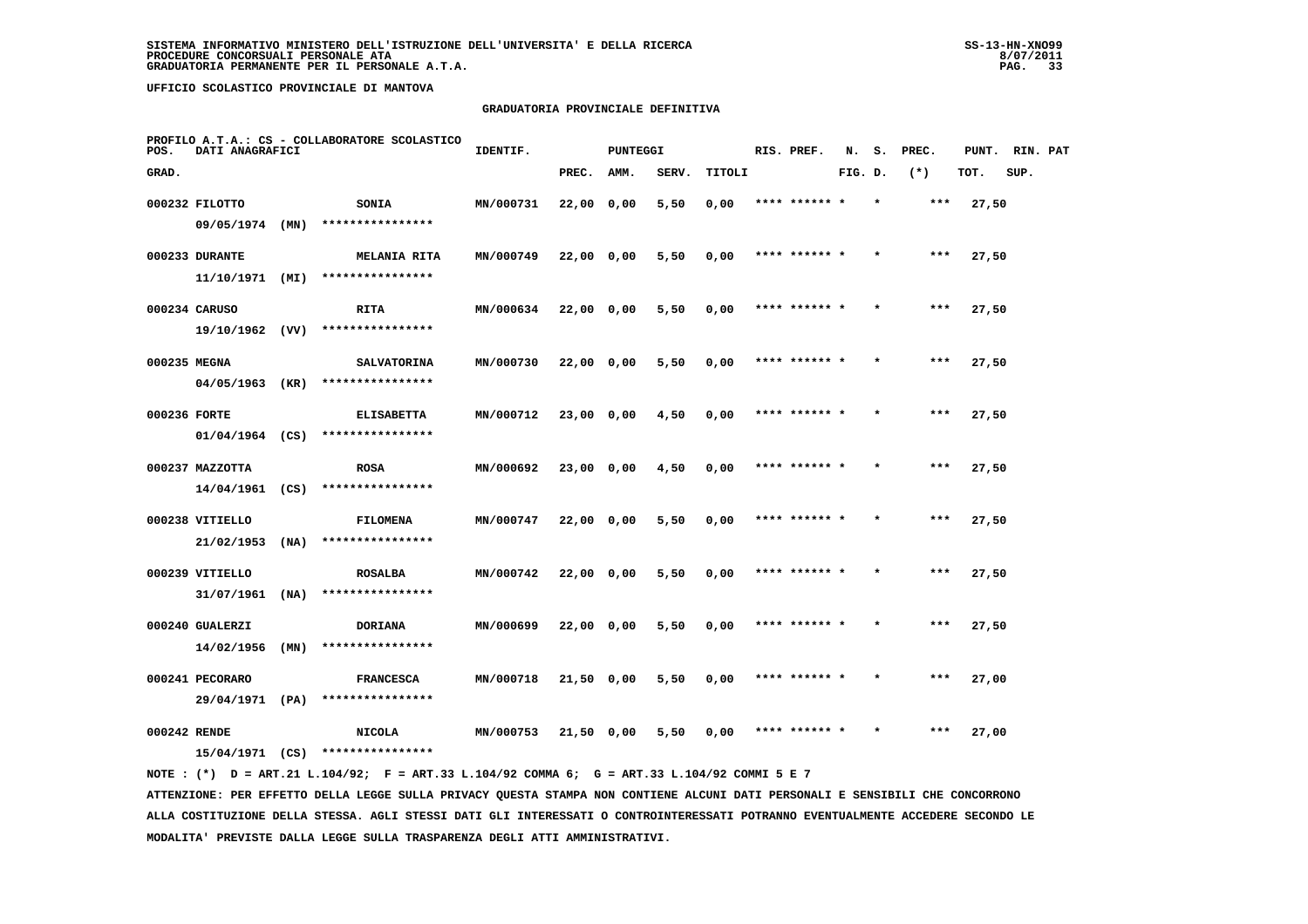#### **GRADUATORIA PROVINCIALE DEFINITIVA**

| POS.         | DATI ANAGRAFICI   |      | PROFILO A.T.A.: CS - COLLABORATORE SCOLASTICO | IDENTIF.  |              | <b>PUNTEGGI</b> |       |        | RIS. PREF.    | N.      | s.      | PREC. | PUNT. | RIN. PAT |  |
|--------------|-------------------|------|-----------------------------------------------|-----------|--------------|-----------------|-------|--------|---------------|---------|---------|-------|-------|----------|--|
| GRAD.        |                   |      |                                               |           | PREC.        | AMM.            | SERV. | TITOLI |               | FIG. D. |         | $(*)$ | TOT.  | SUP.     |  |
| 000243 MARTE |                   |      | <b>ANNINA</b>                                 | MN/000758 | 24,00 0,00   |                 | 3,00  | 0,00   | **** ****** * |         | $\star$ | ***   | 27,00 |          |  |
|              | 09/03/1969        | (RC) | ****************                              |           |              |                 |       |        |               |         |         |       |       |          |  |
|              | 000244 DI BONITO  |      | <b>PARTORINA</b>                              | MN/000683 | 20,50 0,00   |                 | 6,50  | 0,00   | **** ******   |         |         | ***   | 27,00 |          |  |
|              | 12/10/1959        | (NA) | ****************                              |           |              |                 |       |        |               |         |         |       |       |          |  |
|              | 000245 AIELLO     |      | ROSA STEFANIA                                 | MN/000733 | $21,50$ 0,00 |                 | 5,50  | 0,00   | **** ****** * |         |         | $***$ | 27,00 |          |  |
|              | $11/04/1966$ (PA) |      | ****************                              |           |              |                 |       |        |               |         |         |       |       |          |  |
|              | 000246 BIANCO     |      | TERESA                                        | MN/000706 | 22,45 0,00   |                 | 4,50  | 0,00   | **** ****** * |         | $\star$ | ***   | 26,95 |          |  |
|              | 30/09/1961        | (KR) | ****************                              |           |              |                 |       |        |               |         |         |       |       |          |  |
|              | 000247 DI MAIO    |      | CARMELA                                       | MN/000811 | $21,35$ 0,00 |                 | 5,50  | 0,00   | **** ****** * |         |         | $***$ | 26,85 |          |  |
|              | 06/01/1969        | (NA) | ****************                              |           |              |                 |       |        |               |         |         |       |       |          |  |
|              | 000248 MERIGHI    |      | <b>ANTONELLA</b>                              | MN/000721 | $21,15$ 0,00 |                 | 5,50  | 0,00   | **** ****** * |         |         | $***$ | 26,65 |          |  |
|              | 01/12/1961        | (MN) | ****************                              |           |              |                 |       |        |               |         |         |       |       |          |  |
|              | 000249 BATTIATO   |      | <b>ANGELO</b>                                 | MN/000748 | $20,15$ 0,00 |                 | 6,50  | 0.00   | **** ****** * |         |         | $***$ | 26,65 |          |  |
|              | 09/02/1967 (TO)   |      | ****************                              |           |              |                 |       |        |               |         |         |       |       |          |  |
|              | 000250 DIMITA     |      | <b>MARIA GRAZIA</b>                           | MN/000796 | 21,00 0,00   |                 | 5,50  | 0,00   | **** ****** * |         |         | ***   | 26,50 |          |  |
|              | 20/05/1969        | (NA) | ****************                              |           |              |                 |       |        |               |         |         |       |       |          |  |
|              | 000251 FERRONATO  |      | <b>ARIANNA</b>                                | MN/000707 | $21,00$ 0,00 |                 | 5,50  | 0,00   | **** ****** * |         |         | ***   | 26,50 |          |  |
|              | 12/05/1973        | (MN) | ****************                              |           |              |                 |       |        |               |         |         |       |       |          |  |
|              | 000252 MANDARANO  |      | <b>ROSANNA</b>                                | MN/000700 | 21,00 0,00   |                 | 5,50  | 0,00   | **** ****** * |         |         | $***$ | 26,50 |          |  |
|              | 07/07/1968        | (RC) | ****************                              |           |              |                 |       |        |               |         |         |       |       |          |  |
|              | 000253 VESPOLI    |      | MARGHERITA                                    | MN/000772 | 22,00 0,00   |                 | 4,50  | 0,00   | **** ****** * |         |         | ***   | 26,50 |          |  |
|              | 25/01/1964        | (NA) | ****************                              |           |              |                 |       |        |               |         |         |       |       |          |  |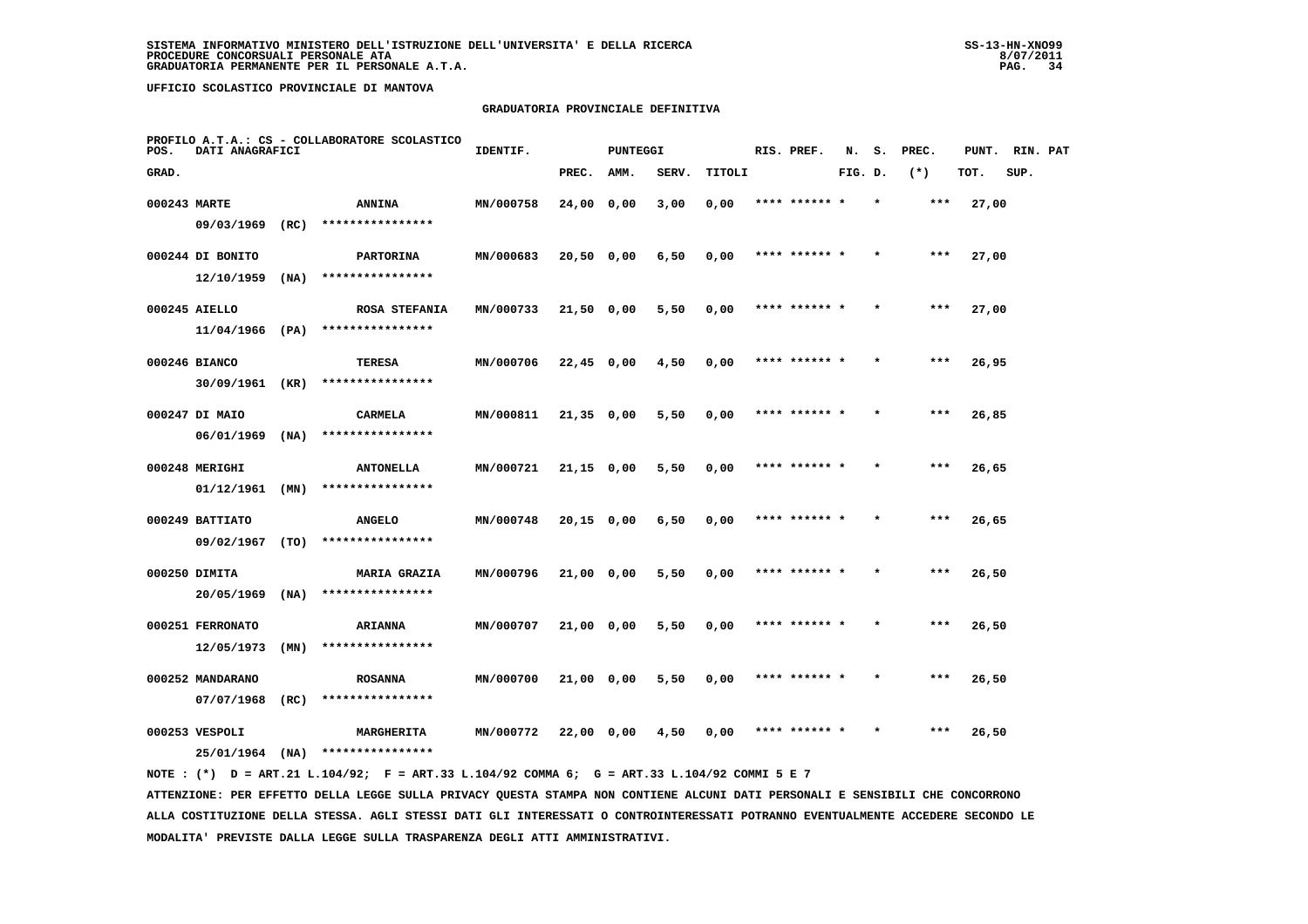#### **GRADUATORIA PROVINCIALE DEFINITIVA**

| POS.         | DATI ANAGRAFICI   |      | PROFILO A.T.A.: CS - COLLABORATORE SCOLASTICO | IDENTIF.  |              | <b>PUNTEGGI</b> |       |        | RIS. PREF.    | N.      | s. | PREC. | PUNT. | RIN. PAT |  |
|--------------|-------------------|------|-----------------------------------------------|-----------|--------------|-----------------|-------|--------|---------------|---------|----|-------|-------|----------|--|
| GRAD.        |                   |      |                                               |           | PREC.        | <b>AMM.</b>     | SERV. | TITOLI |               | FIG. D. |    | $(*)$ | TOT.  | SUP.     |  |
| 000254 RAGHI |                   |      | <b>M'HAMMED</b>                               | MN/000677 | 21,00 0,00   |                 | 5,50  | 0,00   | **** ****** * |         |    | $***$ | 26,50 |          |  |
|              | 02/01/1956 (EE)   |      | ****************                              |           |              |                 |       |        |               |         |    |       |       |          |  |
|              | 000255 PULICE     |      | MIRLA VALERIA                                 | MN/000720 | 21,00 0,00   |                 | 5,50  | 0,00   | **** ****** * |         |    | $***$ | 26,50 |          |  |
|              |                   |      | $15/03/1967$ (CZ) ****************            |           |              |                 |       |        |               |         |    |       |       |          |  |
| 000256 NAPPO |                   |      | <b>ASSUNTA</b>                                | MN/000671 | 19,00 0,00   |                 | 7,50  | 0,00   | **** ****** * |         |    | ***   | 26,50 |          |  |
|              | 01/03/1967        | (NA) | ****************                              |           |              |                 |       |        |               |         |    |       |       |          |  |
|              | 000257 MIRANDOLA  |      | <b>DANIELA</b>                                | MN/000785 | 21,00 0,00   |                 | 5,50  | 0,00   | **** ****** * |         |    | ***   | 26,50 |          |  |
|              | 13/10/1955        | (VR) | ****************                              |           |              |                 |       |        |               |         |    |       |       |          |  |
|              | 000258 VILLIRILLO |      | <b>GIUSEPPINA</b>                             | MN/000724 | $22,00$ 0,00 |                 | 4,50  | 0,00   | **** ****** * |         |    | $***$ | 26,50 |          |  |
|              | 20/01/1980        | (KR) | ****************                              |           |              |                 |       |        |               |         |    |       |       |          |  |
| 000259 PIGA  |                   |      | <b>ANTONELLA</b>                              | MN/000713 | 20,00 0,00   |                 | 6,50  | 0,00   | **** ****** * |         |    | $***$ | 26,50 |          |  |
|              | $31/12/1979$ (CA) |      | ****************                              |           |              |                 |       |        |               |         |    |       |       |          |  |
| 000260 VIGNA |                   |      | <b>IVANA</b>                                  | MN/000631 | 22,00 0,00   |                 | 4,50  | 0,00   | **** ****** * |         |    | $***$ | 26,50 |          |  |
|              | $12/11/1956$ (MN) |      | ****************                              |           |              |                 |       |        |               |         |    |       |       |          |  |
|              | 000261 FERRARI    |      | LAURA                                         | MN/000697 | 20,70 0,00   |                 | 5,50  | 0,00   |               |         |    | $***$ | 26,20 |          |  |
|              | 25/02/1965        | (MN) | ****************                              |           |              |                 |       |        |               |         |    |       |       |          |  |
|              | 000262 SPAGNUOLO  |      | LUCIA<br>****************                     | MN/000735 | $20,65$ 0,00 |                 | 5,50  | 0,00   | **** ****** * |         |    | ***   | 26,15 |          |  |
|              | 10/12/1967        | (AV) |                                               |           |              |                 |       |        |               |         |    |       |       |          |  |
| 000263 LISTA |                   |      | <b>CONCETTA</b><br>****************           | MN/000689 | 20,50 0,00   |                 | 5,50  | 0,00   | **** ****** * |         |    | $***$ | 26,00 |          |  |
|              | $03/01/1971$ (NA) |      |                                               |           |              |                 |       |        |               |         |    |       |       |          |  |
|              | 000264 SBAGLIA    |      | <b>ANNUNZIATA</b><br>****************         | MN/000704 | 21,50 0,00   |                 | 4,50  | 0,00   | **** ****** * |         |    | ***   | 26,00 |          |  |
|              | 15/05/1969 (RC)   |      |                                               |           |              |                 |       |        |               |         |    |       |       |          |  |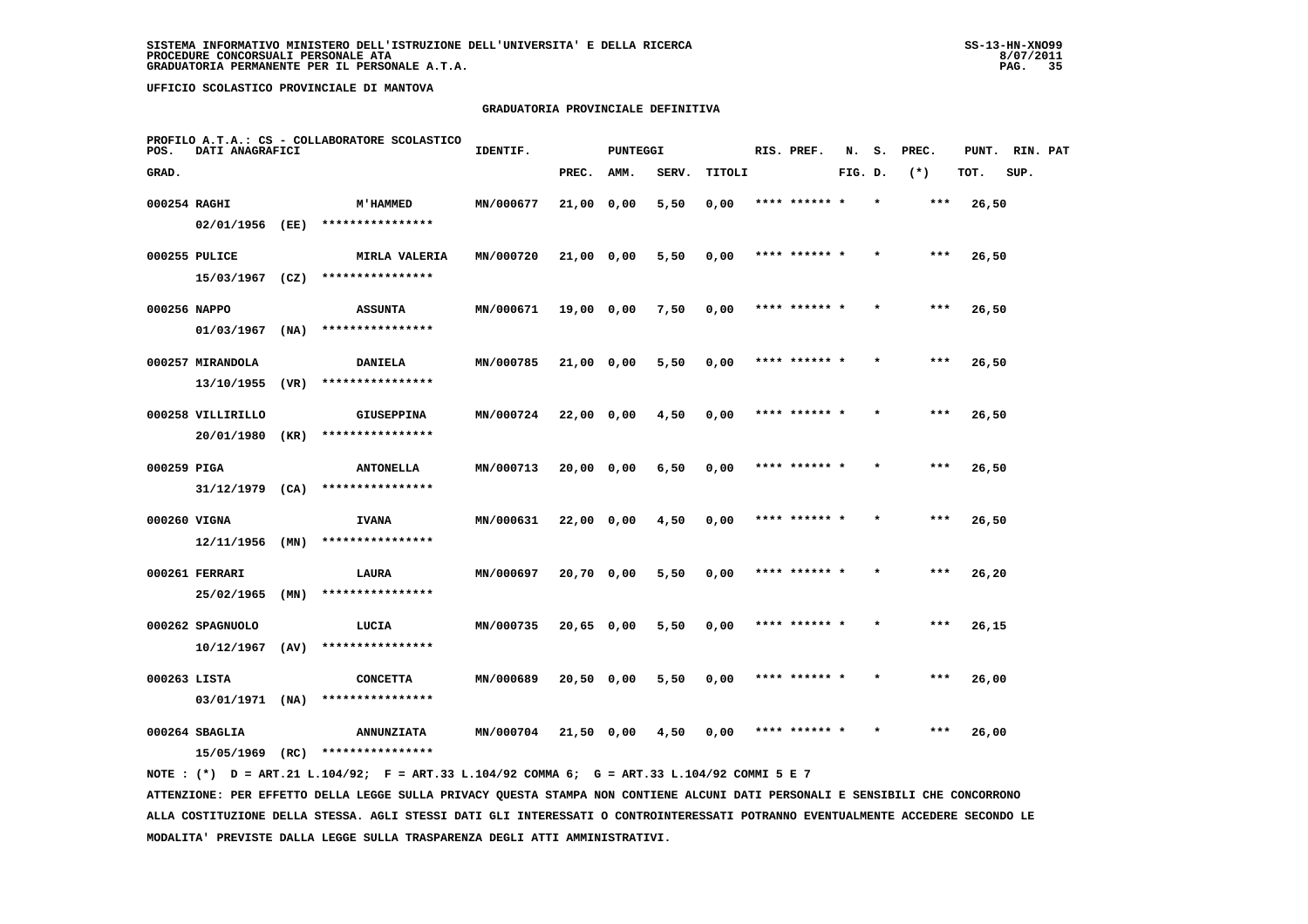#### **GRADUATORIA PROVINCIALE DEFINITIVA**

| POS.        | DATI ANAGRAFICI   |      | PROFILO A.T.A.: CS - COLLABORATORE SCOLASTICO | IDENTIF.  |              | <b>PUNTEGGI</b> |       |        | RIS. PREF.    | N.      | s.      | PREC. | PUNT. | RIN. PAT |  |
|-------------|-------------------|------|-----------------------------------------------|-----------|--------------|-----------------|-------|--------|---------------|---------|---------|-------|-------|----------|--|
| GRAD.       |                   |      |                                               |           | PREC.        | AMM.            | SERV. | TITOLI |               | FIG. D. |         | $(*)$ | TOT.  | SUP.     |  |
|             | 000265 GANGAROSSA |      | <b>TANINA</b>                                 | MN/000688 | $21,50$ 0,00 |                 | 4,50  | 0,00   | **** ****** * |         | $\star$ | ***   | 26,00 |          |  |
|             | 22/01/1969        | (AG) | ****************                              |           |              |                 |       |        |               |         |         |       |       |          |  |
| 000266 PAPA |                   |      | MARIA                                         | MN/000839 | $20,50$ 0,00 |                 | 5,50  | 0,00   | **** ****** * |         |         | ***   | 26,00 |          |  |
|             | 01/05/1967        | (CE) | ****************                              |           |              |                 |       |        |               |         |         |       |       |          |  |
|             | 000267 SOFFIATTI  |      | <b>DONATELLA</b>                              | MN/000666 | 20,50 0,00   |                 | 5,50  | 0,00   | **** ****** * |         |         | ***   | 26,00 |          |  |
|             | 22/05/1970        | (MN) | ****************                              |           |              |                 |       |        |               |         |         |       |       |          |  |
|             | 000268 LAZZARINI  |      | <b>CRISTINA</b>                               | MN/000678 | 21,48 0,00   |                 | 4,50  | 0,00   | **** ****** * |         |         | ***   | 25,98 |          |  |
|             | 01/07/1966        | (MN) | ****************                              |           |              |                 |       |        |               |         |         |       |       |          |  |
|             | 000269 ANTONUCCI  |      | <b>GERARDO</b>                                | MN/000810 | 22,20 0,00   |                 | 3,50  | 0,00   | **** ****** * |         |         | $***$ | 25,70 |          |  |
|             | 29/03/1969        | (PZ) | ****************                              |           |              |                 |       |        |               |         |         |       |       |          |  |
|             | 000270 AMIDANI    |      | <b>DAVIDE</b>                                 | MN/000690 | 21,05 0,00   |                 | 4,50  | 0,00   | **** ****** * |         |         | $***$ | 25,55 |          |  |
|             | 10/01/1963        | (MN) | ****************                              |           |              |                 |       |        |               |         |         |       |       |          |  |
|             | 000271 DI NAPOLI  |      | MARIA                                         | MN/000619 | 20,00 0,00   |                 | 5,50  | 0,00   | **** ****** * |         |         | $***$ | 25,50 |          |  |
|             | 20/06/1981        | (AV) | ****************                              |           |              |                 |       |        |               |         |         |       |       |          |  |
|             | 000272 GAETANO    |      | <b>ANGELINA</b>                               | MN/000728 | 21,00 0,00   |                 | 4,50  | 0,00   | **** ****** * |         |         | ***   | 25,50 |          |  |
|             | $18/02/1974$ (CZ) |      | ****************                              |           |              |                 |       |        |               |         |         |       |       |          |  |
|             | 000273 LUSETTI    |      | LORENA                                        | MN/000750 | 21,00 0,00   |                 | 4,50  | 0,00   | **** ****** * |         |         | $***$ | 25,50 |          |  |
|             | 13/07/1964        | (MN) | ****************                              |           |              |                 |       |        |               |         |         |       |       |          |  |
|             | 000274 BOGONCELLO |      | <b>ANTONIA</b>                                | MN/000732 | 20,50 0,00   |                 | 5,00  | 0,00   | **** ****** * |         |         | $***$ | 25,50 |          |  |
|             | 28/05/1963        | (VR) | ****************                              |           |              |                 |       |        |               |         |         |       |       |          |  |
|             | 000275 SANTUCCI   |      | <b>GIUSEPPINA</b>                             | MN/000777 | 20,50 0,00   |                 | 5,00  | 0,00   | **** ****** * |         |         | $***$ | 25,50 |          |  |
|             | 01/03/1953        | (AV) | ****************                              |           |              |                 |       |        |               |         |         |       |       |          |  |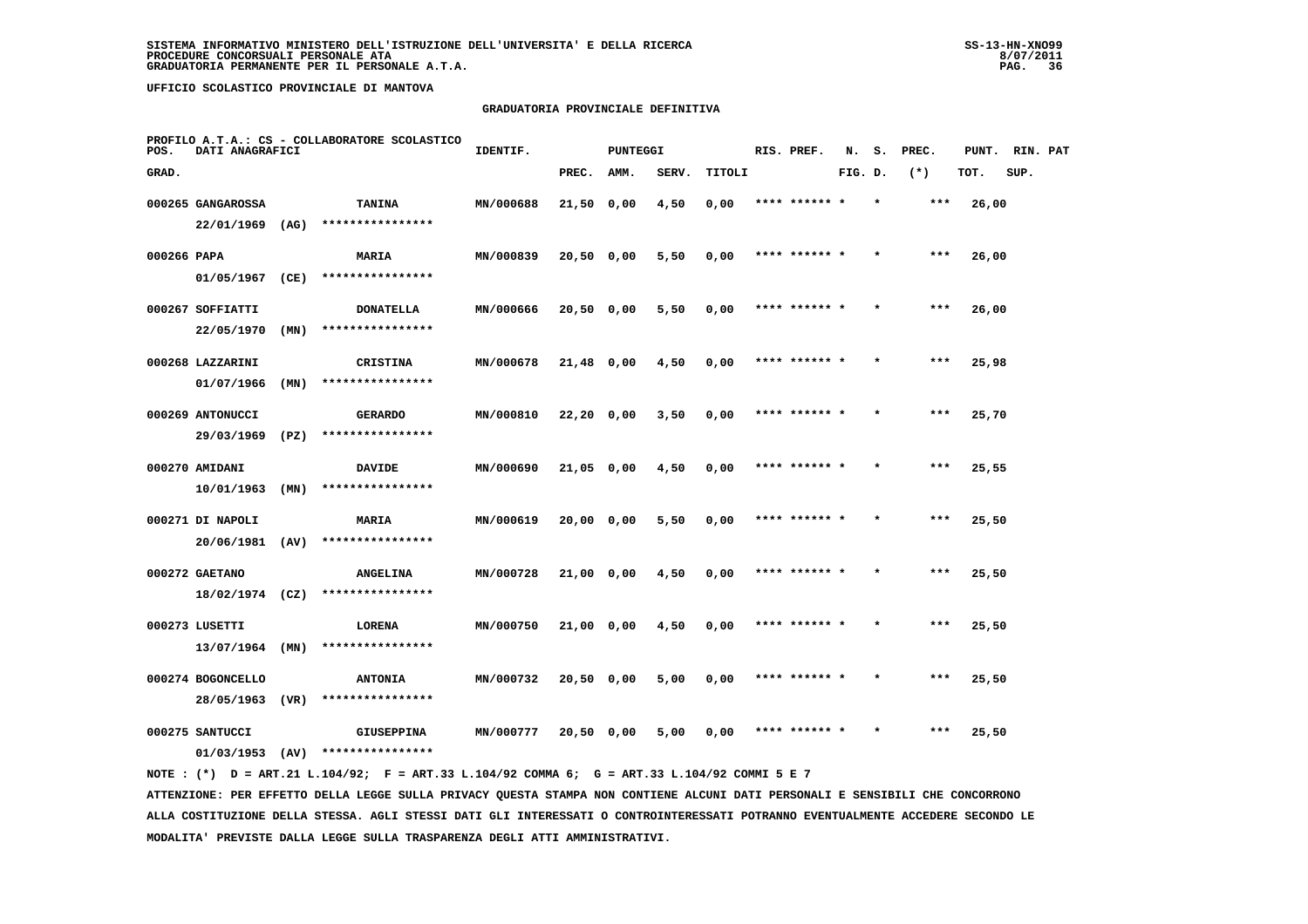#### **GRADUATORIA PROVINCIALE DEFINITIVA**

| POS.         | DATI ANAGRAFICI   |      | PROFILO A.T.A.: CS - COLLABORATORE SCOLASTICO | IDENTIF.  |              | <b>PUNTEGGI</b> |                       |        | RIS. PREF.    | N.      | s.      | PREC. | PUNT. | RIN. PAT |  |
|--------------|-------------------|------|-----------------------------------------------|-----------|--------------|-----------------|-----------------------|--------|---------------|---------|---------|-------|-------|----------|--|
| GRAD.        |                   |      |                                               |           | PREC.        | AMM.            | SERV.                 | TITOLI |               | FIG. D. |         | $(*)$ | TOT.  | SUP.     |  |
| 000276 ZANON |                   |      | LAURA                                         | MN/000736 | $25,50$ 0,00 |                 | 0,00                  | 0,00   | **** ****** * |         | $\star$ | ***   | 25,50 |          |  |
|              | $31/07/1964$ (MN) |      | ****************                              |           |              |                 |                       |        |               |         |         |       |       |          |  |
|              | 000277 MARCON     |      | <b>MARILISA</b>                               | MN/000624 | $20,90$ 0,00 |                 | 4,50                  | 0,00   | **** ****** * |         |         | ***   | 25,40 |          |  |
|              | $31/12/1964$ (TV) |      | ****************                              |           |              |                 |                       |        |               |         |         |       |       |          |  |
|              | 000278 MADELLA    |      | <b>MANUELA</b>                                | MN/000866 |              |                 | $0,00$ $0,00$ $23,32$ | 2,00   | **** ****** * |         |         | $***$ | 25,32 |          |  |
|              | 12/04/1963        | (MN) | ****************                              |           |              |                 |                       |        |               |         |         |       |       |          |  |
|              | 000279 SANDRINI   |      | <b>DONATELLA</b>                              | MN/000844 | $19,55$ 0,00 |                 | 5,50                  | 0,00   | **** ****** * |         |         | $***$ | 25,05 |          |  |
|              | 19/10/1962        | (MN) | ****************                              |           |              |                 |                       |        |               |         |         |       |       |          |  |
|              | 000280 BORRELLI   |      | <b>ASSUNTA</b>                                | MN/000669 | 19,51 0,00   |                 | 5,50                  | 0,00   | **** ****** * |         |         | $***$ | 25,01 |          |  |
|              | 11/11/1959        | (NA) | ****************                              |           |              |                 |                       |        |               |         |         |       |       |          |  |
| 000281 VOZZA |                   |      | PATRIZIA                                      | MN/000685 | $20,50$ 0,00 |                 | 4,50                  | 0,00   | **** ****** * |         |         | $***$ | 25,00 |          |  |
|              | 29/01/1966 (LE)   |      | ****************                              |           |              |                 |                       |        |               |         |         |       |       |          |  |
|              | 000282 SENATORE   |      | <b>ANTONIETTA</b>                             | MN/000787 | 19,50 0,00   |                 | 5,50                  | 0,00   | **** ****** * |         |         | $***$ | 25,00 |          |  |
|              | 15/01/1968 (SA)   |      | ****************                              |           |              |                 |                       |        |               |         |         |       |       |          |  |
|              | 000283 VISANI     |      | <b>ELENA</b>                                  | MN/000696 | 19,50 0,00   |                 | 5,50                  | 0,00   | **** ****** * |         |         | ***   | 25,00 |          |  |
|              | $20/02/1964$ (BS) |      | ****************                              |           |              |                 |                       |        |               |         |         |       |       |          |  |
|              | 000284 MURABITO   |      | <b>ROSARIA</b>                                | MN/000781 | 19,50 0,00   |                 | 5,50                  | 0,00   | **** ****** * |         |         | $***$ | 25,00 |          |  |
|              | 11/09/1961        | (ME) | ****************                              |           |              |                 |                       |        |               |         |         |       |       |          |  |
|              | 000285 CAMPAGNARI |      | <b>MARISA</b>                                 | MN/000630 | 20,50 0,00   |                 | 4,50                  | 0,00   | **** ****** * |         |         | $***$ | 25,00 |          |  |
|              | $02/01/1954$ (MN) |      | ****************                              |           |              |                 |                       |        |               |         |         |       |       |          |  |
|              | 000286 RASORI     |      | <b>MARIA GRAZIA</b>                           | MN/000812 | 19,00 0,00   |                 | 5,50                  | 0.00   | **** ****** * |         |         | ***   | 24,50 |          |  |
|              | 15/08/1967 (MN)   |      | ****************                              |           |              |                 |                       |        |               |         |         |       |       |          |  |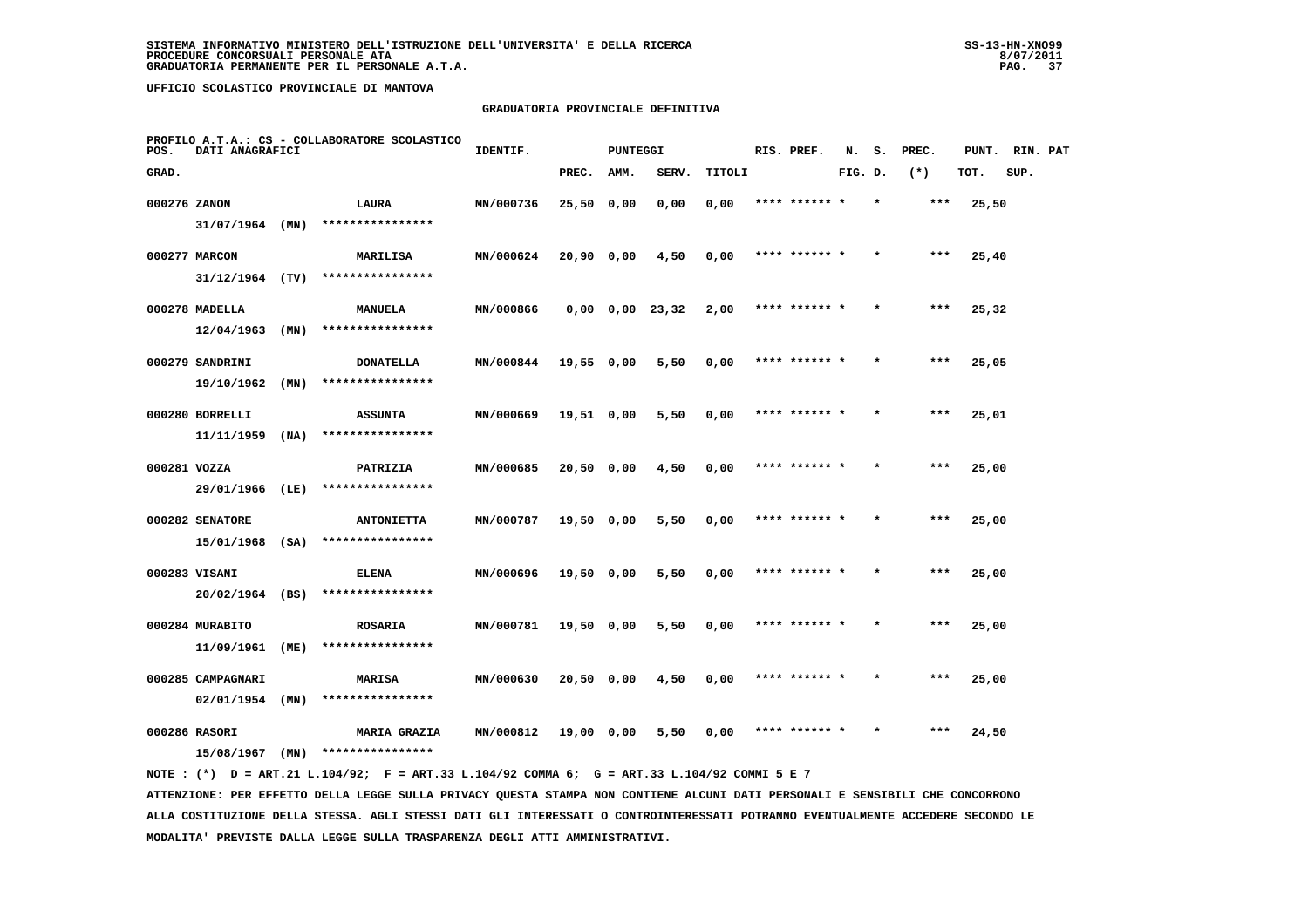#### **GRADUATORIA PROVINCIALE DEFINITIVA**

| POS.         | DATI ANAGRAFICI                    |      | PROFILO A.T.A.: CS - COLLABORATORE SCOLASTICO | IDENTIF.  |            | PUNTEGGI |       |        | RIS. PREF.    | N.      | s.      | PREC. | PUNT. | RIN. PAT |  |
|--------------|------------------------------------|------|-----------------------------------------------|-----------|------------|----------|-------|--------|---------------|---------|---------|-------|-------|----------|--|
| GRAD.        |                                    |      |                                               |           | PREC.      | AMM.     | SERV. | TITOLI |               | FIG. D. |         | $(*)$ | TOT.  | SUP.     |  |
|              | 000287 SERAFINO                    |      | ANNA                                          | MN/000849 | 19,00 0,00 |          | 5,50  | 0,00   | **** ****** * |         | $\star$ | $***$ | 24,50 |          |  |
|              | 22/02/1966                         | (SA) | ****************                              |           |            |          |       |        |               |         |         |       |       |          |  |
|              | 000288 NADALINI                    |      | <b>MARINA</b>                                 | MN/000694 | 20,00 0,00 |          | 4,50  | 0,00   | **** ****** * |         |         | ***   | 24,50 |          |  |
|              | 08/12/1966                         | (MN) | ****************                              |           |            |          |       |        |               |         |         |       |       |          |  |
|              | 000289 BITASI                      |      | DANIELA                                       | MN/000764 | 20,00 0,00 |          | 4,50  | 0,00   | **** ******   |         |         | $***$ | 24,50 |          |  |
|              | 29/04/1958                         | (MN) | ****************                              |           |            |          |       |        |               |         |         |       |       |          |  |
|              | 000290 CARUSO                      |      | IMMACOLATA                                    | MN/000804 | 19,00 0,00 |          | 5,50  | 0,00   | **** ****** * |         |         | $***$ | 24,50 |          |  |
|              | $05/12/1957$ (CS)                  |      | ****************                              |           |            |          |       |        |               |         |         |       |       |          |  |
|              | 000291 AROLDI NODARI               |      | <b>ARTURA</b>                                 | MN/000596 | 24,50 0,00 |          | 0,00  | 0,00   | **** ****** * |         |         | $***$ | 24,50 |          |  |
|              | $21/04/1957$ (MN)                  |      | ****************                              |           |            |          |       |        |               |         |         |       |       |          |  |
|              | 000292 GNACCARINI                  |      | <b>PRASSEDE</b>                               | MN/000716 | 19,00 0,00 |          | 5,50  | 0,00   | **** ****** * |         | $\star$ | ***   | 24,50 |          |  |
|              | 23/12/1948                         | (MN) | ****************                              |           |            |          |       |        |               |         |         |       |       |          |  |
|              | 000293 GIUDICE                     |      | <b>FILOMENA</b>                               | MN/000798 | 18,80 0,00 |          | 5,50  | 0,00   |               |         |         | ***   | 24,30 |          |  |
|              | $24/07/1967$ (SA)                  |      | ****************                              |           |            |          |       |        |               |         |         |       |       |          |  |
|              | 000294 PATERNITI MARTELLO          |      | <b>GAETANO</b>                                | MN/000717 | 19,15 0,00 |          | 5,00  | 0,00   | **** ****** * |         |         | $***$ | 24,15 |          |  |
|              | 11/02/1958 (ME)                    |      | ****************                              |           |            |          |       |        |               |         |         |       |       |          |  |
|              | 000295 MILANI                      |      | <b>EMANUELA</b>                               | MN/000835 | 19,54 0,00 |          | 4,50  | 0,00   | **** ****** * |         | $\star$ | $***$ | 24,04 |          |  |
|              | 07/05/1966                         | (MN) | ****************                              |           |            |          |       |        |               |         |         |       |       |          |  |
| 000296 AMATO |                                    |      | <b>CATERINA</b>                               | MN/000773 | 18,50 0,00 |          | 5,50  | 0,00   | **** ****** * |         |         | ***   | 24,00 |          |  |
|              | 31/03/1970 (PA)                    |      | ****************                              |           |            |          |       |        |               |         |         |       |       |          |  |
|              | 000297 GAROSI<br>$12/05/1975$ (VR) |      | <b>VIVIANA</b><br>****************            | MN/000765 | 19,50 0,00 |          | 4,50  | 0,00   |               |         |         | ***   | 24,00 |          |  |
|              |                                    |      |                                               |           |            |          |       |        |               |         |         |       |       |          |  |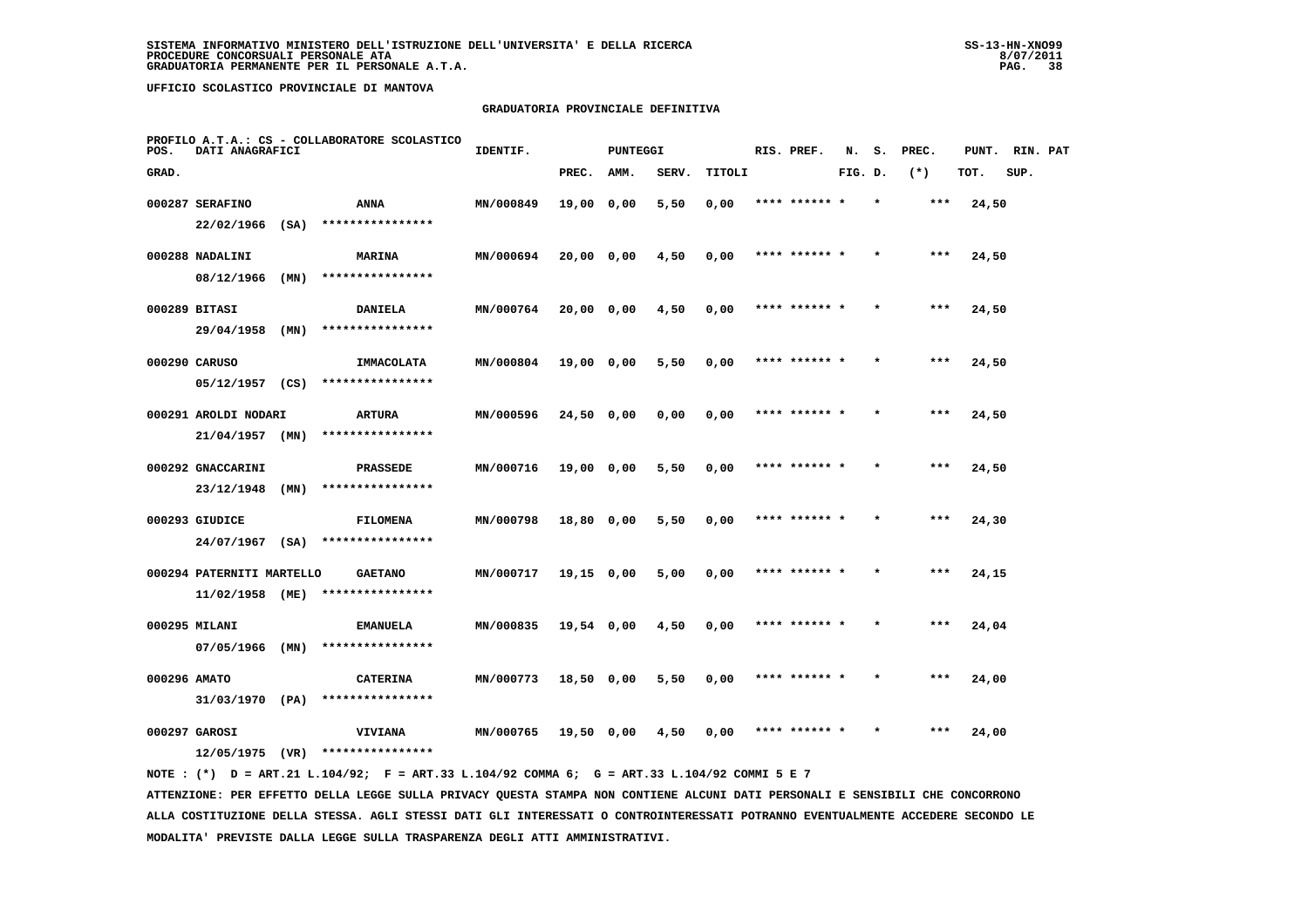#### **GRADUATORIA PROVINCIALE DEFINITIVA**

| POS.        | DATI ANAGRAFICI                  |      | PROFILO A.T.A.: CS - COLLABORATORE SCOLASTICO | IDENTIF.  |              | <b>PUNTEGGI</b> |       |        | RIS. PREF.    | N.      | s. | PREC. | PUNT. | RIN. PAT |  |
|-------------|----------------------------------|------|-----------------------------------------------|-----------|--------------|-----------------|-------|--------|---------------|---------|----|-------|-------|----------|--|
| GRAD.       |                                  |      |                                               |           | PREC.        | AMM.            | SERV. | TITOLI |               | FIG. D. |    | $(*)$ | TOT.  | SUP.     |  |
|             | 000298 GALASSO                   |      | PRISCILLA                                     | MN/000775 | 19,50 0,00   |                 | 4,50  | 0,00   | **** ****** * |         |    | $***$ | 24,00 |          |  |
|             | 09/09/1971                       | (ME) | ****************                              |           |              |                 |       |        |               |         |    |       |       |          |  |
|             | 000299 MIGLIACCIO                |      | ANNA BIANCA                                   | MN/000693 | 19,00 0,00   |                 | 5,00  | 0,00   | **** ****** * |         |    | ***   | 24,00 |          |  |
|             | 10/11/1969                       | (NA) | ****************                              |           |              |                 |       |        |               |         |    |       |       |          |  |
|             | 000300 DEDOMENICO                |      | <b>CONCETTA</b>                               | MN/000745 | 18,50 0,00   |                 | 5,50  | 0,00   | **** ****** * |         |    | $***$ | 24,00 |          |  |
|             | 11/07/1969                       | (SR) | ****************                              |           |              |                 |       |        |               |         |    |       |       |          |  |
|             | 000301 ZULIANI                   |      | <b>MARTA</b>                                  | MN/000776 | $19,50$ 0,00 |                 | 4,50  | 0,00   | **** ****** * |         |    | ***   | 24,00 |          |  |
|             | 25/01/1965                       | (VR) | ****************                              |           |              |                 |       |        |               |         |    |       |       |          |  |
|             | 000302 MARCHIO                   |      | <b>ROSA</b>                                   | MN/000739 | 19,50 0,00   |                 | 4,50  | 0,00   | **** ****** * |         |    | $***$ | 24,00 |          |  |
|             | $12/11/1964$ (KR)                |      | ****************                              |           |              |                 |       |        |               |         |    |       |       |          |  |
|             | 000303 PUPILLO                   |      | CARLA DANIELA                                 | MN/000791 | 19,50 0,00   |                 | 4,50  | 0,00   | **** ****** * |         |    | $***$ | 24,00 |          |  |
|             | 31/03/1969 (RG)                  |      | ****************                              |           |              |                 |       |        |               |         |    |       |       |          |  |
| 000304 ORSI |                                  |      | IRMA                                          | MN/000623 | 19,00 0,00   |                 | 5,00  | 0,00   | **** ******   |         |    | ***   | 24,00 |          |  |
|             | $26/03/1967$ (NA)                |      | ****************                              |           |              |                 |       |        |               |         |    |       |       |          |  |
|             | 000305 ALLEGRI                   |      | <b>ANNALISA</b><br>****************           | MN/000822 | 19,50 0,00   |                 | 4,50  | 0,00   | **** ****** * |         |    | ***   | 24,00 |          |  |
|             | 27/08/1962 (MN)                  |      |                                               |           |              |                 |       |        |               |         |    |       |       |          |  |
|             | 000306 ALONGI<br>24/02/1951 (PA) |      | <b>SANTA</b><br>****************              | MN/000711 | 19,50 0,00   |                 | 4,50  | 0,00   | **** ****** * |         |    | $***$ | 24,00 |          |  |
|             |                                  |      |                                               |           |              |                 |       |        |               |         |    |       |       |          |  |
|             | 000307 GRIGIONI<br>20/03/1954    | (MN) | LOREDANA<br>****************                  | MN/000113 | 23,80 0,00   |                 | 0,00  | 0,00   | **** ****** * |         |    | ***   | 23,80 |          |  |
|             |                                  |      |                                               |           |              |                 |       |        |               |         |    |       |       |          |  |
|             | 000308 DILETTO                   |      | <b>ANTONIETTA</b>                             | MN/000684 | 20,00 0,00   |                 | 3,50  | 0,00   | **** ****** * |         |    | ***   | 23,50 |          |  |
|             | $07/09/1962$ (KR)                |      | ****************                              |           |              |                 |       |        |               |         |    |       |       |          |  |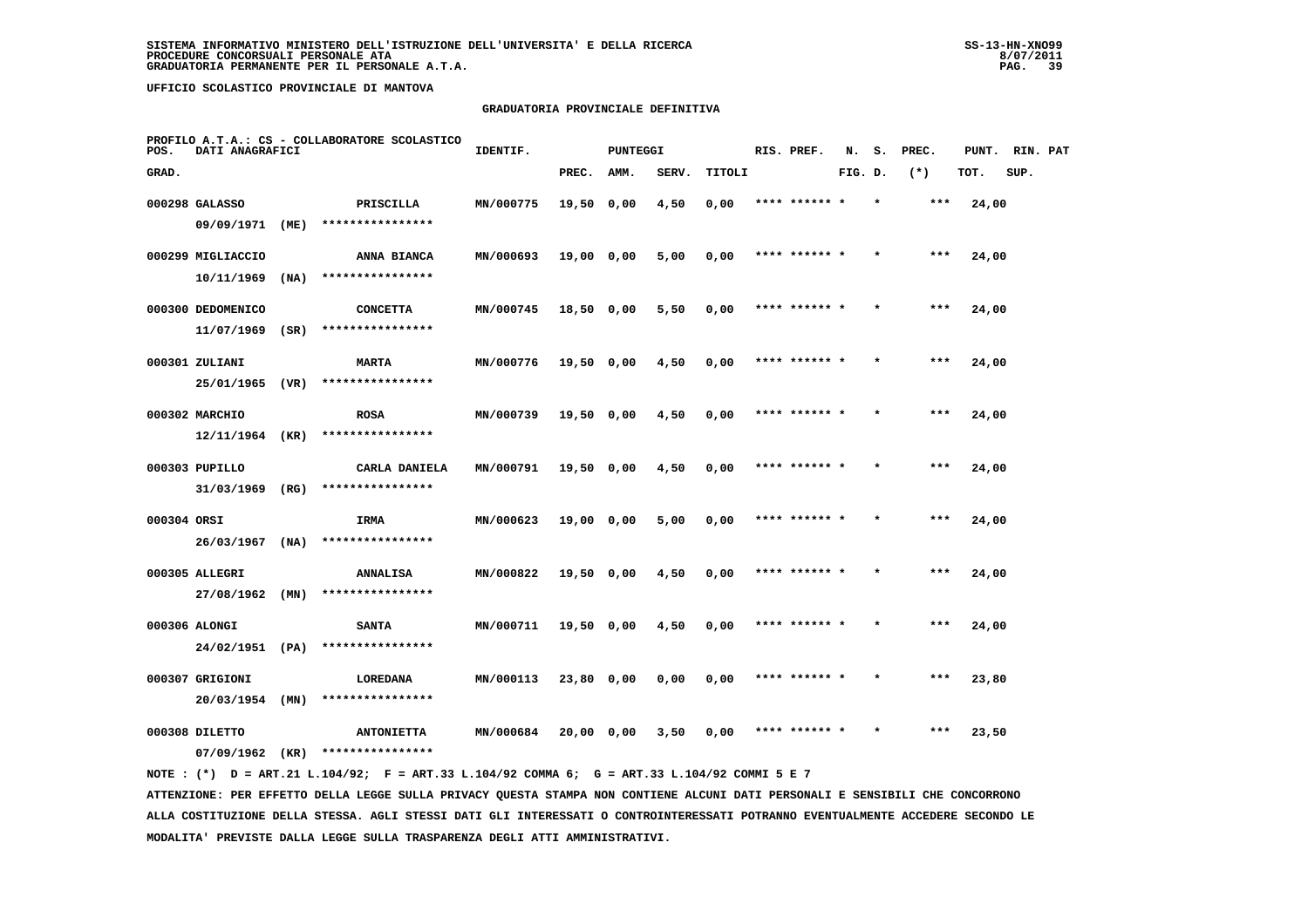#### **GRADUATORIA PROVINCIALE DEFINITIVA**

| POS.         | DATI ANAGRAFICI     |      | PROFILO A.T.A.: CS - COLLABORATORE SCOLASTICO | IDENTIF.  |            | <b>PUNTEGGI</b> |                       |        | RIS. PREF.    | N.      | s.      | PREC. | PUNT. | RIN. PAT |  |
|--------------|---------------------|------|-----------------------------------------------|-----------|------------|-----------------|-----------------------|--------|---------------|---------|---------|-------|-------|----------|--|
| GRAD.        |                     |      |                                               |           | PREC.      | AMM.            | SERV.                 | TITOLI |               | FIG. D. |         | $(*)$ | TOT.  | SUP.     |  |
|              | 000309 BARBARO      |      | <b>FRANCESCA</b>                              | MN/000636 | 18,50 0,00 |                 | 5,00                  | 0,00   | **** ****** * |         | $\star$ | $***$ | 23,50 |          |  |
|              | 23/01/1965          | (RC) | ****************                              |           |            |                 |                       |        |               |         |         |       |       |          |  |
|              | 000310 CELLAMARE    |      | MARIA                                         | MN/000827 | 19,00 0,00 |                 | 4,50                  | 0,00   | **** ****** * |         |         | $***$ | 23,50 |          |  |
|              | 16/09/1961          | (BR) | ****************                              |           |            |                 |                       |        |               |         |         |       |       |          |  |
|              | 000311 BORRELLI     |      | <b>MARIA</b>                                  | MN/000763 | 19,00 0,00 |                 | 4,50                  | 0,00   | **** ****** * |         |         | $***$ | 23,50 |          |  |
|              | 15/05/1966          | (NA) | ****************                              |           |            |                 |                       |        |               |         |         |       |       |          |  |
|              | 000312 SERRA CIANCI |      | AMELIA SILVANA                                | MN/000592 | 23,50 0,00 |                 | 0,00                  | 0,00   | **** ****** * |         | $\star$ | $***$ | 23,50 |          |  |
|              | 07/07/1963 (FG)     |      | ****************                              |           |            |                 |                       |        |               |         |         |       |       |          |  |
|              | 000313 BAUCINA      |      | <b>FRANCESCO</b>                              | MN/000867 |            |                 | $0,00$ $0,00$ $21,00$ | 2,00   | **** ****** * |         |         | $***$ | 23,00 |          |  |
|              | $02/08/1975$ (PA)   |      | ****************                              |           |            |                 |                       |        |               |         |         |       |       |          |  |
|              | 000314 COLUMBRO     |      | <b>ANTONIETTA</b>                             | MN/000828 | 17,50 0,00 |                 | 5,50                  | 0,00   |               |         |         | $***$ | 23,00 |          |  |
|              | 28/12/1972 (VV)     |      | ****************                              |           |            |                 |                       |        |               |         |         |       |       |          |  |
|              | 000315 PASOLINI     |      | <b>NATASCIA</b>                               | MN/000626 | 19,00 0,00 |                 | 4,00                  | 0,00   | **** ****** * |         |         | $***$ | 23,00 |          |  |
|              | 28/09/1976          | (MN) | ****************                              |           |            |                 |                       |        |               |         |         |       |       |          |  |
|              | 000316 BIGNOTTI     |      | LUCIANA                                       | MN/000695 | 19,00 0,00 |                 | 4,00                  | 0,00   | **** ****** * |         |         | $***$ | 23,00 |          |  |
|              | 26/04/1960          | (MN) | ****************                              |           |            |                 |                       |        |               |         |         |       |       |          |  |
|              | 000317 RONCON       |      | MAIDA                                         | MN/000679 | 18,50 0,00 |                 | 4,50                  | 0,00   | **** ****** * |         |         | ***   | 23,00 |          |  |
|              | 06/10/1953          | (RO) | ****************                              |           |            |                 |                       |        |               |         |         |       |       |          |  |
|              | 000318 SARTOR       |      | FABRIZIO                                      | MN/000664 | 22,90 0,00 |                 | 0,00                  | 0,00   | **** ****** * |         |         | $***$ | 22,90 |          |  |
|              | 21/07/1962 (TO)     |      | ****************                              |           |            |                 |                       |        |               |         |         |       |       |          |  |
| 000319 FERRO |                     |      | <b>COSETTA</b>                                | MN/000782 | 18,15 0,00 |                 | 4,50                  | 0.00   |               |         |         | ***   | 22,65 |          |  |
|              | 26/08/1965          | (MN) | ****************                              |           |            |                 |                       |        |               |         |         |       |       |          |  |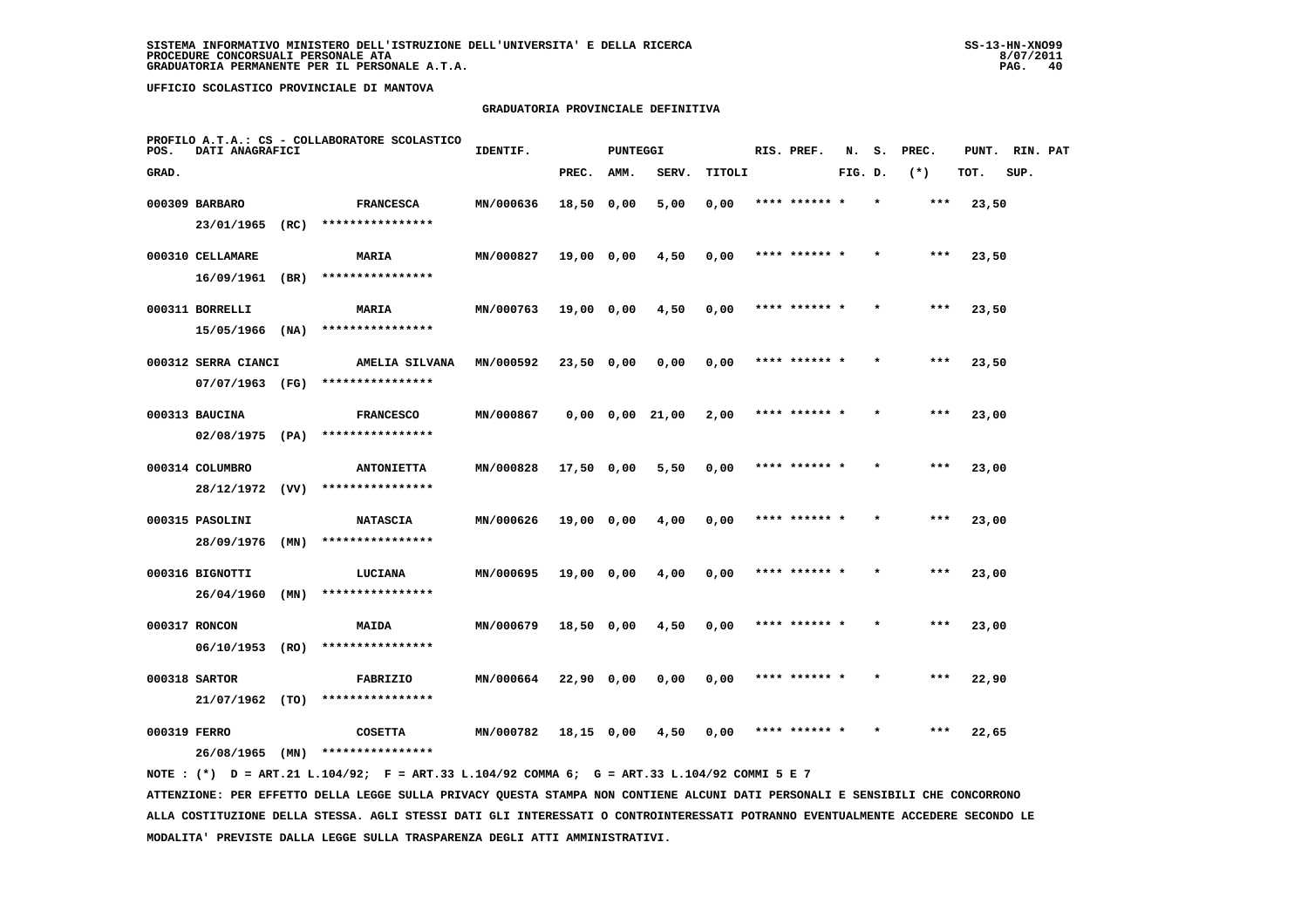#### **GRADUATORIA PROVINCIALE DEFINITIVA**

| POS.         | DATI ANAGRAFICI    |      | PROFILO A.T.A.: CS - COLLABORATORE SCOLASTICO | IDENTIF.  |              | <b>PUNTEGGI</b> |                       |        | RIS. PREF.    | N.      | s.      | PREC. | PUNT. | RIN. PAT |  |
|--------------|--------------------|------|-----------------------------------------------|-----------|--------------|-----------------|-----------------------|--------|---------------|---------|---------|-------|-------|----------|--|
| GRAD.        |                    |      |                                               |           | PREC.        | AMM.            | SERV.                 | TITOLI |               | FIG. D. |         | $(*)$ | TOT.  | SUP.     |  |
| 000320 PRETI |                    |      | CHIARA                                        | MN/000842 | 18,05 0,00   |                 | 4,50                  | 0,00   | **** ****** * |         | $\star$ | ***   | 22,55 |          |  |
|              | $02/01/1961$ (MN)  |      | ****************                              |           |              |                 |                       |        |               |         |         |       |       |          |  |
|              | 000321 DE VINCENZI |      | LORELLA                                       | MN/000757 | 18,00 0,00   |                 | 4,50                  | 0,00   | **** ****** * |         |         | $***$ | 22,50 |          |  |
|              | $11/10/1959$ (MN)  |      | ****************                              |           |              |                 |                       |        |               |         |         |       |       |          |  |
| 000322 MITI  |                    |      | CLELIA                                        | MN/000836 | 18,50 0,00   |                 | 4,00                  | 0,00   | **** ****** * |         |         | $***$ | 22,50 |          |  |
|              | 25/08/1952 (CR)    |      | ****************                              |           |              |                 |                       |        |               |         |         |       |       |          |  |
| 000323 MAINI |                    |      | LORENZA                                       | MN/000770 | $17,25$ 0,00 |                 | 5,00                  | 0,00   | **** ****** * |         | $\star$ | $***$ | 22,25 |          |  |
|              | 11/09/1969         | (MO) | ****************                              |           |              |                 |                       |        |               |         |         |       |       |          |  |
|              | 000324 GRAZIOLI    |      | PATRIZIA                                      | MN/000831 | 17,50 0,00   |                 | 4,50                  | 0,00   | **** ****** * |         |         | $***$ | 22,00 |          |  |
|              | 23/12/1965         | (NO) | ****************                              |           |              |                 |                       |        |               |         |         |       |       |          |  |
|              | 000325 SCIANNA     |      | <b>GIUSEPPINA</b>                             | MN/000873 |              |                 | $0,00$ $0,00$ $19,50$ | 2,50   | **** ****** * |         |         | ***   | 22,00 |          |  |
|              | 25/12/1978 (PA)    |      | ****************                              |           |              |                 |                       |        |               |         |         |       |       |          |  |
|              | 000326 CRISPINO    |      | CIRO                                          | MN/000725 | 19,50 0,00   |                 | 2,50                  | 0,00   | **** ******   |         |         | ***   | 22,00 |          |  |
|              | $07/03/1974$ (NA)  |      | ****************                              |           |              |                 |                       |        |               |         |         |       |       |          |  |
|              | 000327 SONCINI     |      | RITA                                          | MN/000771 | 18,00 0,00   |                 | 4,00                  | 0,00   | **** ****** * |         |         | $***$ | 22,00 |          |  |
|              | 24/10/1960         | (MN) | ****************                              |           |              |                 |                       |        |               |         |         |       |       |          |  |
| 000328 ZORZA |                    |      | MARIA LUISA                                   | MN/000795 | 16,66 0,00   |                 | 5,00                  | 0,00   | **** ****** * |         | $\star$ | ***   | 21,66 |          |  |
|              | 12/12/1962         | (MN) | ****************                              |           |              |                 |                       |        |               |         |         |       |       |          |  |
|              | 000329 CATALANO    |      | GABRIELLA                                     | MN/000803 | $17,13$ 0,00 |                 | 4,50                  | 0,00   | **** ****** * |         |         | $***$ | 21,63 |          |  |
|              | $22/04/1977$ (LE)  |      | ****************                              |           |              |                 |                       |        |               |         |         |       |       |          |  |
|              | 000330 DONNARUMMA  |      | <b>FIORAVANTE</b>                             | MN/000709 | $21,55$ 0,00 |                 | 0,00                  | 0,00   |               |         |         | ***   | 21,55 |          |  |
|              | $04/10/1978$ (SA)  |      | ****************                              |           |              |                 |                       |        |               |         |         |       |       |          |  |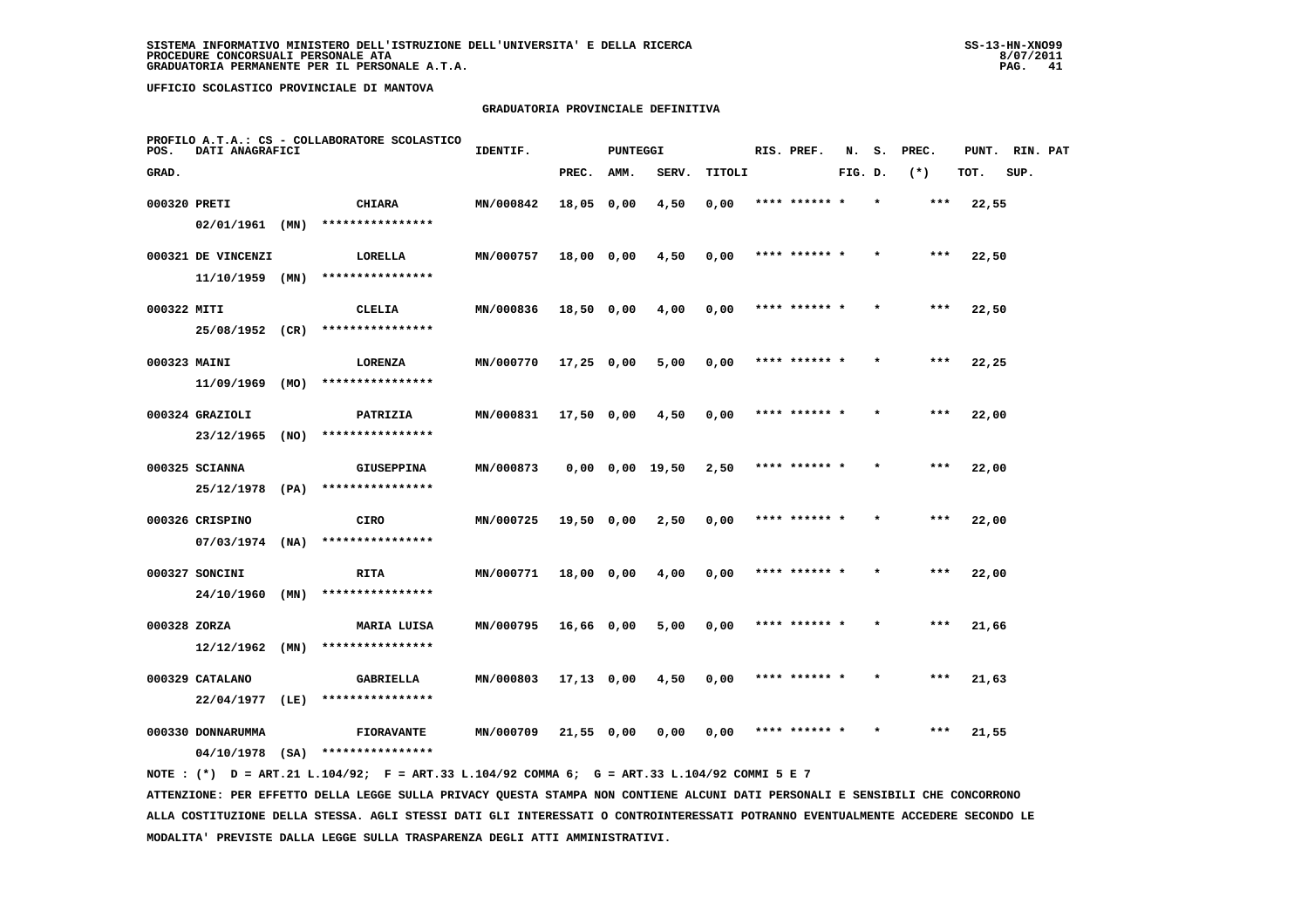#### **GRADUATORIA PROVINCIALE DEFINITIVA**

| POS.         | DATI ANAGRAFICI                        |      | PROFILO A.T.A.: CS - COLLABORATORE SCOLASTICO | IDENTIF.  |              | <b>PUNTEGGI</b> |       |        | RIS. PREF.    | N.      | s.      | PREC. | PUNT. | RIN. PAT |  |
|--------------|----------------------------------------|------|-----------------------------------------------|-----------|--------------|-----------------|-------|--------|---------------|---------|---------|-------|-------|----------|--|
| GRAD.        |                                        |      |                                               |           | PREC.        | AMM.            | SERV. | TITOLI |               | FIG. D. |         | $(*)$ | TOT.  | SUP.     |  |
|              | 000331 CARVELLI                        |      | GIULIANA                                      | MN/000778 | $17,00$ 0,00 |                 | 4,50  | 0,00   | **** ****** * |         | $\star$ | ***   | 21,50 |          |  |
|              | 20/01/1975 (KR)                        |      | ****************                              |           |              |                 |       |        |               |         |         |       |       |          |  |
|              | 000332 NOCERA                          |      | <b>GIOVANNA</b>                               | MN/000715 | 19,50 0,00   |                 | 2,00  | 0,00   | **** ****** * |         |         | ***   | 21,50 |          |  |
|              | 11/03/1974 (EE)                        |      | ****************                              |           |              |                 |       |        |               |         |         |       |       |          |  |
|              | 000333 BOSONI                          |      | CARLA                                         | MN/000824 | 17,00 0,00   |                 | 4,50  | 0,00   | **** ****** * |         |         | $***$ | 21,50 |          |  |
|              | 07/10/1960                             | (MN) | ****************                              |           |              |                 |       |        |               |         |         |       |       |          |  |
|              | 000334 TASINATO                        |      | <b>MARIA ROSA</b>                             | MN/000793 | 17,50 0,00   |                 | 4,00  | 0,00   | **** ****** * |         |         | ***   | 21,50 |          |  |
|              | 23/08/1958                             | (MN) | ****************                              |           |              |                 |       |        |               |         |         |       |       |          |  |
|              | 000335 CASELLA                         |      | <b>GRAZIA</b>                                 | MN/000825 | 17,50 0,00   |                 | 4,00  | 0,00   | **** ****** * |         |         | $***$ | 21,50 |          |  |
|              | $20/06/1966$ (PA)                      |      | ****************                              |           |              |                 |       |        |               |         |         |       |       |          |  |
|              | 000336 CATILLO                         |      | <b>GLORIA</b>                                 | MN/000826 | 17,00 0,00   |                 | 4,00  | 0,00   | **** ****** * |         |         | ***   | 21,00 |          |  |
|              | $16/09/1972$ (BN)                      |      | ****************                              |           |              |                 |       |        |               |         |         |       |       |          |  |
|              | 000337 MARABETI                        |      | <b>FRANCESCA</b>                              | MN/000759 | 18,50 0,00   |                 | 2,50  | 0,00   | **** ****** * |         |         | ***   | 21,00 |          |  |
|              | 10/06/1976 (PA)                        |      | ****************                              |           |              |                 |       |        |               |         |         |       |       |          |  |
|              | 000338 CARVELLI<br>20/05/1976 (KR)     |      | <b>MARIA ROSA</b><br>****************         | MN/000769 | 17,00 0,00   |                 | 4,00  | 0,00   | **** ****** * |         |         | ***   | 21,00 |          |  |
|              |                                        |      |                                               |           |              |                 |       |        |               |         |         |       |       |          |  |
| 000339 PERNA | $11/04/1970$ (NA)                      |      | <b>ROSANNA</b><br>****************            | MN/000840 | 16,00 0,00   |                 | 5,00  | 0,00   | **** ****** * |         |         | $***$ | 21,00 |          |  |
|              |                                        |      |                                               |           |              |                 |       |        |               |         |         |       |       |          |  |
|              | 000340 MAGNONE<br>27/12/1981           | (EE) | <b>ALBINA</b><br>****************             | MN/000833 | 17,00 0,00   |                 | 4,00  | 0,00   | **** ****** * |         |         | ***   | 21,00 |          |  |
|              |                                        |      |                                               |           |              |                 |       |        |               |         |         |       |       |          |  |
|              | 000341 GUANDALINI<br>$10/07/1961$ (MN) |      | <b>ELISABETTA</b><br>****************         | MN/000832 | 17,50 0,00   |                 | 3,50  | 0,00   | **** ****** * |         |         | $***$ | 21,00 |          |  |
|              |                                        |      |                                               |           |              |                 |       |        |               |         |         |       |       |          |  |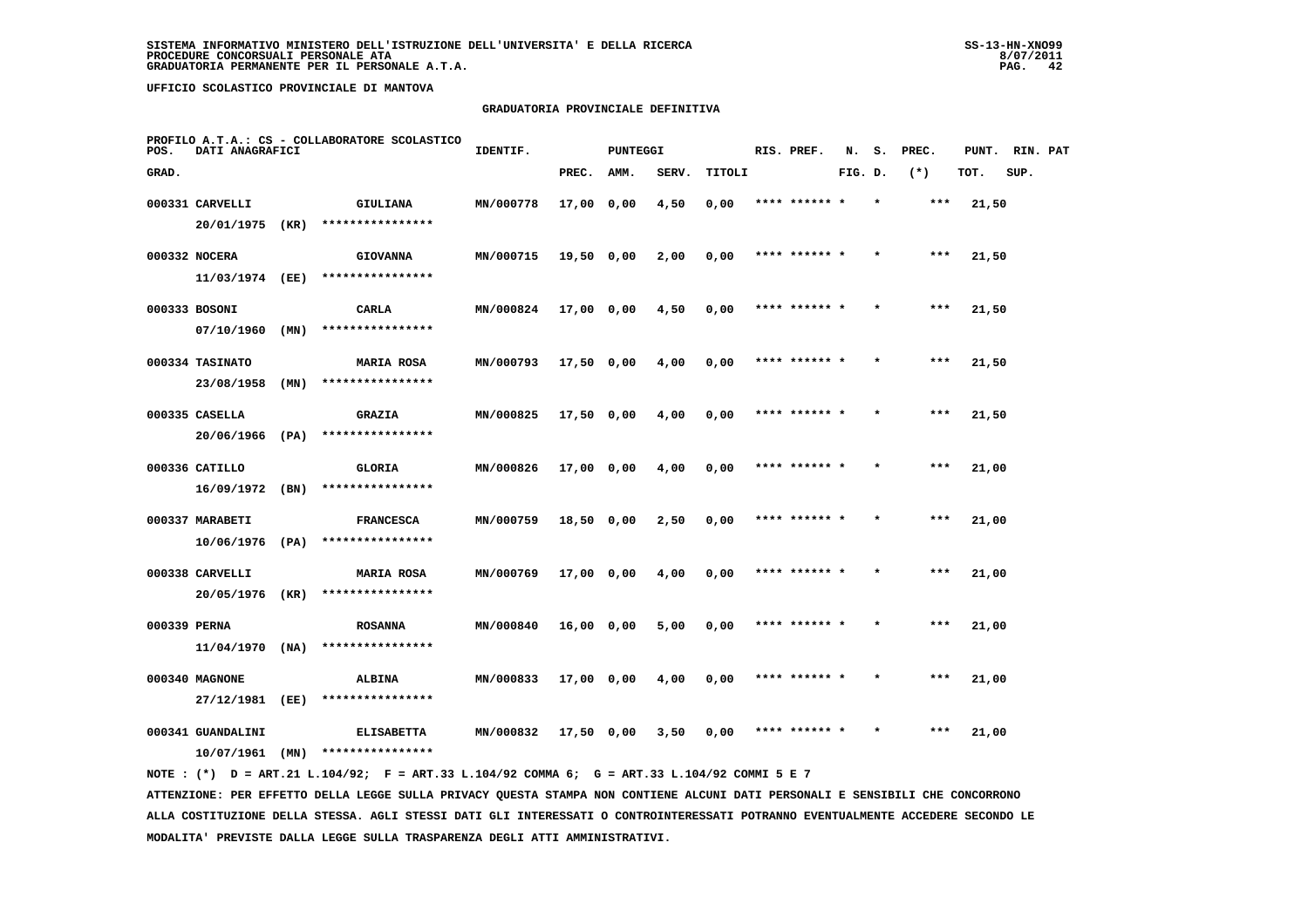#### **GRADUATORIA PROVINCIALE DEFINITIVA**

| POS.         | DATI ANAGRAFICI   |      | PROFILO A.T.A.: CS - COLLABORATORE SCOLASTICO | IDENTIF.  |              | <b>PUNTEGGI</b> |       |        | RIS. PREF.    | N.      | s. | PREC. | PUNT. | RIN. PAT |  |
|--------------|-------------------|------|-----------------------------------------------|-----------|--------------|-----------------|-------|--------|---------------|---------|----|-------|-------|----------|--|
| GRAD.        |                   |      |                                               |           | PREC.        | AMM.            | SERV. | TITOLI |               | FIG. D. |    | $(*)$ | TOT.  | SUP.     |  |
|              | 000342 FIOCCOLA   |      | <b>CARMELA</b>                                | MN/000792 | 19,20 0,00   |                 | 1,50  | 0,00   | **** ****** * |         |    | $***$ | 20,70 |          |  |
|              | 21/01/1952        | (MA) | ****************                              |           |              |                 |       |        |               |         |    |       |       |          |  |
| 000343 FIUME |                   |      | <b>NORMA</b>                                  | MN/000829 | 16,00 0,00   |                 | 4,50  | 0,00   | **** ****** * |         |    | $***$ | 20,50 |          |  |
|              | $01/02/1966$ (SA) |      | ****************                              |           |              |                 |       |        |               |         |    |       |       |          |  |
|              | 000344 LANDIERI   |      | IMMACOLATA                                    | MN/000789 | 16,50 0,00   |                 | 4,00  | 0,00   | **** ****** * |         |    | $***$ | 20,50 |          |  |
|              | 17/09/1969        | (NA) | ****************                              |           |              |                 |       |        |               |         |    |       |       |          |  |
|              | 000345 GOTTARDI   |      | <b>SABRINA</b>                                | MN/000830 | $17,00$ 0,00 |                 | 3,50  | 0,00   | **** ****** * |         |    | ***   | 20,50 |          |  |
|              | 17/09/1967        | (MN) | ****************                              |           |              |                 |       |        |               |         |    |       |       |          |  |
|              | 000346 GUADAGNO   |      | PATRIZIA                                      | MN/000788 | 16,50 0,00   |                 | 4,00  | 0,00   | **** ****** * |         |    | $***$ | 20,50 |          |  |
|              | 10/05/1965        | (NA) | ****************                              |           |              |                 |       |        |               |         |    |       |       |          |  |
|              | 000347 FERRARI    |      | LORELLA                                       | MN/000783 | 17,00 0,00   |                 | 3,50  | 0,00   | **** ****** * |         |    | $***$ | 20,50 |          |  |
|              | 23/07/1960        | (MN) | ****************                              |           |              |                 |       |        |               |         |    |       |       |          |  |
|              | 000348 VICENZONI  |      | PAOLA AURELIA                                 | MN/000848 | $16,50$ 0,00 |                 | 4,00  | 0,00   | **** ******   |         |    | ***   | 20,50 |          |  |
|              | 25/03/1966        | (MN) | ****************                              |           |              |                 |       |        |               |         |    |       |       |          |  |
|              | 000349 NACCARATO  |      | <b>DONATELLA</b>                              | MN/000838 | $16,00$ 0,00 |                 | 4,50  | 0,00   | **** ****** * |         |    | ***   | 20,50 |          |  |
|              | 26/03/1986        | (CS) | ****************                              |           |              |                 |       |        |               |         |    |       |       |          |  |
|              | 000350 MILANI     |      | <b>CRISTINA</b>                               | MN/000743 | 20,50 0,00   |                 | 0,00  | 0,00   | **** ****** * |         |    | $***$ | 20,50 |          |  |
|              | 09/05/1971        | (RO) | ****************                              |           |              |                 |       |        |               |         |    |       |       |          |  |
|              | 000351 SCHIATTI   |      | <b>OMBRETTA</b>                               | MN/000794 | 16,00 0,00   |                 | 4,50  | 0,00   | **** ****** * |         |    | $***$ | 20,50 |          |  |
|              | 13/05/1957        | (MN) | ****************                              |           |              |                 |       |        |               |         |    |       |       |          |  |
|              | 000352 GABRIELLI  |      | <b>SABRINA</b>                                | MN/000797 | $16,15$ 0,00 |                 | 4,00  | 0,00   | **** ****** * |         |    | ***   | 20,15 |          |  |
|              | 20/11/1974        | (RM) | ****************                              |           |              |                 |       |        |               |         |    |       |       |          |  |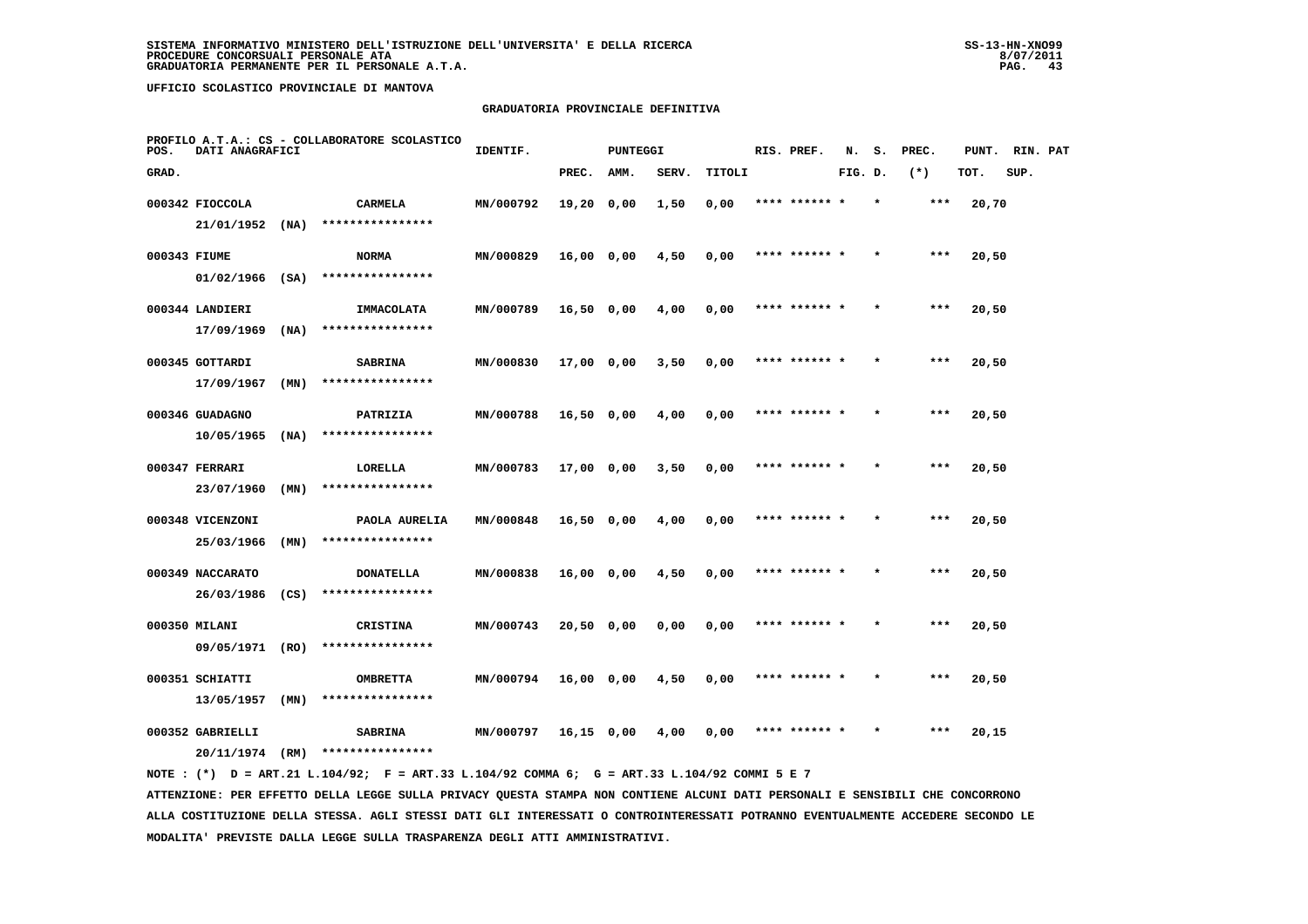#### **GRADUATORIA PROVINCIALE DEFINITIVA**

| POS.         | DATI ANAGRAFICI    |      | PROFILO A.T.A.: CS - COLLABORATORE SCOLASTICO | IDENTIF.  |              | <b>PUNTEGGI</b> |       |        | RIS. PREF.    | N.      | s.      | PREC. | PUNT. | RIN. PAT |  |
|--------------|--------------------|------|-----------------------------------------------|-----------|--------------|-----------------|-------|--------|---------------|---------|---------|-------|-------|----------|--|
| GRAD.        |                    |      |                                               |           | PREC.        | AMM.            | SERV. | TITOLI |               | FIG. D. |         | $(*)$ | TOT.  | SUP.     |  |
|              | 000353 GIOVANNINI  |      | <b>ELISA</b>                                  | MN/000780 | $16,00$ 0,00 |                 | 4,00  | 0,00   | **** ****** * |         | $\star$ | ***   | 20,00 |          |  |
|              | 17/06/1951 (MN)    |      | ****************                              |           |              |                 |       |        |               |         |         |       |       |          |  |
| 000354 FINI  |                    |      | <b>ANNA RITA</b>                              | MN/000813 | 16,00 0,00   |                 | 4,00  | 0,00   | **** ****** * |         |         | ***   | 20,00 |          |  |
|              | 15/12/1967 (FE)    |      | ****************                              |           |              |                 |       |        |               |         |         |       |       |          |  |
|              | 000355 DE FILIPPIS |      | <b>VINCENZA</b>                               | MN/000809 | 16,00 0,00   |                 | 4,00  | 0,00   | **** ****** * |         |         | ***   | 20,00 |          |  |
|              | $05/02/1972$ (TA)  |      | ****************                              |           |              |                 |       |        |               |         |         |       |       |          |  |
|              | 000356 GIAFFREDA   |      | CINZIA                                        | MN/000800 | 17,00 0,00   |                 | 3,00  | 0,00   | **** ****** * |         |         | ***   | 20,00 |          |  |
|              | 04/04/1966         | (BR) | ****************                              |           |              |                 |       |        |               |         |         |       |       |          |  |
|              | 000357 FURNARI     |      | <b>ANGELINA</b>                               | MN/000806 | 14,82 0,00   |                 | 5,00  | 0,00   | **** ****** * |         |         | $***$ | 19,82 |          |  |
|              | 23/04/1967         | (EE) | ****************                              |           |              |                 |       |        |               |         |         |       |       |          |  |
| 000358 IEMBO |                    |      | <b>FRANCESCO</b>                              | MN/000361 | 19,60 0,00   |                 | 0,00  | 0,00   | **** ****** * |         |         | $***$ | 19,60 |          |  |
|              | 11/05/1968 (KR)    |      | ****************                              |           |              |                 |       |        |               |         |         |       |       |          |  |
| 000359 SIRNA |                    |      | <b>CONCETTA</b>                               | MN/000295 | 19,55 0,00   |                 | 0,00  | 0,00   | **** ****** * |         |         | $***$ | 19,55 |          |  |
|              | 28/01/1953 (SR)    |      | ****************                              |           |              |                 |       |        |               |         |         |       |       |          |  |
|              | 000360 DE LUCA     |      | <b>CARMINE</b>                                | MN/000855 | 15,00 0,00   |                 | 4,50  | 0,00   | **** ****** * |         |         | ***   | 19,50 |          |  |
|              | 01/11/1968 (CS)    |      | ****************                              |           |              |                 |       |        |               |         |         |       |       |          |  |
| 000361 RAIA  |                    |      | <b>RAFFAELLA</b>                              | MN/000790 | $15,50$ 0,00 |                 | 4,00  | 0,00   | **** ****** * |         |         | $***$ | 19,50 |          |  |
|              | 05/11/1973         | (NA) | ****************                              |           |              |                 |       |        |               |         |         |       |       |          |  |
|              | 000362 BOSCHINI    |      | <b>ROMANA</b>                                 | MN/000756 | 15,50 0,00   |                 | 4,00  | 0,00   | **** ****** * |         |         | $***$ | 19,50 |          |  |
|              | 19/12/1960         | (MN) | ****************                              |           |              |                 |       |        |               |         |         |       |       |          |  |
|              | 000363 BOLDRINI    |      | <b>ANGIOLINA</b>                              | MN/000823 | $15,50$ 0,00 |                 | 4,00  | 0,00   | **** ****** * |         |         | $***$ | 19,50 |          |  |
|              | 18/05/1961 (BS)    |      | ****************                              |           |              |                 |       |        |               |         |         |       |       |          |  |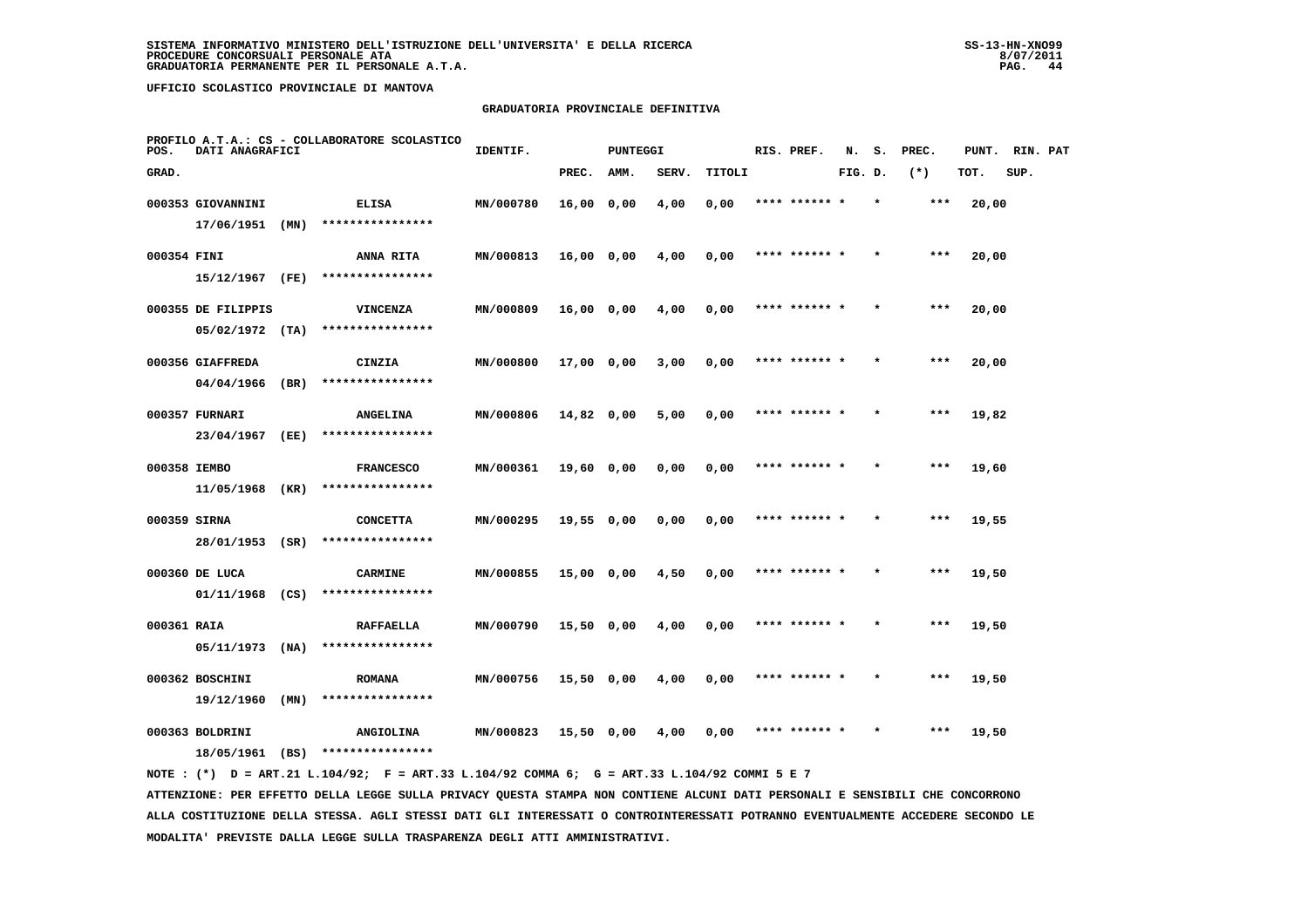#### **GRADUATORIA PROVINCIALE DEFINITIVA**

| POS.        | DATI ANAGRAFICI   |      | PROFILO A.T.A.: CS - COLLABORATORE SCOLASTICO | IDENTIF.  |              | <b>PUNTEGGI</b> |       |        | RIS. PREF.    | N.      | s.      | PREC.  | PUNT. | RIN. PAT |  |
|-------------|-------------------|------|-----------------------------------------------|-----------|--------------|-----------------|-------|--------|---------------|---------|---------|--------|-------|----------|--|
| GRAD.       |                   |      |                                               |           | PREC.        | AMM.            | SERV. | TITOLI |               | FIG. D. |         | $(* )$ | TOT.  | SUP.     |  |
| 000364 BONO |                   |      | ANGELA MARIA                                  | MN/000779 | 15,50 0,00   |                 | 4,00  | 0,00   | **** ******   |         |         | ***    | 19,50 |          |  |
|             | $10/12/1966$ (TP) |      | ****************                              |           |              |                 |       |        |               |         |         |        |       |          |  |
|             | 000365 SCARFONE   |      | <b>FILOMENA</b>                               | MN/000768 | $15,50$ 0,00 |                 | 4,00  | 0,00   | **** ****** * |         |         | $***$  | 19,50 |          |  |
|             | 06/09/1966        | (KR) | ****************                              |           |              |                 |       |        |               |         |         |        |       |          |  |
|             | 000366 RUSSO      |      | <b>TERESA</b>                                 | MN/000845 | $15,50$ 0,00 |                 | 4,00  | 0,00   | **** ****** * |         |         | $***$  | 19,50 |          |  |
|             | 11/06/1954 (KR)   |      | ****************                              |           |              |                 |       |        |               |         |         |        |       |          |  |
|             | 000367 LIBERTO    |      | <b>ANTONIETTA</b>                             | MN/000786 | 14,50 0,00   |                 | 4,50  | 0,00   | **** ****** * |         |         | $***$  | 19,00 |          |  |
|             | 04/03/1966        | (CE) | ****************                              |           |              |                 |       |        |               |         |         |        |       |          |  |
|             | 000368 SOMENZI    |      | ANNA MARIA                                    | MN/000847 | 15,00 0,00   |                 | 4,00  | 0,00   | **** ****** * |         |         | $***$  | 19,00 |          |  |
|             | 09/01/1965        | (CR) | ****************                              |           |              |                 |       |        |               |         |         |        |       |          |  |
|             | 000369 CACIOPPO   |      | FABIOLA                                       | MN/000774 | 15,00 0,00   |                 | 4,00  | 0,00   |               |         |         | $***$  | 19,00 |          |  |
|             | 22/01/1980        | (PA) | ****************                              |           |              |                 |       |        |               |         |         |        |       |          |  |
| 000370 MUTO |                   |      | <b>FRANCESCO</b>                              | MN/000622 | 19,00 0,00   |                 | 0,00  | 0,00   | **** ******   |         |         | ***    | 19,00 |          |  |
|             | 09/08/1960 (KR)   |      | ****************                              |           |              |                 |       |        |               |         |         |        |       |          |  |
|             | 000371 BRUNO      |      | <b>GENOVEFFA</b>                              | MN/000802 | 17,85 0,00   |                 | 1,00  | 0,00   | **** ******   |         |         | $***$  | 18,85 |          |  |
|             | 28/09/1969        | (CS) | ****************                              |           |              |                 |       |        |               |         |         |        |       |          |  |
|             | 000372 COMUNIAN   |      | VILMA                                         | MN/000805 | 14,79 0,00   |                 | 4,00  | 0,00   | **** ****** * |         | $\star$ | $***$  | 18,79 |          |  |
|             | 18/10/1959        | (MN) | ****************                              |           |              |                 |       |        |               |         |         |        |       |          |  |
|             | 000373 FARINAZZO  |      | <b>ANNALISA</b>                               | MN/000807 | 15,50 0,00   |                 | 3,00  | 0,00   | **** ****** * |         |         | ***    | 18,50 |          |  |
|             | 14/09/1962        | (VR) | ****************                              |           |              |                 |       |        |               |         |         |        |       |          |  |
|             | 000374 GANZERLI   | (MN) | <b>DANIELA</b><br>****************            | MN/000799 | 14,50 0,00   |                 | 4,00  | 0,00   | **** ****** * |         |         | $***$  | 18,50 |          |  |
|             | 06/08/1960        |      |                                               |           |              |                 |       |        |               |         |         |        |       |          |  |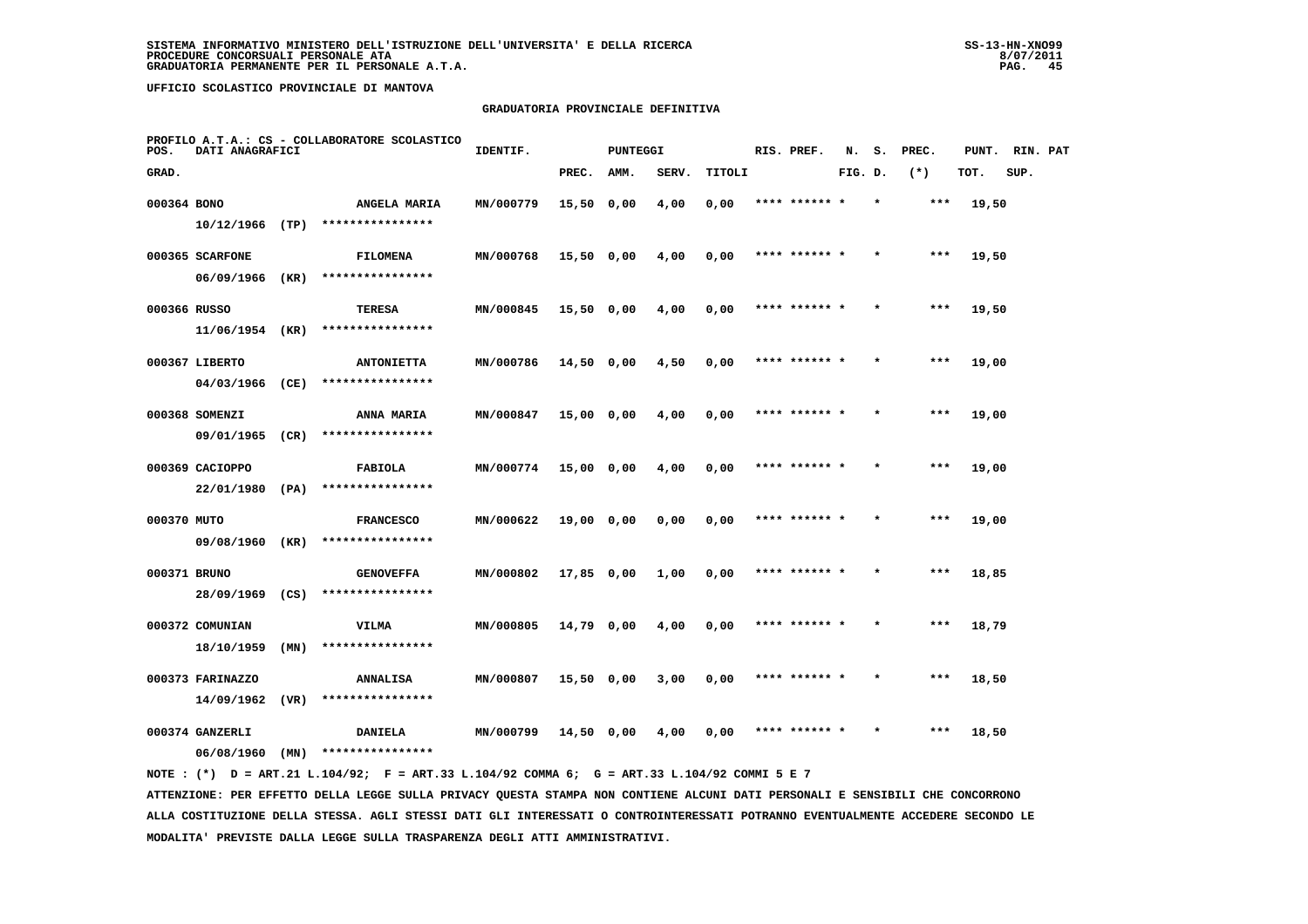#### **GRADUATORIA PROVINCIALE DEFINITIVA**

| POS.        | DATI ANAGRAFICI                |      | PROFILO A.T.A.: CS - COLLABORATORE SCOLASTICO | IDENTIF.  |              | <b>PUNTEGGI</b> |                       |        | RIS. PREF.    | N.      | s.      | PREC. | PUNT. | RIN. PAT |  |
|-------------|--------------------------------|------|-----------------------------------------------|-----------|--------------|-----------------|-----------------------|--------|---------------|---------|---------|-------|-------|----------|--|
| GRAD.       |                                |      |                                               |           | PREC.        | AMM.            | SERV.                 | TITOLI |               | FIG. D. |         | $(*)$ | TOT.  | SUP.     |  |
|             | 000375 FINESSO                 |      | CLAUDIA                                       | MN/000110 | 18,50 0,00   |                 | 0,00                  | 0,00   | **** ****** * |         | $\star$ | ***   | 18,50 |          |  |
|             | 11/04/1959                     | (MN) | ****************                              |           |              |                 |                       |        |               |         |         |       |       |          |  |
|             | 000376 DE LUCA                 |      | CARMELA                                       | MN/000767 | 13,77 0,00   |                 | 4,50                  | 0,00   | **** ******   |         |         | ***   | 18,27 |          |  |
|             | $18/09/1963$ (NA)              |      | ****************                              |           |              |                 |                       |        |               |         |         |       |       |          |  |
|             | 000377 D'ALESSANDRO            |      | <b>ANNAMARIA</b>                              | MN/000744 | 18,00 0,00   |                 | 0,00                  | 0,00   | **** ****** * |         |         | $***$ | 18,00 |          |  |
|             | 21/08/1969 (CE)                |      | ****************                              |           |              |                 |                       |        |               |         |         |       |       |          |  |
| 000378 KOCI |                                |      | <b>ASIJE</b>                                  | MN/000880 |              |                 | $0,00$ $0,00$ $13,90$ | 3,50   | **** ****** * |         |         | ***   | 17,40 |          |  |
|             | 18/11/1967                     | (EE) | ****************                              |           |              |                 |                       |        |               |         |         |       |       |          |  |
|             | 000379 RIGHETTI                |      | <b>ELENA</b>                                  | MN/000846 | $15,50$ 0,00 |                 | 1,50                  | 0,00   | **** ****** * |         |         | ***   | 17,00 |          |  |
|             | 26/05/1965                     | (MN) | ****************                              |           |              |                 |                       |        |               |         |         |       |       |          |  |
|             | 000380 PIOVESAN                |      | LORETTA                                       | MN/000841 | 17,00 0,00   |                 | 0,00                  | 0,00   | **** ****** * |         |         | ***   | 17,00 |          |  |
|             | 05/01/1966                     | (MN) | ****************                              |           |              |                 |                       |        |               |         |         |       |       |          |  |
|             | 000381 TAFFURELLI              |      | MICHELA                                       | MN/000851 | 15,05 0,00   |                 | 1,50                  | 0,00   | **** ****** * |         |         | ***   | 16,55 |          |  |
|             | 20/08/1967                     | (CR) | ****************                              |           |              |                 |                       |        |               |         |         |       |       |          |  |
|             | 000382 GORTAN                  |      | <b>GIOVANNA</b><br>****************           | MN/000881 |              |                 | $0,00$ $0,00$ $14,50$ | 2,00   |               |         |         |       | 16,50 |          |  |
|             | 07/07/1963                     | (MN) |                                               |           |              |                 |                       |        |               |         |         |       |       |          |  |
|             | 000383 SQUILLACI<br>02/02/1983 | (RC) | PIETRO ANTONIO<br>****************            | MN/000850 | 15,60 0,00   |                 | 0,50                  | 0,00   | **** ****** * |         |         | $***$ | 16,10 |          |  |
|             |                                |      |                                               |           |              |                 |                       |        |               |         |         |       |       |          |  |
|             | 000384 SANZONE<br>28/07/1961   | (CS) | MARIA<br>****************                     | MN/000843 | 15,05 0,00   |                 | 1,00                  | 0,00   | **** ****** * |         |         | ***   | 16,05 |          |  |
|             |                                |      |                                               |           |              |                 |                       |        |               |         |         |       |       |          |  |
|             | 000385 CODOGNATO               |      | <b>ALBERTA</b><br>****************            | MN/000766 | 15,00 0,00   |                 | 1,00                  | 0,00   | **** ****** * |         |         | ***   | 16,00 |          |  |
|             | 13/04/1962                     | (MN) |                                               |           |              |                 |                       |        |               |         |         |       |       |          |  |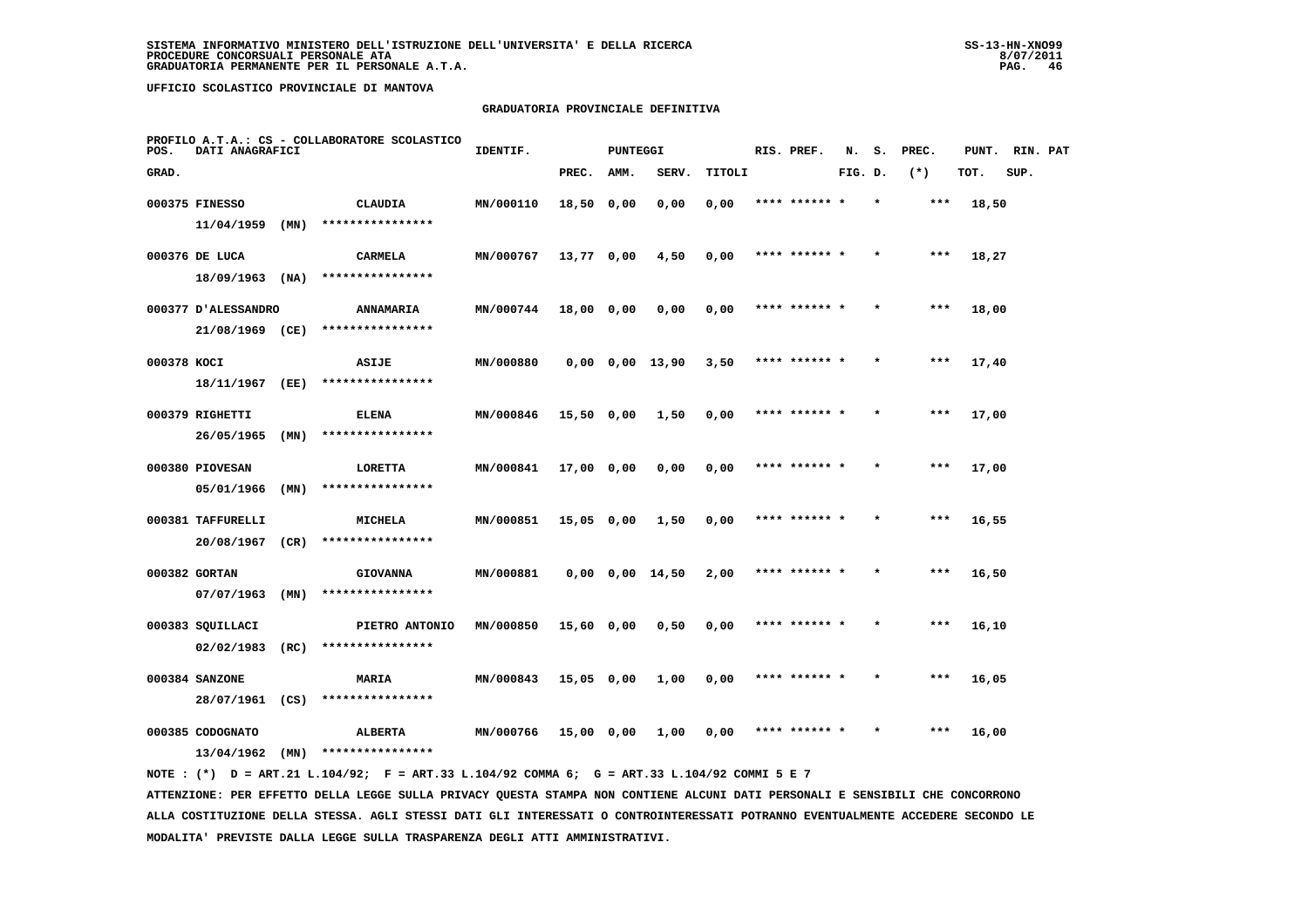#### **GRADUATORIA PROVINCIALE DEFINITIVA**

| POS.         | DATI ANAGRAFICI   |      | PROFILO A.T.A.: CS - COLLABORATORE SCOLASTICO | IDENTIF.  |              | <b>PUNTEGGI</b> |                       |        | RIS. PREF.    | N.      | s.      | PREC. | PUNT. | RIN. PAT |  |
|--------------|-------------------|------|-----------------------------------------------|-----------|--------------|-----------------|-----------------------|--------|---------------|---------|---------|-------|-------|----------|--|
| GRAD.        |                   |      |                                               |           | PREC.        | AMM.            | SERV.                 | TITOLI |               | FIG. D. |         | $(*)$ | TOT.  | SUP.     |  |
|              | 000386 MAZZARELLA |      | <b>MARIA GRAZIA</b>                           | MN/000834 | 14,50 0,00   |                 | 1,50                  | 0,00   | **** ****** * |         |         | ***   | 16,00 |          |  |
|              | 14/11/1958        | (CE) | ****************                              |           |              |                 |                       |        |               |         |         |       |       |          |  |
|              | 000387 BENATTI    |      | <b>EVA</b>                                    | MN/000868 |              |                 | $0,00$ $0,00$ $13,50$ | 2,50   | **** ****** * |         |         | $***$ | 16,00 |          |  |
|              | 20/07/1961        | (MN) | ****************                              |           |              |                 |                       |        |               |         |         |       |       |          |  |
|              | 000388 ZAFFANELLA |      | <b>SANDRA</b>                                 | MN/000461 | $15,94$ 0,00 |                 | 0,00                  | 0,00   | **** ****** * |         |         | ***   | 15,94 |          |  |
|              | 16/09/1965        | (MN) | ****************                              |           |              |                 |                       |        |               |         |         |       |       |          |  |
| 000389 MAZZA |                   |      | <b>MARIA ROSARIA</b>                          | MN/000871 |              |                 | $0,00$ $0,00$ $13,50$ | 2,00   | **** ****** * |         |         | ***   | 15,50 |          |  |
|              | 27/07/1960        | (NA) | ****************                              |           |              |                 |                       |        |               |         |         |       |       |          |  |
|              | 000390 TRAZZI     |      | <b>RITA</b>                                   | MN/000879 |              |                 | $0,00$ $0,00$ $12,00$ | 3,50   | **** ****** * |         |         | $***$ | 15,50 |          |  |
|              | 13/12/1954        | (MN) | ****************                              |           |              |                 |                       |        |               |         |         |       |       |          |  |
|              | 000391 DAINOTTO   |      | <b>FRANCESCA</b>                              | MN/000784 | 14,00 0,00   |                 | 1,00                  | 0,00   | **** ****** * |         |         | $***$ | 15,00 |          |  |
|              | 30/01/1978        | (AG) | ****************                              |           |              |                 |                       |        |               |         |         |       |       |          |  |
|              | 000392 CAVALLINI  |      | LAURA                                         | MN/000882 |              |                 | $0,00$ $0,00$ $12,50$ | 2,50   | **** ****** * |         |         | ***   | 15,00 |          |  |
|              | 30/08/1964        | (MN) | ****************                              |           |              |                 |                       |        |               |         |         |       |       |          |  |
|              | 000393 LAURINI    |      | LAURA                                         | MN/000874 |              |                 | $0,00$ $0,00$ $12,50$ | 2,50   |               |         |         | ***   | 15,00 |          |  |
|              | 25/07/1965        | (MN) | ****************                              |           |              |                 |                       |        |               |         |         |       |       |          |  |
|              | 000394 GUERRESCHI |      | MANUELA                                       | MN/000870 |              |                 | $0,00$ $0,00$ $12,65$ | 2,00   | **** ****** * |         |         | $***$ | 14,65 |          |  |
|              | 17/09/1965        | (MN) | ****************                              |           |              |                 |                       |        |               |         |         |       |       |          |  |
|              | 000395 PASQUALI   |      | LUCIA                                         | MN/000885 |              |                 | 0,00 0,00 12,65       | 2,00   | **** ****** * |         | $\star$ | ***   | 14,65 |          |  |
|              | 13/12/1956        | (MN) | ****************                              |           |              |                 |                       |        |               |         |         |       |       |          |  |
|              | 000396 PRATICO'   |      | <b>DANIELA</b>                                | MN/000691 | 12,95 0,00   |                 | 1,65                  | 0,00   | **** ****** * |         |         | $***$ | 14,60 |          |  |
|              | 22/03/1977        | (RC) | ****************                              |           |              |                 |                       |        |               |         |         |       |       |          |  |